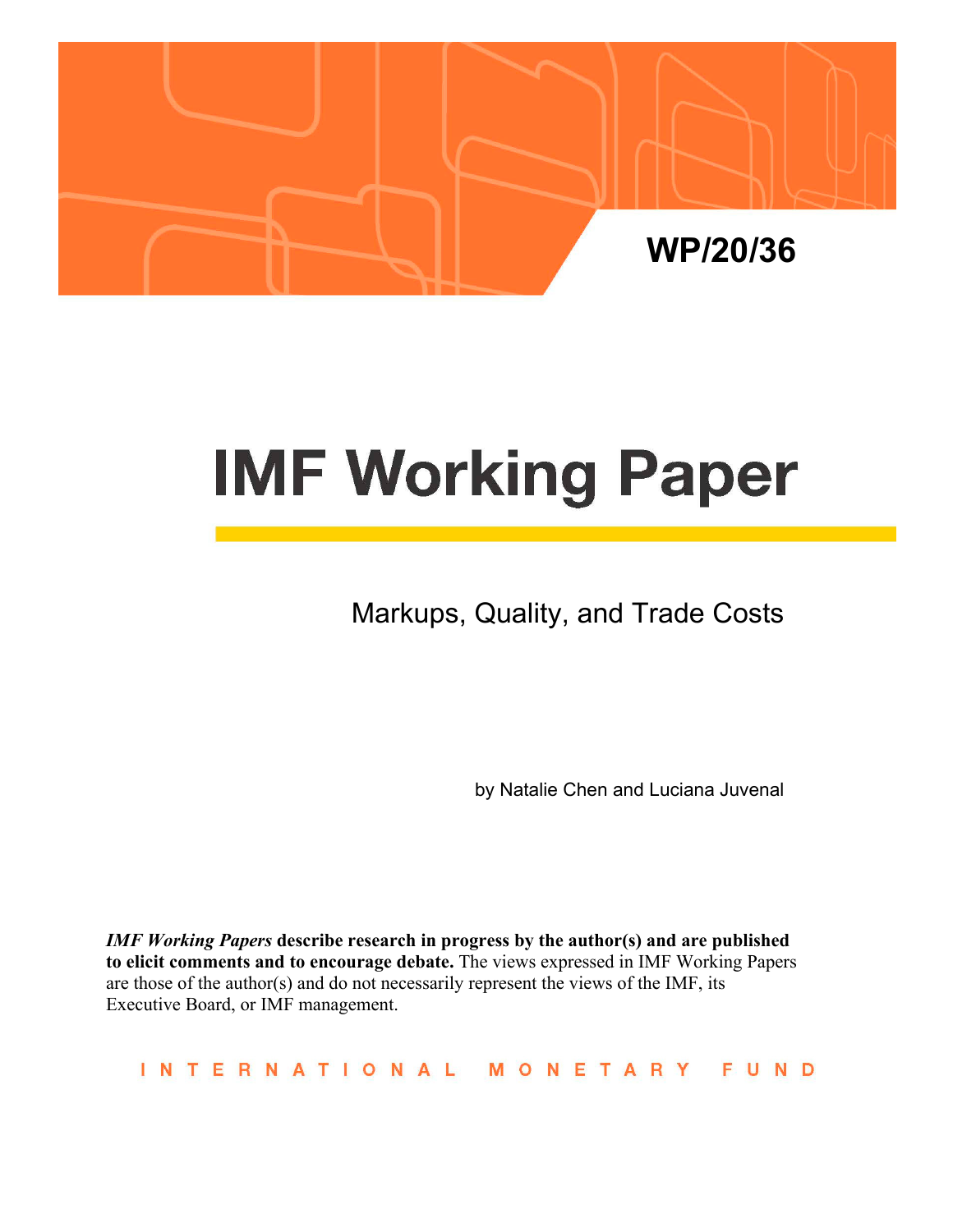## **IMF Working Paper**

## Research Department

## **Markups, Quality, and Trade Costs\***

## **Prepared by Natalie Chen and Luciana Juvenal**

Authorized for distribution by Daniel Leigh

February 2020

*IMF Working Papers* **describe research in progress by the author(s) and are published to elicit comments and to encourage debate.** The views expressed in IMF Working Papers are those of the author(s) and do not necessarily represent the views of the IMF, its Executive Board, or IMF management.

#### **Abstract**

We investigate theoretically and empirically how exporters adjust their markups across destinations depending on bilateral distance, tariffs, and the quality of their exports. Under the assumption that trade costs are both ad valorem and per unit, our model predicts that markups rise with distance and fall with tariffs, but these effects are heterogeneous and are smaller in magnitude for higher quality exports. We find strong support for the predictions of the model using a unique data set of Argentinean firm-level wine exports combined with experts wine ratings as a measure of quality.

JEL Classification Numbers: F12, F14, F31

Keywords: Distance, export unit values, heterogeneity, markups, quality, tariffs, trade costs.

Author's E-Mail Address: n.a.chen@warwick.ac.uk, ljuvenal@imf.org.

\*We thank the Federal Reserve Bank of St Louis and the International Monetary Fund for financial support. For helpful suggestions we thank Camila Casas, Rosario Crinò, Julien Martin, J. Peter Neary, Dennis Novy, Scott Orr, Frédéric Warzynski, and participants at the DIEW Workshop in Aarhus 2019, Rocky Mountain Empirical Trade Conference in Banff 2019, Royal Economic Society Annual Conference in Warwick 2019, the Bank of Italy, University College Dublin, and Oxford. Moreover, we are particularly grateful to Xiangjun Ma and Isabelle Méjean. The views expressed are those of the authors and do not necessarily reflect official positions of the International Monetary Fund.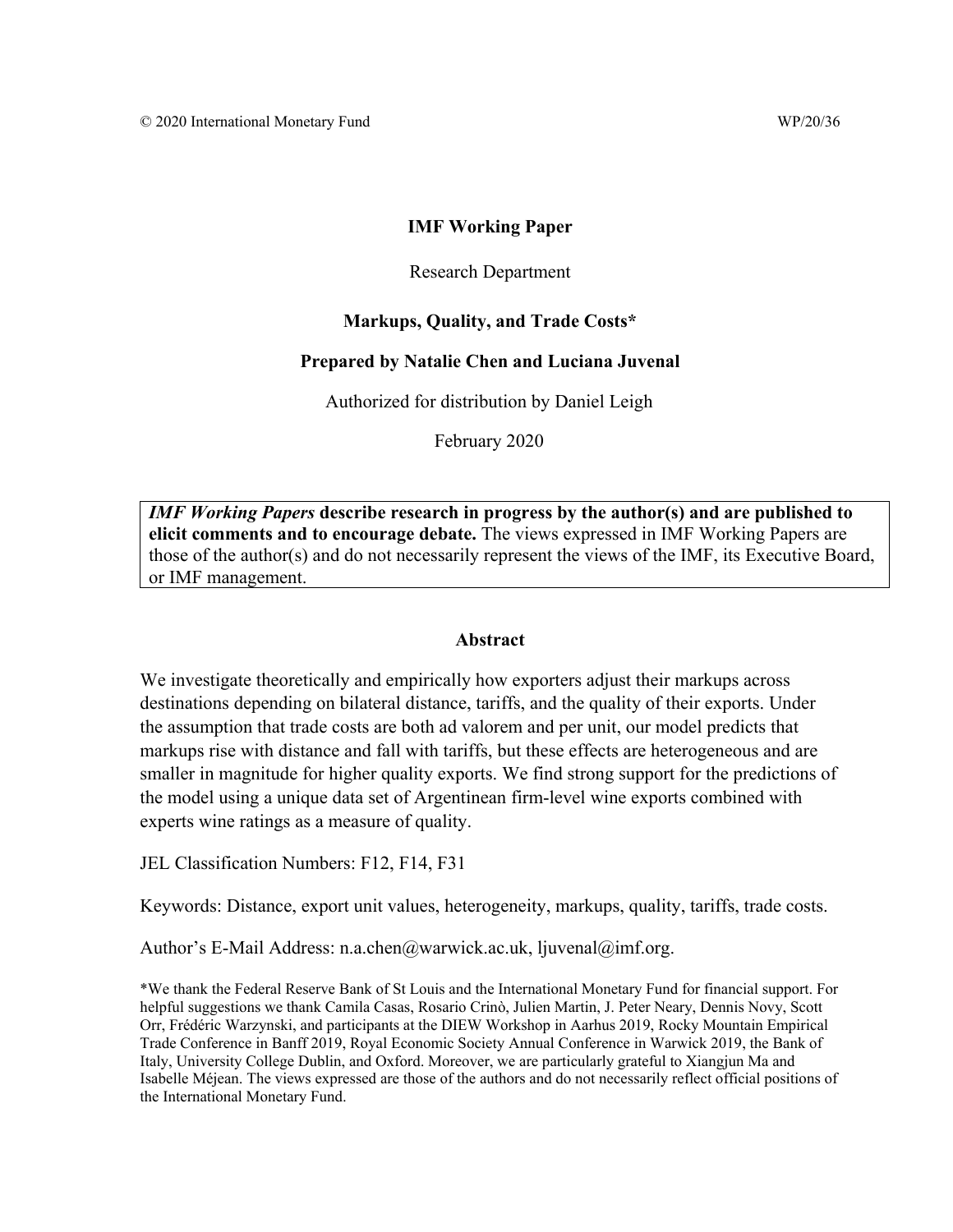# 1 Introduction

One robust finding in the empirical trade literature shows that exporters set higher Free on Board (FOB) export prices in more distant countries. This empirical regularity can be explained by several theoretical mechanisms. A first mechanism is a *composition effect*, also known as the Alchian and Allen (1964) effect, which arises due to the existence of per unit trade costs which lower the relative price, and increase the relative demand for higher quality goods in more distant countries. As higher quality goods are more expensive, firm-level prices increase with distance. A second mechanism is a *selection effect* which occurs if firms find it profitable to export higher quality varieties to more distant markets only, resulting in quality sorting. The exit of cheap and lower quality exports in more distant markets implies that, on average, export prices rise with distance. Lastly, firms may *price discriminate* and charge higher markups and therefore higher prices when exporting to more distant countries.<sup>1,2</sup>

Recent empirical work confirms that firm-level markups are indeed variable. For instance, they respond to trade liberalization (De Loecker, Goldberg, Khandelwal, and Pavcnik, 2016), exchange rate fluctuations (Berman, Martin, and Mayer, 2012), they vary with per capita income (Simonovska, 2015), and with firm-level characteristics (De Loecker and Warzynski,  $2012$ ).<sup>3</sup> Surprisingly, there is no evidence on how firm-level markups vary across destinations depending on trade costs such as bilateral distance or tariffs. Nor is there any evidence on how product quality shapes the response of markups to changes in trade costs.

We fill these gaps by exploring theoretically and empirically how exporters adjust their markups across destinations depending on distance, ad valorem tariffs, and the quality of their exports. Our model shows that for a given quality, markups rise with distance and fall with tariffs. These effects, however, are smaller in magnitude for higher quality exports. We find strong support for the predictions of the model using a unique data set of Argentinean firm-level wine exports combined with experts wine ratings as a measure of quality (Chen and Juvenal, 2016, 2018; Crozet, Head, and Mayer, 2012). Our paper is thus the first to establish that distance and tariffs impact markups across international markets, and that their effects are heterogeneous across quality levels.

Our first contribution is to model theoretically the effects of trade costs on the pricing strategies of exporters across destinations. We extend the monopolistic competition model of Martin (2012) where exporters maximize profits subject to a CES demand in each destination country. Trade costs are

3 See *inter alia* Amiti, Itskhoki, and Konings (2014, 2019), Atkin and Donaldson (2015), Bellone, Musso, Nesta, and Warzynski (2014), Chen, Imbs, and Scott (2009), Chen and Juvenal (2016, 2018), and Fitzgerald and Haller (2014).

<sup>&</sup>lt;sup>1</sup>For evidence on Alchian and Allen (1964), see Emlinger and Lamani (2017), Hummels and Skiba (2004), and Takechi (2015). On selection, see Baldwin and Harrigan (2011), Bastos and Silva (2010), Crozet, Head, and Mayer (2012), Harrigan, Ma, and Shlychkov (2015), and Johnson (2012). See, also, Görg, Halpern, and Muraközy (2017), Lugovskyy and Skiba (2015, 2016), Manova and Zhang (2012), and Martin (2012). An older literature on spatial price discrimination studies how firms adjust their markups depending on the distance to the buyer (Greenhut, Ohta, and Sailors, 1985; Hoover, 1937). "Dumping" and "reverse dumping" arise if firms charge lower or higher markups in more distant countries.

 $2^2$ Composition is a demand-side effect, while selection and price discrimination are supply-side mechanisms. On the supply side, firms may also *upgrade* their quality for more distant countries (Martin, 2012). Higher quality goods would then be disproportionately shipped at longer distances, resulting in firm-level prices increasing with distance.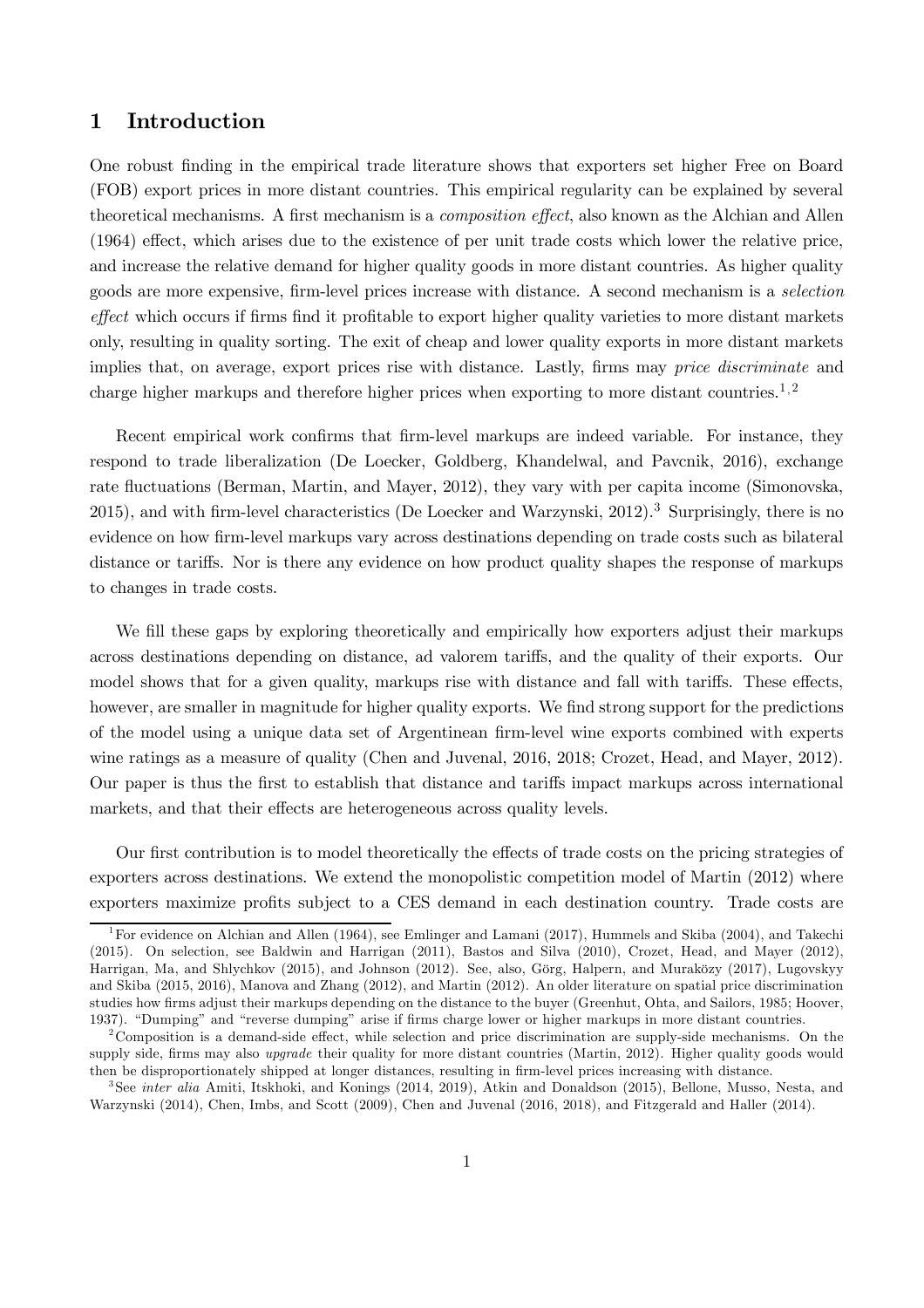both ad valorem and per unit, and the introduction of per unit trade costs generates variable markups that depend on trade costs (Crozet et al., 2012; Irarrazabal, Moxnes, and Opromolla, 2015).<sup>4</sup> The model shows that for a given quality, export prices and markups increase with per unit trade costs, and therefore with distance.<sup>5</sup> It also shows that prices and markups fall with ad valorem trade costs, and therefore with ad valorem tariffs. As we assume that producing a higher quality entails higher marginal costs, the model further predicts that the effects of trade costs (i.e., distance and tariffs) on prices and markups are heterogeneous and are smaller in magnitude for higher quality exports.

Our predictions are driven by the introduction of per unit trade costs in the model as the latter generate an elasticity of demand to the FOB price that depends on trade costs and quality (Crozet et al., 2012; Irarrazabal et al., 2015; Martin, 2012). Specifically, the demand elasticity falls with per unit costs, and therefore with distance, but it increases with ad valorem costs such as tariffs, especially for lower quality exports. To compensate for the lower demand they face due to higher trade costs, exporters thus find it profitable to raise their prices in more distant markets, to lower them in high-tariff countries, and to a larger extent for lower quality exports. Notably, these predictions are not specific to our CES framework and we show that they continue to hold with alternative demand systems.

Our second contribution is to investigate empirically the effects of trade costs on the prices and markups of exports differentiated by quality. Our firm-level trade data set reports, for each export transaction between 2002 and 2009, the name of the exporting firm, the country of destination, the date of shipment, the packaging type, the FOB value (in US dollars) and the volume (in liters) of each wine exported. A crucial feature of our data set is that exports are reported at the *individual* product level as each wine is identified according to its name, grape (Chardonnay, Malbec, etc.), type (white, red, or rosé), and vintage year. This level of detail is unique given that trade statistics are generally reported for product categories defined at the Combined Nomenclature (CN) or Harmonized System (HS) levels only (Bastos and Silva, 2010; Görg, Halpern, and Muraközy, 2017; Harrigan, Ma, and Shlychkov, 2015; Manova and Zhang, 2012; Martin, 2012).

We rely on the value and the volume exported at the firm-product-destination-time level to compute FOB unit values as a proxy for export prices. Our unit values can plausibly be interpreted as prices as they are defined at the individual product level. To measure the quality of each wine at the namegrape-type-vintage year level, we rely on two well-known experts wine ratings, the Wine Spectator and Robert Parker (Chen and Juvenal,  $2016$ ,  $2018$ ).<sup>6</sup> Once we match the unit values from the customs

<sup>&</sup>lt;sup>4</sup>Ad valorem (iceberg, or multiplicative) trade costs are applied as a percentage of the producer price per unit traded, while per unit (additive, or specific) trade costs are defined as a constant cost per unit traded.

 ${}^{5}$ Per unit costs rise with distance as they vary with origin and destination (Irarrazabal, Moxnes, and Opromolla, 2015).  $6A$  large body of theoretical and empirical work shows that quality plays a key role as a determinant of global trade ‡ows and prices (Feenstra and Romalis, 2014; Hallak, 2006; Hummels and Klenow, 2005; Hummels and Skiba, 2004; Schott, 2004). As quality is unobserved, trade unit values are often used as a proxy. Recently, some papers have exploited direct measures of product quality. Atkin, Khandelwal, and Osman (2017) use artisan assessments for Egyptian rugs. Chen and Juvenal (2016, 2018) use the same quality ratings for Argentinean wines as in this paper. Crozet et al. (2012) use quality scores for Champagne. Emlinger and Lamani (2017) rely on the amount of time the eau-de-vie used to produce Cognac spends in oak. Medina (2018) identifies the quality of apparel products based on their composition of primary materials. Other papers derive alternative measures of quality. Khandelwal (2010) compares exporters' market shares conditional on price to infer export quality. Piveteau and Smagghue (2019) estimate quality using trade data.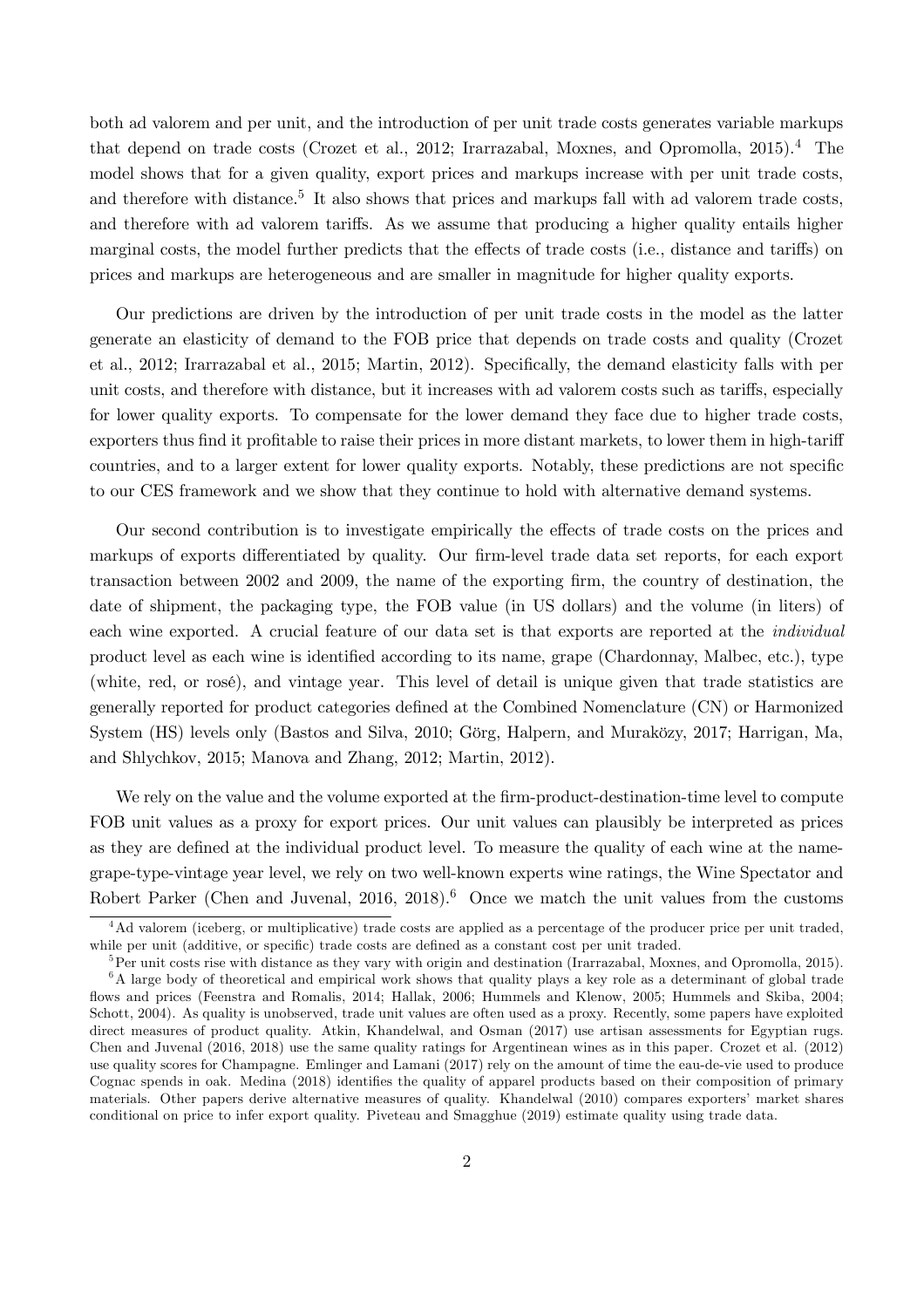data set with the quality ratings of the Wine Spectator which has the largest coverage of Argentinean wines, we observe 237 multi-product wine producers shipping 8,361 different wines with heterogeneous levels of quality. Our focus on wine producers implies that each wine is exported by a single firm only.

For our purposes, our data set offers several advantages. First, thanks to the granularity of our data, we can compare the prices of a given product exported by a single producer at a given point in time across destinations, holding quality constant. Second, we can identify the variation in markups by controlling for product-time fixed effects. As the product-time fixed effects enable us to isolate the variation in unit values across destinations for a given exporter and a given product at each point in time, they control for selection and composition effects across products within firms. And since product-specific marginal costs do not vary across destinations, the variation in unit values across markets captures the variation in markups. Third, in contrast to papers relying on unit values as a proxy for quality (Hallak, 2006; Hummels and Skiba, 2004; Kugler and Verhoogen, 2012), our external measure of quality allows us to explore how firms set their prices and markups across destinations depending on the quality they export. Fourth, exports are reported FOB and therefore measure the revenue received by exporters at the border, excluding transport costs, tariffs, and distribution costs in the importing country. Fifth, shipping fees for wine are based on the volume exported, while insurance fees or tariffs are proportional to value (Crozet et al., 2012). Consistent with the assumptions of our model, wine exports are thus subject to both per unit and ad valorem trade costs (we provide evidence that both types of trade costs are indeed pervasive in our data).<sup>7</sup>

Our main results can be summarized as follows. First, we show that firm-level export prices increase with distance and fall with tariffs. On average, a doubling of distance increases prices by  $2.74$  percent, while a doubling of tariffs reduces them by  $1.37$  percent. Second, we demonstrate that the effects of distance and tariffs on prices survive the inclusion of product-time fixed effects. This specification therefore provides direct evidence that exporters raise their markups in more distant markets, and lower them in high-tariff countries. On average, a doubling of distance increases markups by 1.47 percent, while a doubling of tariffs reduces them by  $1.04$  percent. Variable markups thus explain around half of the impact of distance, and three-quarters of the effect of tariffs on the variation in within firm prices across destinations, the rest being due to selection or composition effects across products within firms. Third, we show that the elasticities of markups with respect to distance and tariffs are smaller in magnitude for the wines of higher quality. At the  $5^{th}$  percentile of the quality distribution, markups rise by  $3.67$  percent and fall by  $2.73$  percent in response to a doubling of distance and tariffs, respectively, while no changes are detected at the  $95<sup>th</sup>$  percentile. Notably, our results continue to hold once we control for alternative mechanisms such as the heterogeneous pricing-to-market behavior of exporters or the extent of competition that each quality segment faces in foreign markets. They also remain robust to a whole battery of sensitivity tests, and in particular to using alternative measures of quality, different samples, and to instrumenting tariffs and quality.

<sup>&</sup>lt;sup>7</sup>See Bosker and Buringh (2019), Daudin, Héricourt, and Patureau (2018), Hummels and Skiba (2004), Irarrazabal et al. (2015), Lashkaripour (2017), Lugovskyy and Skiba (2015), and Takechi (2015) for evidence on per unit trade costs.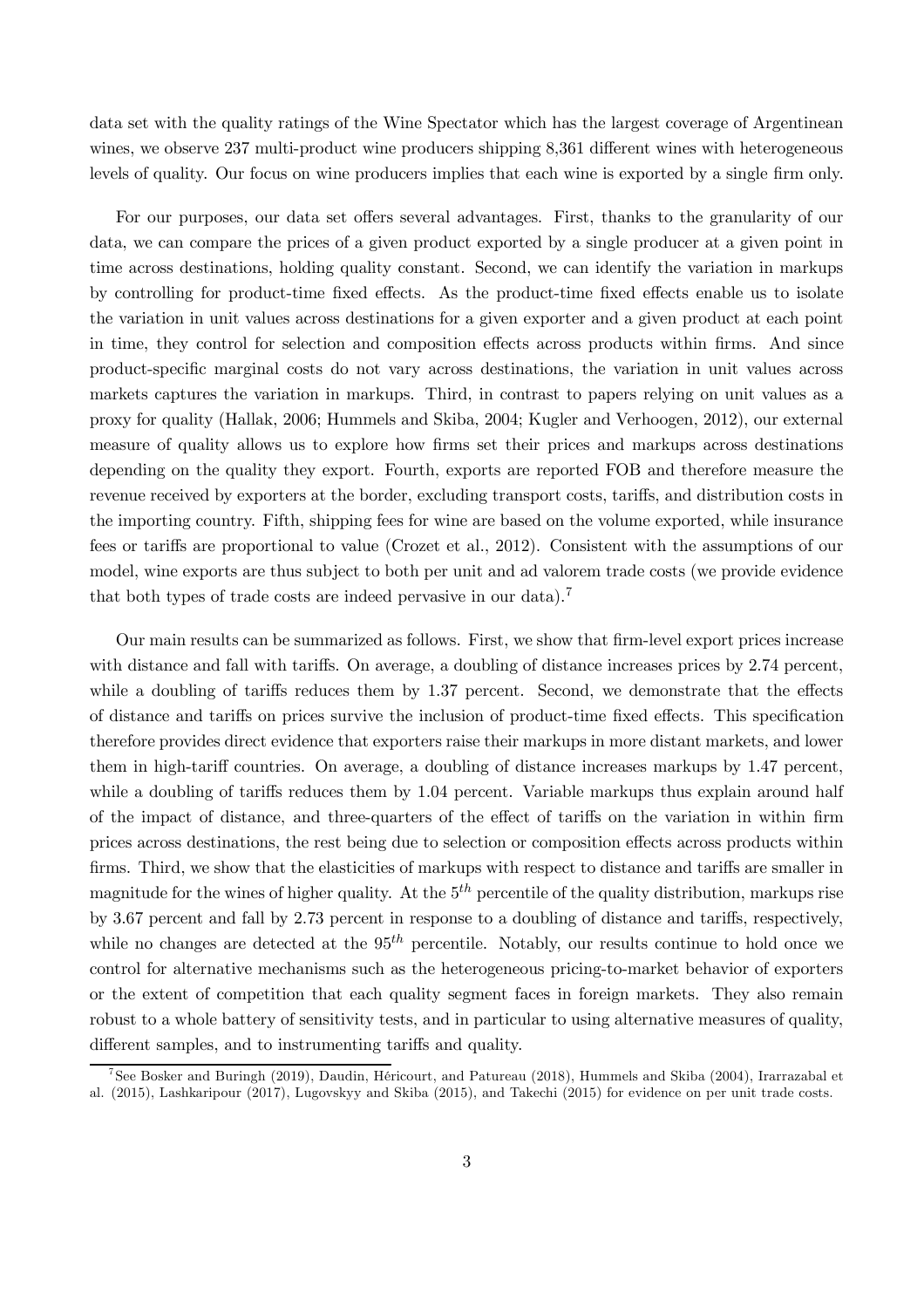We then provide extensions to our main specifications. We show that the heterogeneous effects of trade costs on markups are stronger for exports to richer destinations. They are also predominantly driven by the higher quality firms, the larger firms, and the exporters who own a large share of the export market. As these high performance firms tend to charge higher markups, they are better able to adjust them across countries and quality levels in response to changes in trade costs. Next, using data on the universe of Argentinean firm-level manufacturing exports, we extend our analysis to industries other than wine. As quality is unobserved, we estimate the quality of each 8-digit HS-level product exported by each firm to each country in each time period (Khandelwal, 2010). The level of disaggregation of the data (at the HS level) prevents us from identifying the variation in markups, but we find that trade costs have heterogeneous effects on export prices differentiated by quality. Finally, we derive the predictions of our model for the effects of distance and tariffs on export volumes across quality levels, and we provide evidence that those predictions hold in our data set of wine exports.

Our results are important for several reasons. First, they provide strong evidence that the variation in firm-level export prices across markets is not only driven by quality differences but also by markup variation conditional on quality. Due to market power, firms thus price discriminate across destinations. But they also price discriminate more aggressively for lower quality exports. Second, as the markup of a given product with a given quality varies across export markets depending on distance and tariffs, we conclude that trade costs play a key role in generating deviations from the Law of One Price. Trade costs thus matter in explaining the degree of international market segmentation. Lastly, as our results are mainly driven by the high performance firms that contribute to the bulk of aggregate exports, we expect our findings to matter in explaining aggregate export prices and markups.

The remainder of the paper is organized as follows. Section 2 presents the model. Section 3 describes the firm-level exports data, quality ratings, macroeconomic indicators, and provides descriptive statistics. Section 4 presents the empirical methodology and our main results. Section 5 discusses extensions. Section 6 offers robustness checks and Section 7 concludes.

The appendix provides additional results. Appendix A shows that both per unit and ad valorem trade costs are present in our data. Appendix B discusses the predictions of our model using alternative demand systems. Appendix C examines how the elasticity of demand to the FOB price varies with trade costs and quality. Appendix D controls for selection bias across firms. Appendix E explains the estimation of quality for manufacturing exports. The sensitivity tests are reported in Appendix F.

# 2 The Model

We extend the monopolistic competition model of Martin  $(2012)$  where exporters maximize profits subject to a CES demand in each destination country.<sup>8</sup> Trade costs are both ad valorem and per unit, and the introduction of per unit trade costs generates variable markups that depend on trade costs.<sup>9</sup>

<sup>&</sup>lt;sup>8</sup>The theoretical model is available in the Martin  $(2010)$  working paper.

 $^{9}$ In many models, including perfect competition models such as Eaton and Kortum (2002), or monopolistic competition models like Krugman (1980) or Melitz (2003), markups do not vary with country-level characteristics such as trade costs.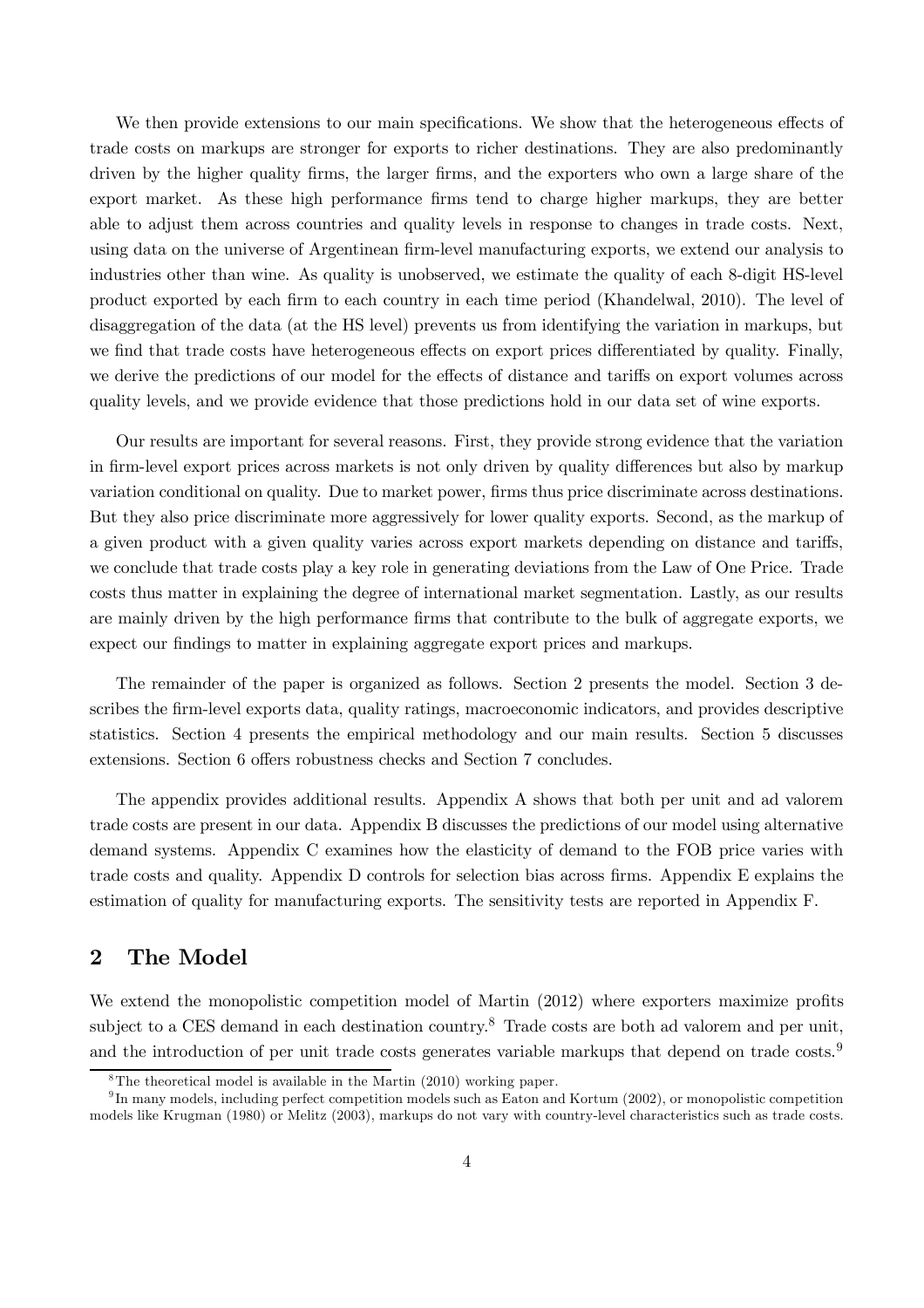The model shows that for a given quality, export prices and markups rise with per unit costs (distance), and fall with ad valorem costs (tariffs).<sup>10</sup> Quality is exogenous, but producing a higher quality entails higher marginal costs as it requires sophisticated inputs, skilled workers, and specialized equipment which are expensive. The effects of trade costs on prices and markups are hence heterogeneous and are smaller in magnitude for higher quality exports. For simplicity we assume that firms produce a single good, but we extend the framework to multi-product firms in the empirical analysis.

## 2.1 Setup

Researchers typically model trade costs as ad valorem such that more expensive products are more costly to trade. As in Martin (2012) we instead assume that trade costs  $t_{ij}$  have the following structure:

$$
t_{ij} = p_{ij}^{cif} - p_{ij}^{fob} = (\tau_{ij} - 1) p_{ij}^{fob} + T_{ij}, \qquad (1)
$$

where  $p_{ij}^{cif}$  $_{ij}^{cif}$  and  $p_{ij}^{fob}$  $I_{ij}^{oo}$  are the Cost, Insurance, and Freight (CIF) and FOB prices of a monopolistically competitive firm *i* exporting to country *j*, and  $\tau_{ij}$  and  $T_{ij}$  are the ad valorem and per unit components of trade costs, respectively. Trade costs are ad valorem only if  $T_{ij}$  is zero, while they are per unit only if  $\tau_{ij}$  is equal to one. As long as  $T_{ij}$  is positive, trade costs are less than proportional to the FOB price.

The relationship between the CIF and FOB prices can be expressed as:

$$
p_{ij}^{cif}(\tau_{ij}, T_{ij}, c_i(\theta)) = \tau_{ij} p_{ij}^{fob}(\tau_{ij}, T_{ij}, c_i(\theta)) + T_{ij},
$$
\n(2)

where  $c_i(\theta)$  is the marginal cost of firm *i* which increases with quality  $\theta$ . Producing a higher quality entails higher marginal costs because it requires higher quality and therefore more expensive inputs (Crinò and Epifani, 2012; Feenstra and Romalis, 2014; Johnson, 2012; Kugler and Verhoogen, 2012; Manova and Zhang, 2012; Verhoogen,  $2008$ ).<sup>11</sup>

When exporting to country j, firm i maximizes profits  $\pi_{ij}$ :

$$
\pi_{ij} = \left[ p_{ij}^{fob} - c_i \left( \theta \right) \right] q_{ij} = \left[ \left( \frac{p_{ij}^{cf} - T_{ij}}{\tau_{ij}} \right) - c_i \left( \theta \right) \right] q_{ij}, \tag{3}
$$

where  $q_{ij}$  is the quantity sold by firm *i* in market *j* (which depends on  $p_{ij}^{cif}$  $_{ij}^{cij}).$ 

The representative consumer in destination country  $\dot{\gamma}$  has preferences over the consumption of a continuum of differentiated varieties  $\varphi$  given by:

$$
U(q_{ij}) = \left[ \int \theta(\varphi) \frac{\sigma - 1}{\sigma} q_{ij}(\varphi) \frac{\sigma - 1}{\sigma} d\varphi \right] \frac{\sigma}{\sigma - 1}, \qquad (4)
$$

 $10$  Some models yield predictions for the effects of distance and tariffs on export prices while assuming that markups are invariant to trade costs. See Baldwin and Harrigan (2011), Fajgelbaum, Grossman, and Helpman (2011), Hummels and Skiba (2004), Johnson (2012), and Lugovskyy and Skiba (2015, 2016).

 $11$  For evidence that producing higher quality wines entails higher marginal costs, see Chen and Juvenal (2016). For instance, the oak barrels in which higher quality wines mature are more costly than stainless-steel tanks.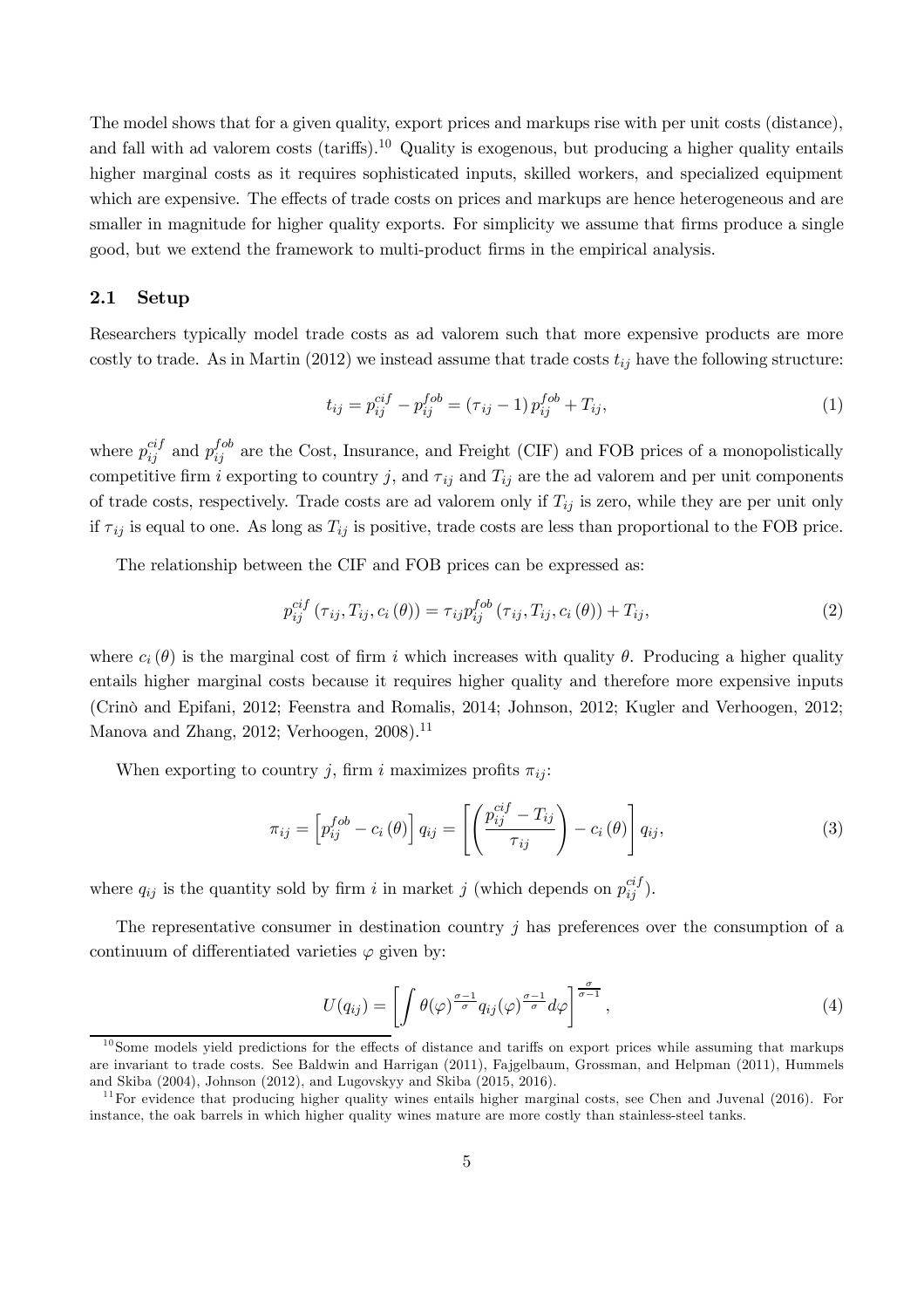where  $\sigma > 1$  is the elasticity of substitution between varieties. The set of available varieties is Quality captures any intrinsic characteristic or taste preference that makes a variety more appealing for a consumer given its price. Therefore, consumers love variety, but also quality.

The inverse CES demand faced by firm  $i$  in country  $j$  is (Krugman, 1980; Melitz, 2003):

$$
p_{ij}^{ci f} = \kappa_j q_{ij}^{-\frac{1}{\sigma}} \theta^{\frac{\sigma - 1}{\sigma}},\tag{5}
$$

where  $\kappa_i$  is a positive parameter (exogenous to the firm) which is a function of the size and price index of the destination country. A higher quality  $\theta$  shifts up the demand curve faced by the firm.

When firm *i* maximizes profits in  $(3)$  subject to the demand in  $(5)$ , the first order condition is:

$$
p_{ij}^{cif} = \frac{\sigma}{\sigma - 1} \left( T_{ij} + \tau_{ij} c_i \left( \theta \right) \right). \tag{6}
$$

This yields the FOB price:

$$
p_{ij}^{fob} = \frac{1}{\sigma - 1} \left( \frac{T_{ij}}{\tau_{ij}} + \sigma c_i \left( \theta \right) \right), \tag{7}
$$

and the corresponding markup (Melitz and Ottaviano, 2008):

$$
\mu_{ij}^{fob} = p_{ij}^{fob} - c_i(\theta) = \frac{1}{\sigma - 1} \left( \frac{T_{ij}}{\tau_{ij}} + c_i(\theta) \right). \tag{8}
$$

As producing a higher quality entails higher marginal costs, a higher quality sells at a higher price with a higher markup. In the standard case where trade costs are ad valorem only (i.e.,  $T_{ij} = 0$ ), the FOB price and markup do not depend on trade costs. Instead, if trade costs are also per unit, the FOB price and markup depend positively on per unit costs  $T_{ij}$ , and negatively on ad valorem costs  $\tau_{ij}$ . If trade costs are per unit only (i.e.,  $\tau_{ij} = 1$ ), the FOB price and markup increase with trade costs.

#### 2.2 Trade Costs and Quality

We assume that  $T_{ij}$  increases with distance while  $\tau_{ij}$  is independent of distance but varies with ad valorem tariffs (Hummels and Skiba, 2004; Irarrazabal et al., 2015; Lugovskyy and Skiba, 2015). The elasticities of the FOB price and markup with respect to  $T_{ij}$  and  $\tau_{ij}$  can therefore be interpreted as elasticities with respect to distance and tariffs, respectively.<sup>12</sup> We calculate those elasticities and we show how they vary with export quality.

In our model, the introduction of per unit trade costs is crucial for our predictions. In Appendix A we replicate estimations from the literature to demonstrate that both per unit and ad valorem trade

 $12$ Assuming that distance only increases per unit trade costs, Irarrazabal et al. (2015) estimate that the elasticity of  $T_{ii}/\tau_{ii}$  with respect to distance is equal to 0.23. Some papers instead assume that distance increases both per unit and ad valorem trade costs but that the effect of distance is larger for per unit costs such that  $T_{ij}/\tau_{ij}$  rises with distance (Crozet et al., 2012; Feenstra and Romalis, 2014; Martin, 2012; Takechi, 2015). In our model, our predictions remain the same whether we derive the elasticities of prices and markups with respect to  $T_{ij}/\tau_{ij}$  or  $T_{ij}$ .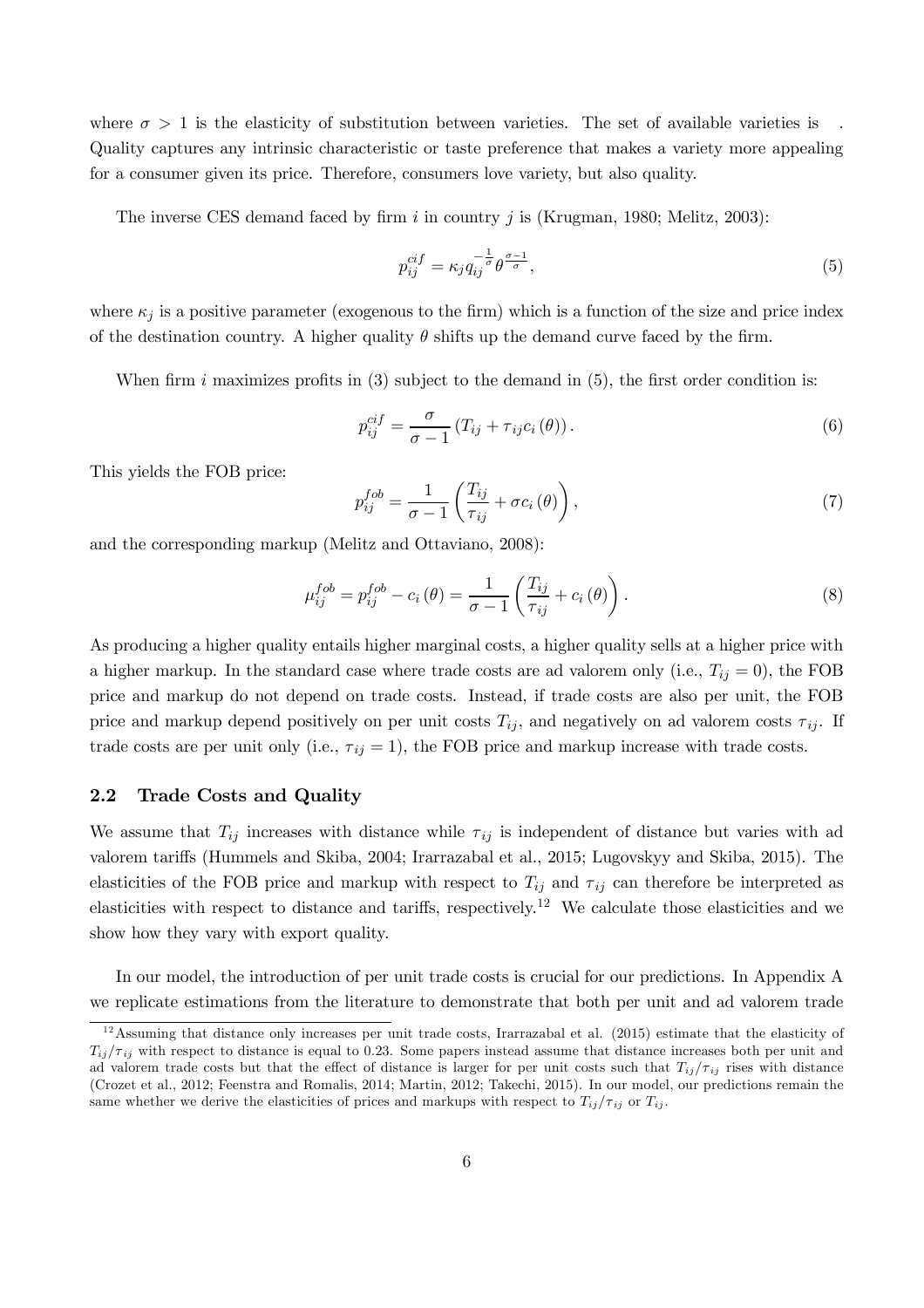costs matter in our data. We also show that trade costs become more per unit than ad valorem as distance increases.

Per Unit Trade Costs Using equations (7) and (8), we derive the elasticities of the FOB price and markup with respect to  $T_{ii}$ :

$$
\epsilon_T^{p^{fob}} = \frac{1}{\left(1 + \frac{\sigma c_i(\theta)}{T_{ij}/\tau_{ij}}\right)} > 0,\tag{9}
$$

$$
\epsilon_T^{\mu^{fob}} = \frac{1}{\left(1 + \frac{c_i(\theta)}{T_{ij}/\tau_{ij}}\right)} > 0. \tag{10}
$$

The price and markup increase with per unit trade costs, and therefore with distance, but as marginal costs increase with quality (i.e.,  $c_i'(\theta) > 0$ ), the magnitude of the two elasticities falls with quality.

Prediction 1 *The elasticities of the FOB price and markup with respect to bilateral distance are positive, and their magnitude decreases with quality.*

From an empirical point of view, Prediction 1 implies that in regressions that explain FOB prices or markups, we expect the coefficient on distance to be positive, and the coefficient on the interaction between distance and quality to be negative.

Ad Valorem Trade Costs The elasticities of the FOB price and markup with respect to  $\tau_{ij}$  are:

$$
\epsilon_{\tau}^{p^{fob}} = \frac{-1}{\left(1 + \frac{\sigma c_i(\theta)}{T_{ij}/\tau_{ij}}\right)} < 0,\tag{11}
$$

$$
\epsilon_{\tau}^{\mu^{fob}} = \frac{-1}{\left(1 + \frac{c_i(\theta)}{T_{ij}/\tau_{ij}}\right)} < 0. \tag{12}
$$

The price and markup decrease with ad valorem trade costs, and therefore with tariffs, but as marginal costs increase with quality the magnitude of the two elasticities in (11) and (12) falls with quality.

**Prediction 2** The elasticities of the FOB price and markup with respect to ad valorem tariffs are *negative, and their magnitude decreases with quality.*

When explaining FOB prices or markups, Prediction 2 implies that the coefficient on tariffs should be negative, and the coefficient on the interaction between tariffs and quality should be positive.

Crozet et al. (2012), Irarrazabal et al. (2015), and Martin (2012) also show that the FOB price (and markup) rises with per unit trade costs (and therefore with distance) and falls with ad valorem costs (such as tariffs). The prediction that the magnitude of the elasticities of the price and markup with respect to distance and tariffs falls with quality is, instead, novel.<sup>13</sup>

 $^{13}$ Crozet et al. (2012) derive the elasticity of the FOB price with respect to quality and show that it falls with distance.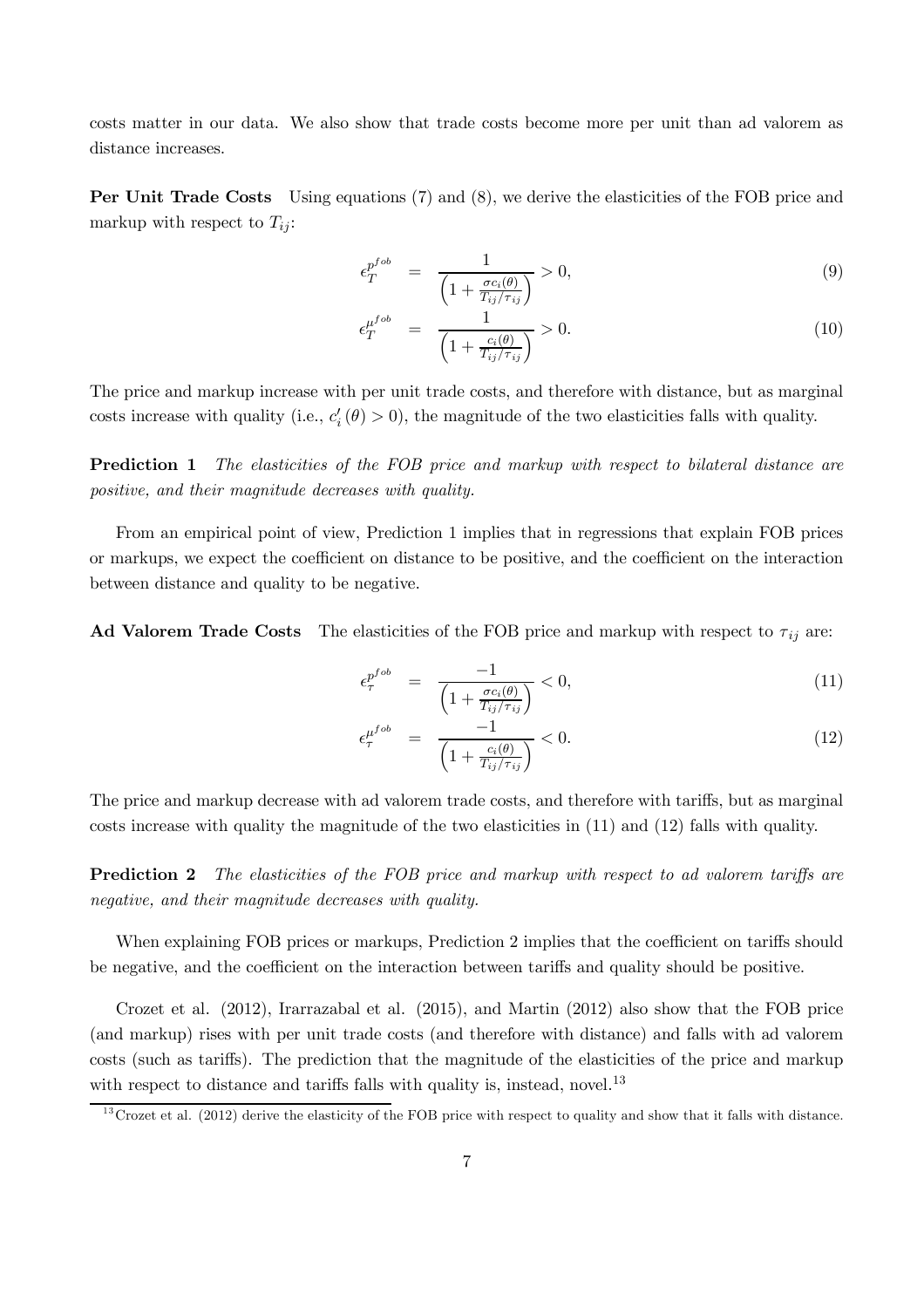#### 2.3 Mechanisms

Our predictions are driven by the introduction of per unit trade costs in the model as the latter generate an elasticity of demand to the FOB price that depends on trade costs and quality (Crozet et al., 2012; Irarrazabal et al., 2015; Martin, 2012). The elasticity of demand to the FOB price  $\epsilon^{fob}$  is given by:

$$
\epsilon^{fob} = \frac{\epsilon^{cif}}{\left(1 + \frac{T_{ij}}{\tau_{ij}p_{ij}^{fob}}\right)} = \frac{-\sigma}{\left(1 + \frac{1}{\left(\frac{\sigma}{\sigma-1}\right)\left[\frac{1}{\sigma} + \frac{\tau_{ij}}{T_{ij}}\left(\frac{\sigma}{\sigma-1}\right)c_i(\theta)\right]}\right)},\tag{13}
$$

where  $\epsilon^{ci}$  is the elasticity of demand to the CIF price which is equal to  $-\sigma$ . If trade costs are ad valorem only  $(T_{ii} = 0)$ , the elasticities of demand to the FOB and to the CIF price are identical.

If trade costs are also per unit, the elasticity of  $\epsilon^{fob}$  with respect to per unit trade costs (i.e., distance) is negative. Moreover, it increases with the FOB price, and therefore with marginal costs  $c_i(\theta)$  and quality. As the demand in more distant markets is less elastic to changes in the FOB price, exporters find it profitable to raise their prices to compensate for the lower demand they face due to higher transport costs (as foreign demand falls with the CIF price which depends on per unit trade  $costs$ , see equations 5 and 6). But firms raise their prices less for higher quality exports.

Instead, the elasticity of  $\epsilon^{fob}$  with respect to ad valorem trade costs (i.e., tariffs) is positive, and it falls with the FOB price and quality. The demand faced by exporters in countries with higher tariffs is therefore more elastic to changes in the FOB price. To compensate for the lower demand they face due to higher tariffs (as tariffs raise the CIF price which in turn lowers foreign demand), firms reduce their prices, but they reduce them less for higher quality exports.<sup>14</sup>

#### 2.4 Alternative Demand Systems

The predictions of our model are driven by two mechanisms: (1) the elasticity of  $\epsilon^{fob}$  with respect to per unit trade costs is negative and increases with the FOB price (and with quality), and (2) the elasticity of  $\epsilon^{fob}$  with respect to ad valorem trade costs is positive and falls with the FOB price (and with quality). We now discuss whether these mechanisms hold for preferences other than CES.

Irarrazabal et al. (2015) investigate whether the first mechanism holds for different types of preferences: (a) CES utility, (b) quadratic, non-separable utility (Ottaviano, Tabuchi, and Thisse, 2002), (c) translog preferences (Feenstra, 2003), and (d) additively quasi-separable utility (Behrens and Murata, 2007). They show that the elasticity of  $\epsilon^{fob}$  with respect to per unit trade costs is negative with CES. Depending on some parameter values, it is also negative with translog and additively quasi-separable

<sup>&</sup>lt;sup>14</sup>The elasticity of  $\epsilon^{fob}$  with respect to per unit trade costs is negative and increases with the FOB price as  $\left(\frac{\partial \epsilon^{f\circ b}}{\partial T}\right)(T/\epsilon^{f\circ b}) = -\sigma\left(1 - T/p^{cif}\right) < 0$  and  $\left(\frac{\partial}{\partial p^{f\circ b}}\right)\left(\left(\frac{\partial \epsilon^{f\circ b}}{\partial T}\right)(T/\epsilon^{f\circ b})\right) = T\tau/\left(\tau p^{f\circ b} + T\right)^2 > 0$ . The elasticity of  $\epsilon^{fob}$  with respect to ad valorem trade costs is positive and decreases with the FOB price as  $(\partial \epsilon^{fob}/\partial \tau) (\tau/\epsilon^{fob}) =$  $T/\left(\tau p^{fob} + T\right) > 0$  and  $\left(\partial/\partial p^{fob}\right) \left(\left(\partial \epsilon^{fob}/\partial \tau\right) \left(\tau/\epsilon^{fob}\right)\right) = -T\tau/\left(\tau p^{fob} + T\right)^2 < 0$ . See Appendix B.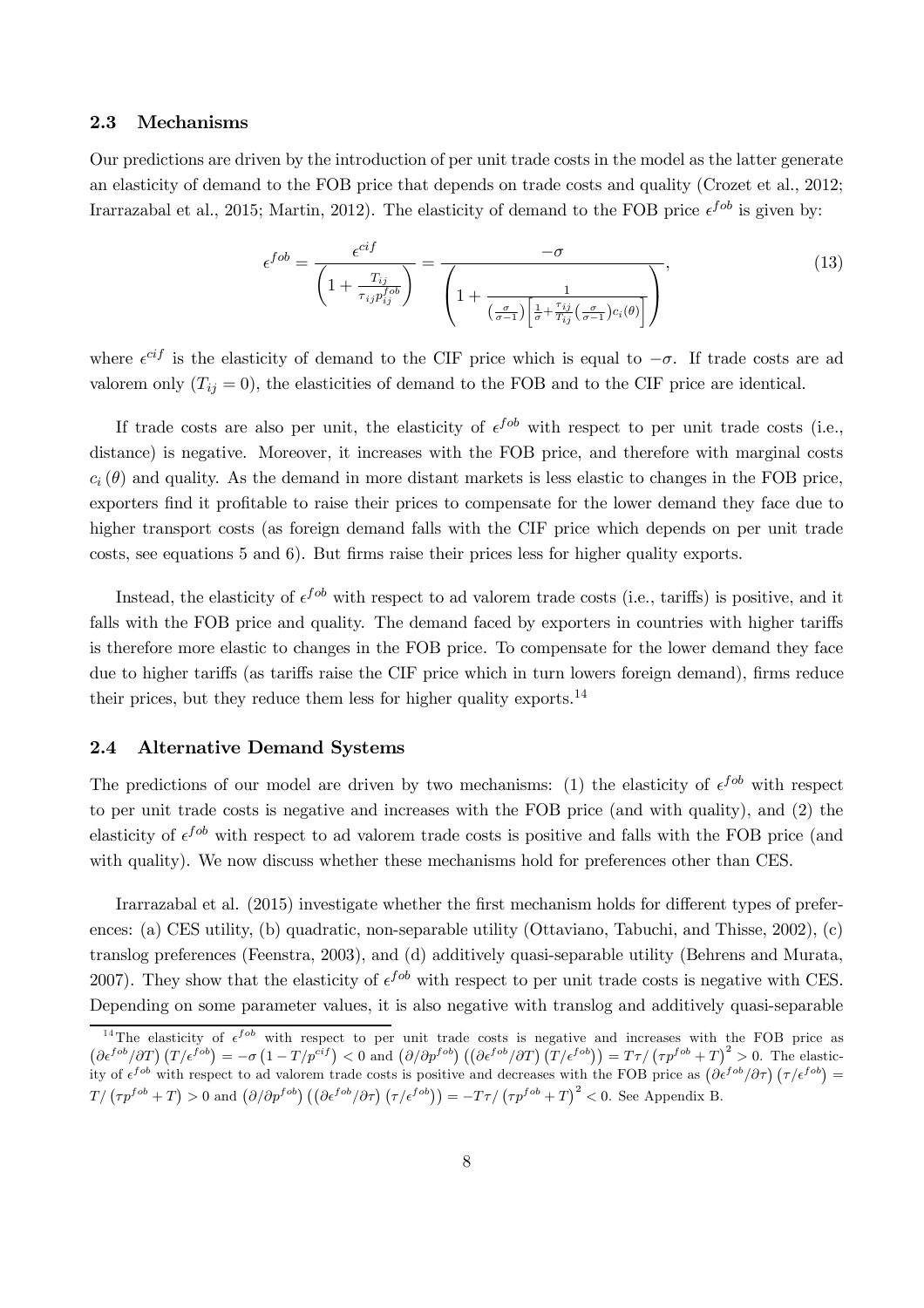utility. Instead, it is positive with quadratic preferences. They also demonstrate that for all demand systems, this elasticity increases with the FOB price.

We examine in Appendix B whether the second mechanism holds for each demand system. We show that the elasticity of  $\epsilon^{fob}$  with respect to ad valorem trade costs is positive in all cases. It decreases with the FOB price when preferences are CES or translog, and with additively quasi-separable utility but for some parameter values only. Instead, it increases with the FOB price when preferences are quadratic. We therefore conclude that the predictions of our model are not specific to CES and can be derived from alternative utility functions with the exception of quadratic preferences.

In Appendix C we estimate the elasticities of  $\epsilon^{fob}$  with respect to per unit and ad valorem trade costs and we examine how they vary with quality (as opposed to the FOB price). We show that the elasticity of  $\epsilon^{job}$  with respect to per unit trade costs (distance) is negative and rises with quality, while the elasticity of  $\epsilon^{fob}$  with respect to ad valorem trade costs (tariffs) is positive and falls with quality.

## 3 Data and Descriptive Statistics

Our data set combines information from different sources: firm-level customs data, wine experts quality ratings, and macroeconomic indicators.

#### 3.1 Customs Data

Firm-level exports are collected by the Argentinean customs and were purchased from a private vendor called Nosis (Chen and Juvenal, 2016, 2018). For each transaction we observe the name of the exporting firm, the destination country, the shipment date, the 12-digit HS code, the FOB value (in US dollars) and the volume (in liters) of each wine exported between 2002 and 2009.<sup>15</sup> The main advantage of our data set is its level of disaggregation as for each wine exported we observe its name, type (red, white, or rosé), grape (Malbec, Chardonnay, etc.), and vintage year. The data set also reports the type of packaging used for shipping. Wines are predominantly exported in boxes or bottles, but they are also shipped in wooden barrels, glass, tin, or tetra pak containers. As prices and markups may vary with the packaging type, we define a wine "product" according to its name, grape, type, vintage year, and container type (while we define a "wine" based on its name, grape, type, and vintage year only). Our sample thus includes 11,158 products corresponding to 8,361 different wines. If we aggregated our data at the 12-digit HS level, we would instead only observe ten different product categories.

By dividing the value by the volume exported at the firm-product-destination-time level, we compute FOB unit values as a proxy for export prices. As we do not observe the currency of invoicing, we measure unit values in US dollars per liter. The Datamyne, a private vendor of international trade

 $15$ Due to confidentiality reasons, the customs office does not report the exporter's name. Nosis therefore uses its own market knowledge to identify a first, a second, and a third probable exporter. To identify the exporter's identity we collected from the Instituto Nacional de Vitivinicultura the name of the producer and of the wholesaler authorized to export each wine, and we compared them against the probable exporters reported by Nosis.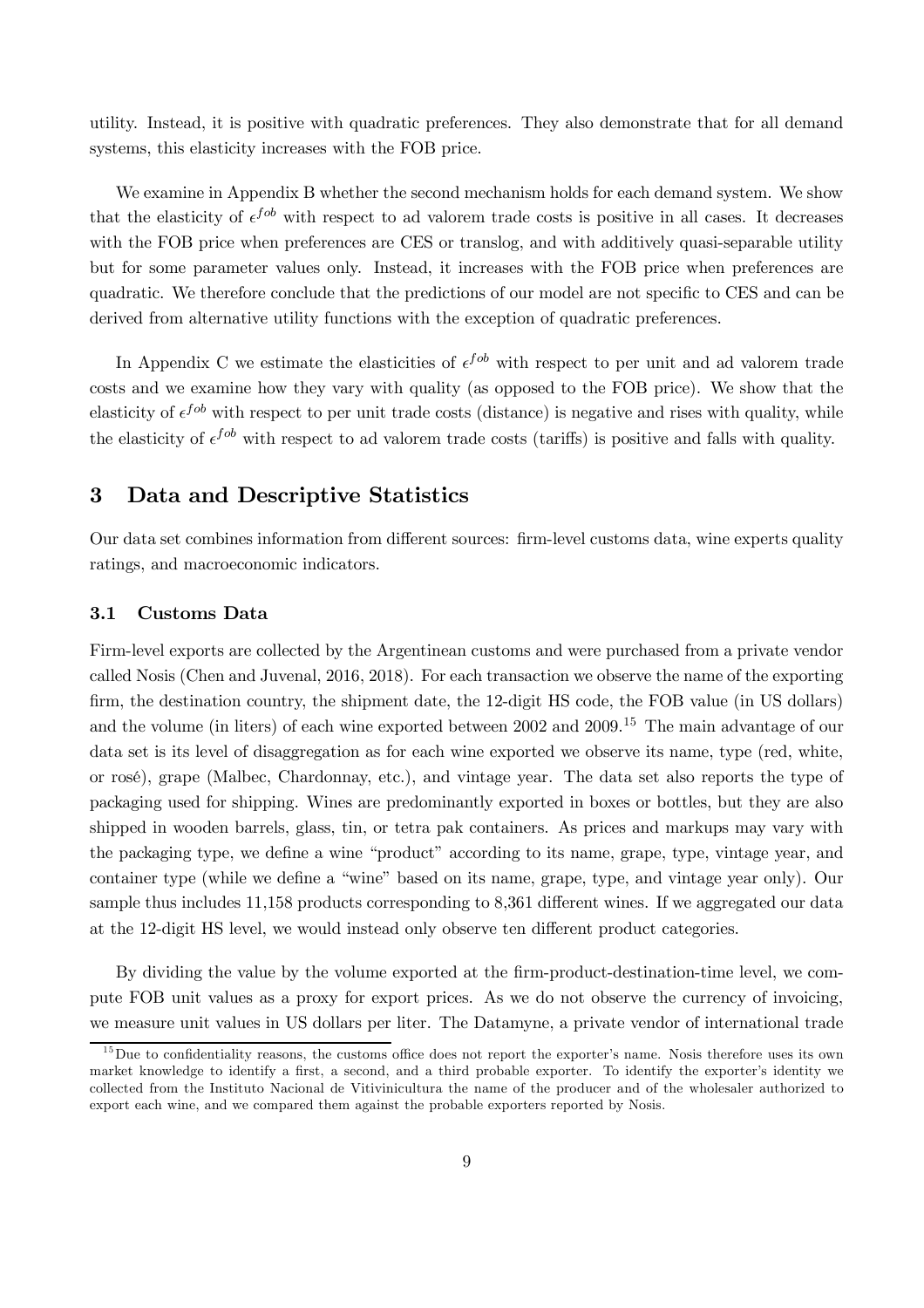data, indeed reports that 88 percent of Argentinean wine exports (HS 2204) between 2005 and 2008 were priced in US dollars. Given that unit values are defined for positive exports only, our analysis focuses on the intensive margin of adjustment (we deal with the extensive margin in Appendix D).

We argue that our unit values can plausibly be interpreted as prices. On the one hand, unit values are defined at the *individual* product level. This means we can compare the unit values of a given product exported by a given firm at a given point in time across destinations, holding quality constant. This is clearly an advantage over other commonly used trade data sets where unit values are defined at the CN or HS levels, and therefore measure for each product category the *average* price of different varieties with potentially heterogeneous levels of quality (Bastos and Silva, 2010; Görg et al., 2017; Harrigan et al., 2015; Manova and Zhang, 2012; Martin, 2012). On the other hand, as the volume is only reported in liters, the unit of measurement of our unit values is homogeneous across products.

We clean up the raw data in several ways. We only keep the FOB transactions and we exclude the wines produced outside of Argentina. We only include wine producers in the sample such that each wine is exported by a single firm (wholesalers and retailers are excluded, but as we show in Section 6 our results remain robust to including intermediaries in the sample). We drop the shipments containing less than 4.5 liters (the latter corresponds to six 75cl bottles) to discard commercial samples exported for marketing and promotion. We omit a few observations where the vintage year reported is ahead of the shipment year, and the cases where the value of exports is positive, but the volume is reported as zero. We aggregate the data at quarterly frequency between 2002Q1 and 2009Q4. As we show in Section 6, our results remain robust to aggregating the data at annual frequency. Finally, to eliminate potential outliers, we calculate the median unit value charged by each exporter in each time period, and we drop the observations for which the unit value exceeds 100 times the median, or falls below the median divided by 100.

#### 3.2 Quality

We measure quality using the time-invariant quality ratings published by the Wine Spectator and Robert Parker (Chen and Juvenal, 2016, 2018). The wines are assessed in blind tastings, and the ratings are given on a (50,100) scale according to the wine's name, grape, type, and vintage year. A larger score indicates a higher quality. Table 1 describes the two rating classifications.

| rable i: Quality Ratings  |            |                         |            |
|---------------------------|------------|-------------------------|------------|
| Wine Spectator $(50,100)$ |            | Robert Parker (50,100)  |            |
| Great                     | $95 - 100$ | Extraordinary           | $96 - 100$ |
| Outstanding               | $90 - 94$  | Outstanding             | $90 - 95$  |
| Very good                 | $85 - 89$  | Above average/very good | $80 - 89$  |
| Good                      | $80 - 84$  | Average                 | $70 - 79$  |
| Mediocre                  | $75 - 79$  | Below average           | $60 - 69$  |
| Not recommended           | $50 - 74$  | Unacceptable            | $50 - 59$  |

Table 1: Quality Ratings

Notes: Both the Wine Spectator and Parker rating systems classify the quality scores into six different bins.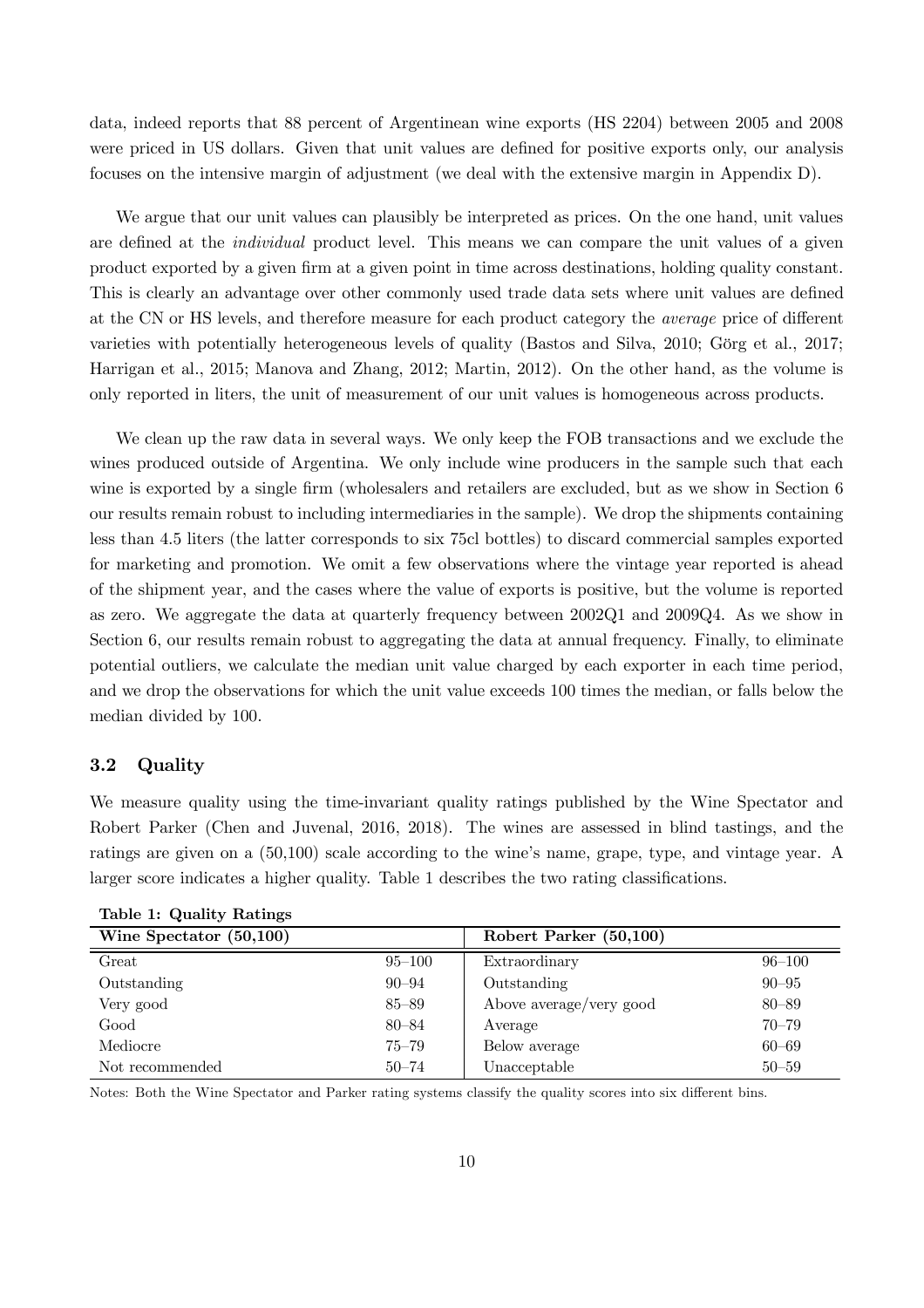When we match the wines from the customs data set with the quality ratings of the Wine Spectator by name, type, grape, and vintage year, we end up with 237 producers exporting 8,361 wines (11,158 products) with 1,066 different names, three types, 24 grapes, and 22 vintage years (from 1977 to 2009). The lowest rated wine receives a score of 55, and the highest a score of 97. When matching with the Parker ratings, we only observe 2,960 wines (4,128 products) exported by 151 firms (with 443 different names, three types, 21 grapes, and 20 vintage years), and the scores vary between 72 and 98 (i.e., we only observe four of the six bins listed in Table 1). The mean absolute difference between the Wine Spectator and Parker ratings is equal to 1.96, with a standard deviation of 3.19. Still, the two ratings are positively correlated as Pearson's correlation is equal to 0.53, while Kendall's correlation index of concordance is 0.36. We rely on the Wine Spectator for our main regressions because it has the largest coverage of Argentinean wines. The Parker ratings are used as a robustness check only.

#### 3.3 Macroeconomic Data

Bilateral distances (in kilometers) are from the Centre d'Etudes Prospectives et d'Informations Internationales (CEPII). We use the population-weighted great circle distance between the largest cities of two countries. Bilateral ad valorem tariffs for wine (HS 2204), at annual frequency, are obtained from the United Nations Conference on Trade and Development TRAINS database. We use the effectively applied weighted average tariff rates expressed in percentage terms (our results are similar if we use the effectively applied simple average tariff rates). Annual PPP GDPs and GDPs per capita (in constant 2011 US dollars) are from the World Bank's World Development Indicators (measuring real GDP and GDP per capita without any adjustment for PPP yields very similar results). Quarterly nominal exchange rates are from the International Financial Statistics of the International Monetary Fund. Each country's total wine production and wine production and consumption per capita (in liters and at annual frequency) are from Anderson and Nelgen (2011).

#### 3.4 A First Glance at the Data

Our sample includes 237 exporters, 8,361 wines (11,158 products), and 95 destination countries between 2002Q1 and 2009Q4 (91,810 observations). It represents 69 percent of the total value of red, white, and rosé wine exported over the period.

Table 2 summarizes our trade data by year, and shows that the number of exporters, wines, and products increased threefold between 2002 and 2009. A total of 926 wines were exported by 70 different firms in 2002, while 191 firms exported 2,677 different wines in 2009. The number of export markets rose from 62 in 2002 to 77 in 2009. The mean number of exported wines and of destinations per firm, and the mean number of destinations per wine also increased over time (the number of observations, firms, destinations, and the mean number of destinations per firm and per wine fell in 2009 due to the global financial crisis, see Chen and Juvenal, 2018).

Table 3 reports descriptive statistics by quality bin of the Wine Spectator. "Good" and "Very good" wines represent the largest share of the sample (in terms of number of observations, firms, wines,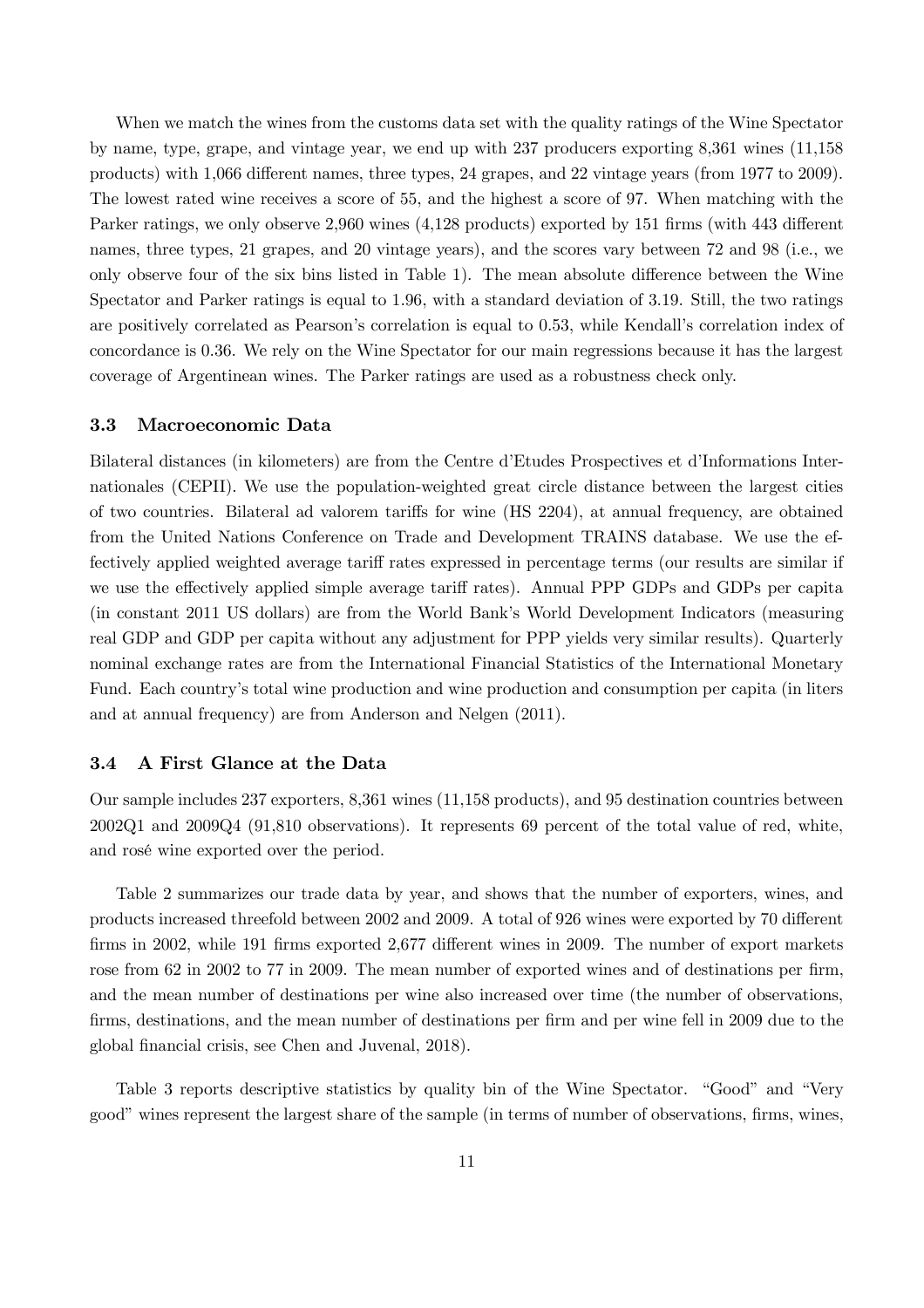| Year | Observations | Firms | <b>Products</b> | Wines | Destinations | Wines    | Destinations | Destinations |
|------|--------------|-------|-----------------|-------|--------------|----------|--------------|--------------|
|      |              |       |                 |       |              | per firm | per firm     | per wine     |
| 2002 | 3,548        | 70    | 1,159           | 926   | 62           | 33.3     | 16.2         | 6.4          |
| 2003 | 6,087        | 94    | 1,536           | 1,201 | 61           | 35.1     | 18.1         | 8.2          |
| 2004 | 8,104        | 123   | 1,827           | 1,443 | 66           | 33.1     | 18.9         | 9.4          |
| 2005 | 11,072       | 143   | 2,270           | 1,784 | 67           | 35.6     | 20.9         | 11.1         |
| 2006 | 14,026       | 166   | 2,713           | 2,132 | 77           | 39.0     | 20.7         | 11.5         |
| 2007 | 16,018       | 178   | 2,961           | 2,391 | 78           | 40.1     | 22.5         | 12.8         |
| 2008 | 17,130       | 196   | 2,996           | 2,508 | 80           | 43.0     | 21.8         | 12.8         |
| 2009 | 15.825       | 191   | 3,208           | 2.677 | 77           | 45.7     | 20.4         | 10.8         |

Table 2: Summary Statistics

Notes: For each year in the sample, the table reports the number of observations, exporters, products, wines, and destinations, and the mean number of wines per exporter, destinations per exporter, and destinations per wine.

products, destinations, and export share in the sample). Instead, "Great" and "Not recommended" wines have the smallest coverages. "Great" wines are exported to fewer countries which are, on average, richer. Consistent with quality sorting and the Alchian and Allen (1964) conjecture, "Great" wines are also exported to more distant locations. Higher quality wines are on average more expensive, but the correlation between unit values and quality in our sample is only 36 percent.

|                       | Obs.   | Firms | Products | Wines | Export   | Unit   | Dest. | Distance | GDP per |
|-----------------------|--------|-------|----------|-------|----------|--------|-------|----------|---------|
|                       |        |       |          |       | shares   | values |       |          | capita  |
| Great                 | 201    |       | 53       | 44    | $0.11\%$ | 27.98  | 30    | 9.511    | 33,782  |
| Outstanding           | 12.944 | 79    | 1,686    | 1.282 | 16.61\%  | 12.42  | 81    | 8,873    | 31,192  |
| Very good             | 36,379 | 147   | 3.416    | 2.488 | 44.00%   | 4.71   | 91    | 8.970    | 30,162  |
| $\operatorname{Good}$ | 36,638 | 181   | 4.823    | 3.577 | 34.11\%  | 4.28   | 90    | 8.977    | 30,866  |
| Mediocre              | 5,218  | 97    | 1.100    | 909   | $4.39\%$ | 3.91   | 80    | 8.897    | 33,012  |
| Not recommended       | 430    | 26    | 80       | 61    | $0.78\%$ | 3.89   | 52    | 8.391    | 29.252  |

Table 3: Descriptive Statistics by Quality Bin

Notes: For each quality bin of the Wine Spectator, the table reports the number of observations, exporters, products, wines, the export share (in  $\%$ ), the mean unit value (in US dollars per liter), the number of destinations, the mean distance (in kilometers), and the mean income per capita of the destination countries (in PPP constant 2011 US dollars).

Table 4 describes our data by continent, and shows that North America is the main destination for wine exports (in terms of number of exporters, wines, and share of exports). Compared to Europe or Asia which have a similar income per capita, North America is indeed larger, sets lower tariffs, and is closer to Argentina. South America is the closest region and sets the lowest tariffs, but it only imports 13 percent of wine exports as it also has a low GDP and GDP per capita. The export share to Africa is negligible, but it is the smallest and poorest region and sets high tariffs. Besides, tariffs tend to rise with distance (their correlation in our sample is 42 percent). Unit values tend to fall with tariffs (their correlation is  $-9.4$  percent), but they do not vary strongly with the distance to each region. Continents are, however, an imperfect proxy for distance (Argentina is for instance closer to North America than to Africa, but the distance to Canada is 9,391 kilometers against 7,702 kilometers to Ghana).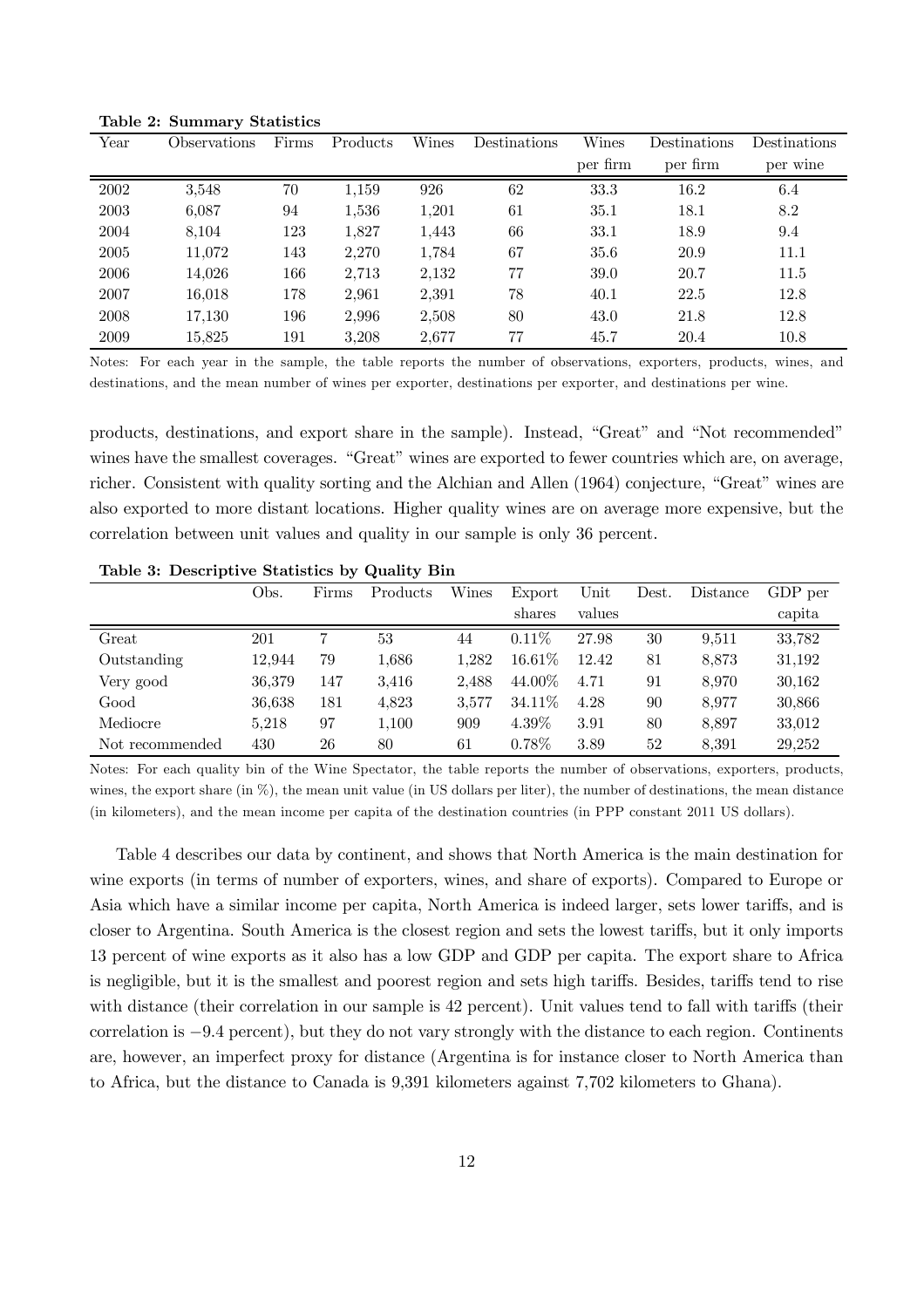|            | Obs.   | Firms | Wines | Export   | Unit   | Dest. | Distance | GDP per | GDP   | Tariffs  |
|------------|--------|-------|-------|----------|--------|-------|----------|---------|-------|----------|
|            |        |       |       | shares   | values |       |          | capita  |       |          |
| S. America | 20.821 | 165   | 4.299 | 12.93\%  | 5.98   | 11    | 2.612    | 10.895  | 1.020 | $3.86\%$ |
| N. America | 28.862 | 225   | 5.779 | 48.69%   | 5.71   | 20    | 7.983    | 35.913  | 7.770 | $5.53\%$ |
| Africa     | 372    | 32    | 234   | $0.09\%$ | 3.91   | 8     | 8.493    | 6.546   | 131   | 25.81\%  |
| Europe     | 32.672 | 189   | 5.386 | 33.67%   | 5.29   | 36    | 11.602   | 38.590  | 1.240 | 28.67\%  |
| Asia       | 9.083  | 127   | 2,364 | $4.62\%$ | 5.84   | 20    | 17.066   | 32,689  | 2.500 | 19.68%   |

Table 4: Descriptive Statistics by Continent

Notes: For each continent, the table reports the number of observations, exporters, wines, the export share (in %), the mean unit value (in US dollars per liter), the number of destinations, and the mean distance (in kilometers), GDP per capita (in PPP constant 2011 US dollars), GDP (in billion PPP constant 2011 US dollars), and tariff (in  $\%$ ).

Lastly, we regress (log) unit values on product-time and destination country dummy variables. As the product-time fixed effects identify the variation in markups, the country fixed effects capture the mean markup in each destination. Figure 1 plots the country fixed effects against (log) distance. The slope is equal to  $0.027$  (significant at the one percent level). If distance doubles, markups increase by 1.9 percent on average  $(2^{0.027} - 1)$ . Markups are highest for Luxembourg (LUX) which is distant from Argentina (and has a high GDP per capita), and low for Uruguay (URY) which is close to Argentina (and has a low GDP per capita). They are, however, also low for Saint Lucia (LCA) and Belarus (BLR) which are both relatively distant from Argentina (but they also have a low GDP per capita).<sup>16</sup>



Figure 1: Destination-specific mean markups against (log) distance.

# 4 Empirical Analysis

To test the predictions of our model, and establish how exporters adjust their prices and markups across destinations depending on distance, tariffs, and the quality of their exports, we estimate the

 $16$ Visual inspection of the data also provides evidence of price discrimination. If we focus on the wine product shipped to the largest number of countries in a given quarter (35 countries in 2009Q2), its unit value in that quarter varies between 1.78 and 4.68 US dollars per liter for exports to Honduras (6,085 kilometers) and Belgium (11,305 kilometers). As the marginal cost is the same across markets, the higher price for the more distant country indicates a higher markup.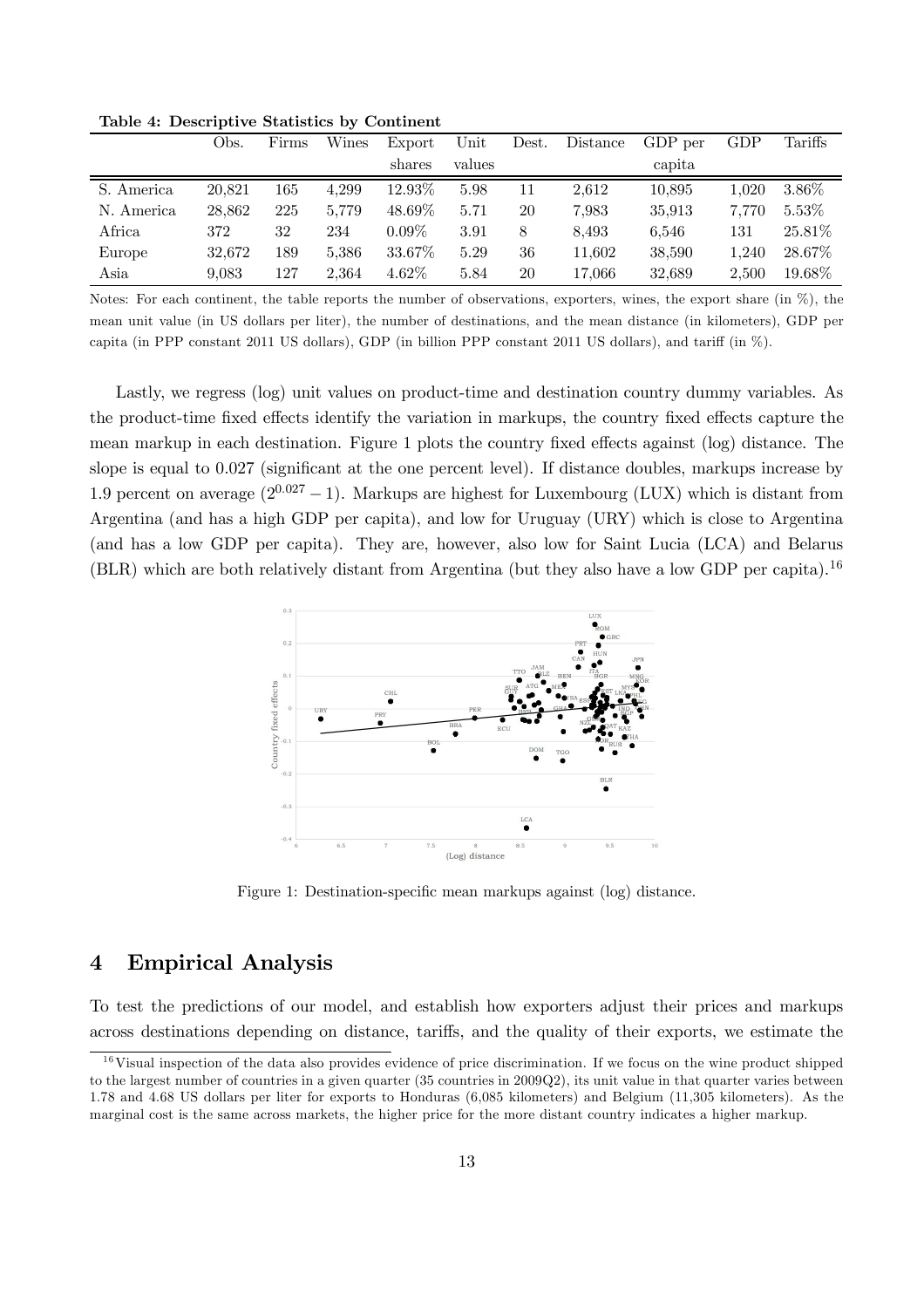following reduced-form regression:

$$
\ln uv_{ijk,t} = \alpha_1 \ln dist_j + \alpha_2 \ln dist_j \times quality_k + \alpha_3 \ln tar_{j,t} + \alpha_4 \ln tar_{j,t} \times quality_k + \alpha_5 z_{j,t} + D_{k,t} + \varepsilon_{ijk,t},
$$
\n(14)

where  $uv_{ijk,t}$  is the FOB unit value of wine product k exported by firm i to country j in quarter t (in US dollars per liter). The quality of wine  $k$ , denoted by  $quality_k$ , is measured using the Wine Spectator ratings. The distance  $dist_j$  between Argentina and country j, and the (annual) tariff  $tar_{j,t}$  imposed by country  $j$  on wine imports from Argentina in quarter  $t$  are both interacted with quality (we use the logarithm of one plus the tariff rate). As our model predicts that prices and markups rise with distance and fall with tariffs, especially for lower quality exports, we expect  $\alpha_1 + (\alpha_2 \times quality_k) > 0$ with  $\alpha_2 < 0$  (Prediction 1), and  $\alpha_3 + (\alpha_4 \times quality_k) < 0$  with  $\alpha_4 > 0$  (Prediction 2).

We also control for destination-specific characteristics  $z_{j,t}$  including (log) GDP, GDP per capita, and remoteness, measured at annual frequency.<sup>17</sup> We expect GDP per capita to be associated with higher prices, reflecting that wealthier countries have a stronger preference for quality (Bastos and Silva, 2010; Görg et al., 2017; Hummels and Skiba, 2004; Lugovskyy and Skiba, 2015; Manova and Zhang, 2012; Martin, 2012). As unit values depend on average prices in each export market, they should also be higher in remote locations which are less competitive and have higher prices (Martin, 2012). They should instead be lower in larger countries where there is tougher competition (Baldwin and Harrigan, 2011; Görg et al., 2017; Harrigan et al., 2015; Martin, 2012).<sup>18</sup>

We perform within estimations and include product-time fixed effects  $D_{k,t}$  (which are also firm specific). The direct effect of quality therefore drops out from the regression. As the product-time fixed effects enable us to isolate the variation in unit values across destinations for a given exporter and a given product at each point in time, they control for selection and composition effects across products within firms. And since product-specific marginal costs do not vary across destinations, the variation in unit values across markets identifies the variation in markups.<sup>19</sup> Robust standard errors are adjusted for clustering at the destination-time level (our results remain robust to multi-level clustering by destination and firm).

We then estimate a more stringent specification:

$$
\ln uv_{ijk,t} = \phi_1 \ln dist_j \times quality_k + \phi_2 \ln tar_{j,t} \times quality_k + D_{k,t} + D_{ij,t} + v_{ijk,t},
$$
\n(15)

where the firm-destination-time fixed effects  $D_{ij,t}$  control for factors such as the time-varying demand or taste of a country for a firm's exports, or the existence of contracts negotiated by some exporters

 $17A$  country is remote if it is geographically isolated from other countries or is close to small countries but far away from large economies. Remoteness is calculated as  $\sum_{j} (GDP_j/dist_j)^{-1}$  (Baldwin and Harrigan, 2011).

<sup>&</sup>lt;sup>18</sup>Our results remain robust to including a dummy variable for the members of Mercosur (Brazil, Paraguay, Uruguay, and Venezuela) and its associate members (Bolivia, Chile, Colombia, Ecuador, Guyana, Peru, and Suriname).

 $19$  Selection and composition imply that prices vary across markets because different wines are sold in different countries. Price discrimination instead captures that prices vary across markets conditional on positive exports. By absorbing in each quarter the wines shipped to a single country, the product-time fixed effects thus control for selection and composition.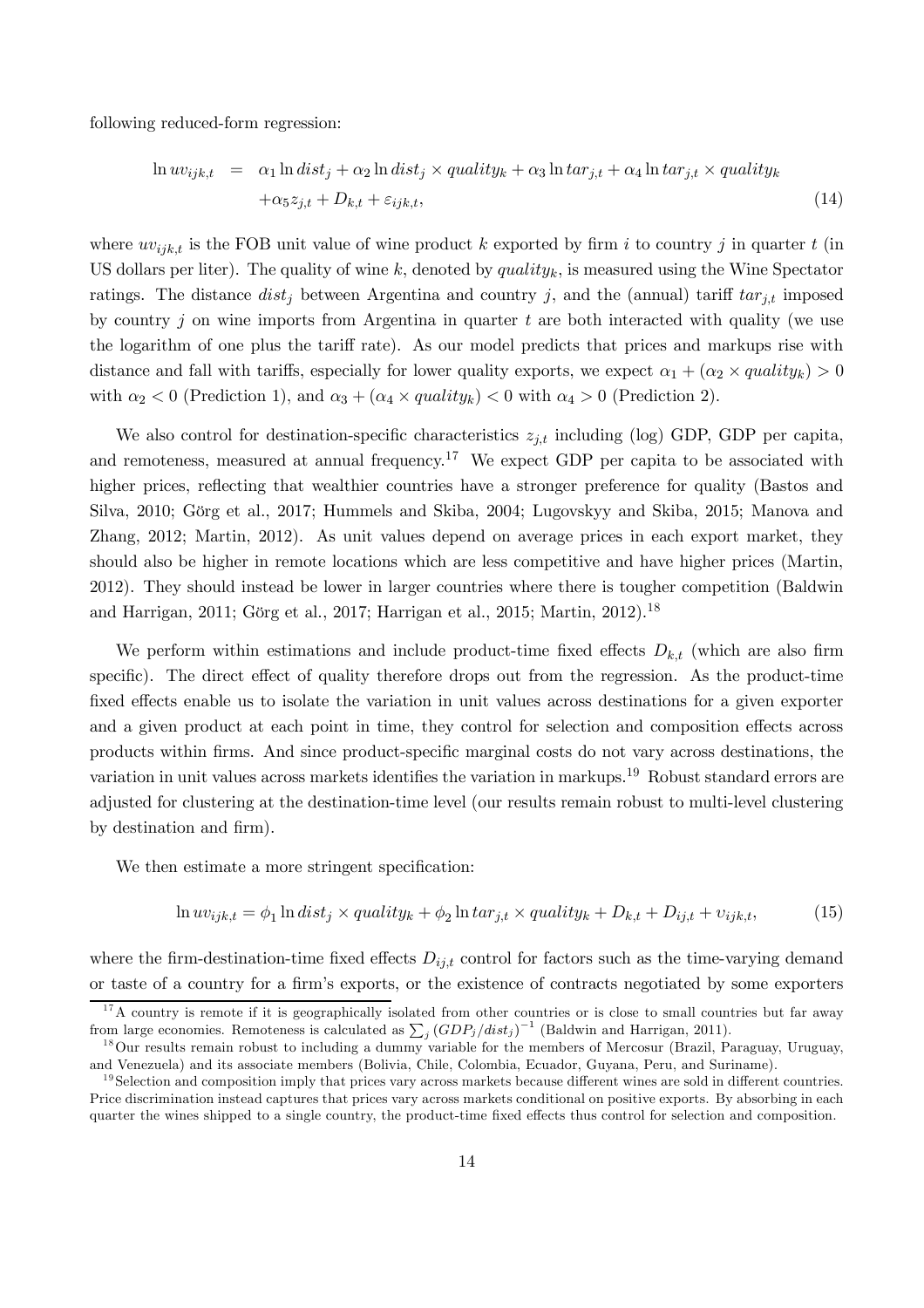in some destinations. They also absorb all destination-specific factors including distance, tariffs, GDP, GDP per capita, and remoteness.

Our empirical analysis proceeds in three steps. In Section 4.1 we first revisit evidence from the prior literature that firm-level export prices rise with distance and fall with tariffs. We then turn to our first contribution and we show that variable markups matter in explaining the effects of distance and tariffs on the variation in prices across markets. Our second contribution in Section 4.2 is to demonstrate that the effects of distance and tariffs on markups are smaller in magnitude for higher quality exports.

#### 4.1 Homogeneous Trade Cost Effects

To identify the homogeneous effects of bilateral distance and tariffs, we estimate equation (14) but we omit the two interaction terms with quality. Also, we replace the product-time fixed effects with firm-time dummy variables, and we control for product characteristics by including grape, type, vintage year, HS-level, packaging, and province of origin of the grapes fixed effects. Fixed effects for the wine names are not included as they are collinear with the firm fixed effects (as each wine is exported by one producer only). The firm-time fixed effects control for time-varying characteristics of the exporters such as productivity, firm size, or credit constraints. They also imply that we identify the variation in unit values across products and destinations for a given exporter at a given point in time. The effects of distance and tariffs on unit values can therefore be driven by selection across products within firms, Alchian and Allen (1964) effects, and/or variable markups.

The results are reported in column (1) of Table 5. Unit values increase with distance and fall with tariffs (Görg et al., 2017; Hummels and Skiba, 2004; Lugovskyy and Skiba, 2016). Prices are higher in richer and remote destinations, and lower in larger markets. Column (2) further controls for quality. Higher quality wines are shipped at a higher price, as in equation (7). And for a given quality, prices are higher in more distant countries, and lower in markets with higher tariffs.

Column (3) includes product-time fixed effects and quality drops out from the regression (the coefficient on remoteness also turns insignificant). Notably, the distance coefficient remains positive and the tariff coefficient negative. This specification thus provides direct evidence that exporters set higher markups in more distant locations, and lower markups in countries with higher tariffs.

Compared to a value of  $0.039$  in column  $(2)$ , the distance coefficient falls to  $0.021$  in column  $(3)$ . If distance doubles, prices and markups increase by 2.74 and 1.47 percent on average. Variable markups thus contribute to around half of the impact of distance on the variation in within firm prices across markets, the other half being due to selection or composition effects across products within firms. Likewise, the magnitude of the tariff coefficient falls from  $-0.113$  to  $-0.086$ . If tariffs double (from their mean which is equal to 14.87 percent), prices and markups fall by 1.37 and 1.04 percent on average. Markups thus explain three-quarters of the effect of tariffs on the variation in firm-level prices across markets, the rest being due to selection or composition effects across products within firms.<sup>20</sup>

 $^{20}$ Our model predicts that the elasticities with respect to distance and tariffs are smaller in magnitude for prices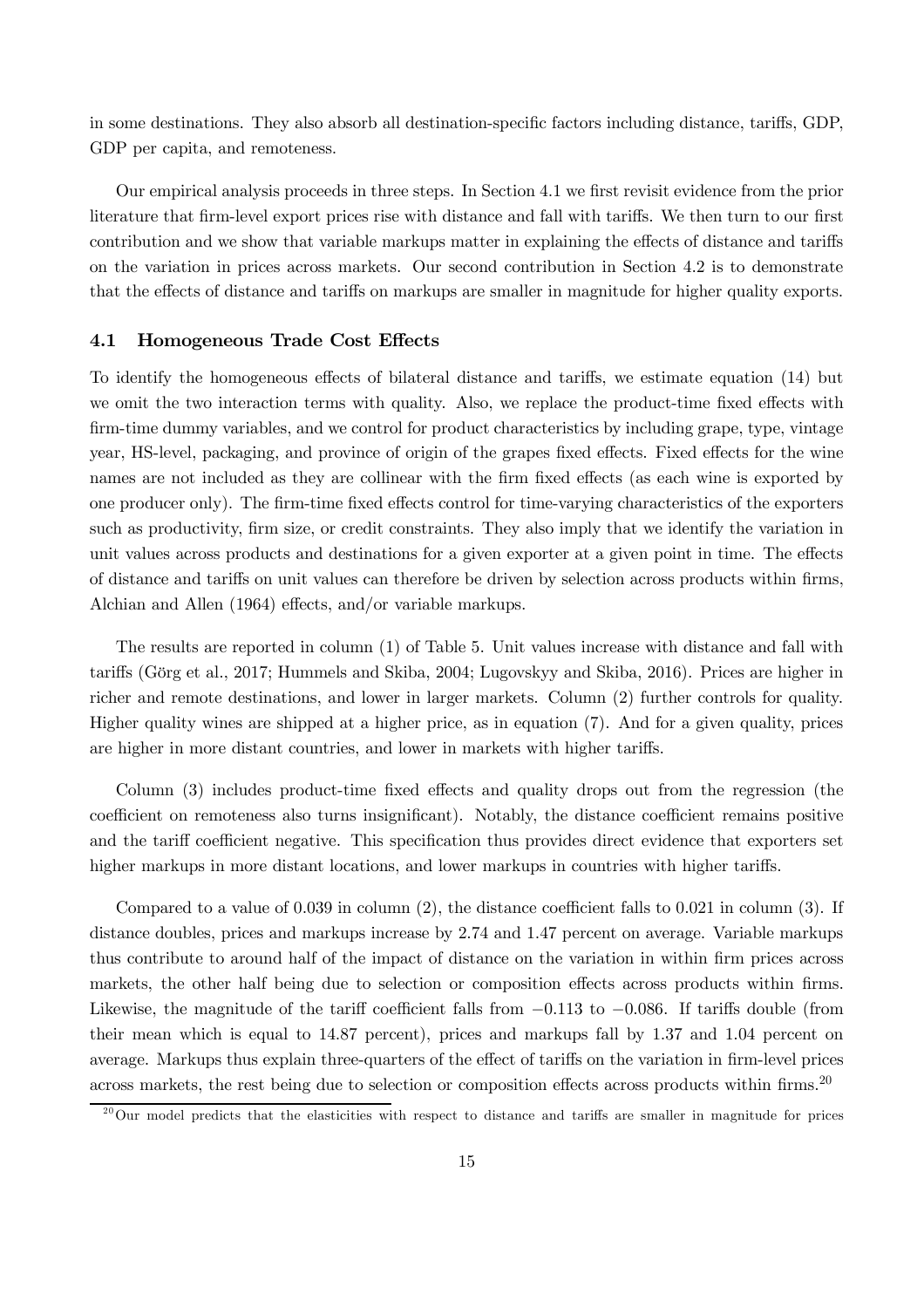|                                       | $\left(1\right)$       | $\left( 2\right)$       | $\left( 3\right)$          | $\left( 4\right)$      |
|---------------------------------------|------------------------|-------------------------|----------------------------|------------------------|
| In distance                           | $0.042***$<br>(0.008)  | $0.039\,***$<br>(0.008) | $0.021^{\,***}$<br>(0.005) |                        |
| $2,900 <$ distance $< 7,700$          |                        |                         |                            | $0.016*$<br>(0.008)    |
| $7,700 <$ distance $< 14,200$         |                        |                         |                            | $0.043***$<br>(0.012)  |
| distance $> 14,200$                   |                        |                         |                            | $0.061***$<br>(0.012)  |
| quality                               |                        | $0.032***$<br>(0.001)   |                            |                        |
| In tariffs                            | $-0.115***$<br>(0.040) | $-0.113***$<br>(0.040)  | $-0.086***$<br>(0.022)     | $-0.079***$<br>(0.022) |
| In remoteness                         | $0.048***$<br>(0.013)  | $0.047***$<br>(0.013)   | 0.011<br>(0.008)           | 0.013<br>(0.008)       |
| ln GDP                                | $-0.024***$<br>(0.002) | $-0.024***$<br>(0.002)  | $-0.013***$<br>(0.002)     | $-0.014***$<br>(0.002) |
| $ln$ GDP/cap                          | $0.020***$<br>(0.007)  | $0.021***$<br>(0.007)   | $0.011***$<br>(0.005)      | 0.007<br>(0.005)       |
| R-squared                             | 0.584                  | 0.596                   | 0.838                      | 0.838                  |
| Observations                          | 91,307                 | 91,307                  | 71,952                     | 71,952                 |
| Firm-time fixed effects               | Yes                    | Yes                     | N <sub>o</sub>             | No                     |
| Product characteristics fixed effects | Yes                    | Yes                     | No                         | No                     |
| Product-time fixed effects            | No                     | No                      | Yes                        | Yes                    |

Table 5: Homogeneous Trade Cost Effects

Notes: The dependent variable is the log FOB unit value of exports (in US dollars per liter). Robust standard errors adjusted for clustering by destination-time between parentheses. \*\*\*, \*\*, and \* indicate significance at the one, five, and ten percent levels.

Column (4) reports non-parametric estimates and regresses unit values on distance interval dummy variables (the dummy for the first interval below 2,900 kilometers is omitted).<sup>21</sup> Again, markups rise with distance. Exporting to non-neighboring Latin American countries (between 2,900 and 7,700 kilometers) increases markups by 1.6 log points, on average. The effect is equal to 4.3 log points for the countries located between 7,700 and 14,200 kilometers away from Argentina, and to 6.1 log points for the most distant destinations (above 14,200 kilometers). Higher tariffs reduce markups.

#### 4.2 Heterogeneous Trade Cost Effects

We now explore the heterogeneous effects of bilateral distance and tariffs on the markups of exports differentiated by quality. Column (1) of Table 6 includes an interaction term between distance and quality, while column  $(2)$  also interacts tariffs with quality. Consistent with Predictions 1 and 2, the coefficient on the distance interaction is negative, while the coefficient on the tariff interaction is positive. The elasticities of markups with respect to trade costs are therefore smaller in magnitude for higher quality exports.<sup>22</sup>

<sup>(</sup>equations 9 and 11) than for markups (equations 10 and 12). We therefore compare the results for markups in column  $(3)$  with the ones we obtain for prices if we regress the specification in column  $(2)$  on the sample of column  $(3)$ . The tariff elasticity is indeed smaller in magnitude at –0.072, while the distance elasticity is larger at 0.028.

<sup>&</sup>lt;sup>21</sup>The first group (below 2,900 kilometers) includes Argentina's neighboring countries. The second  $(2,900-7,700$  kilometers) contains other Latin American countries. The third (7,700–14,200 kilometers) includes the US, Canada, Australia, New Zealand, Africa, Europe, and the Middle East. The last group (above 14,200 kilometers) contains Asian countries.

<sup>&</sup>lt;sup>22</sup>Cavallo, Gopinath, Neiman, and Tang (2019) find that higher tariffs reduce export prices to a larger extent for undifferentiated than for differentiated goods.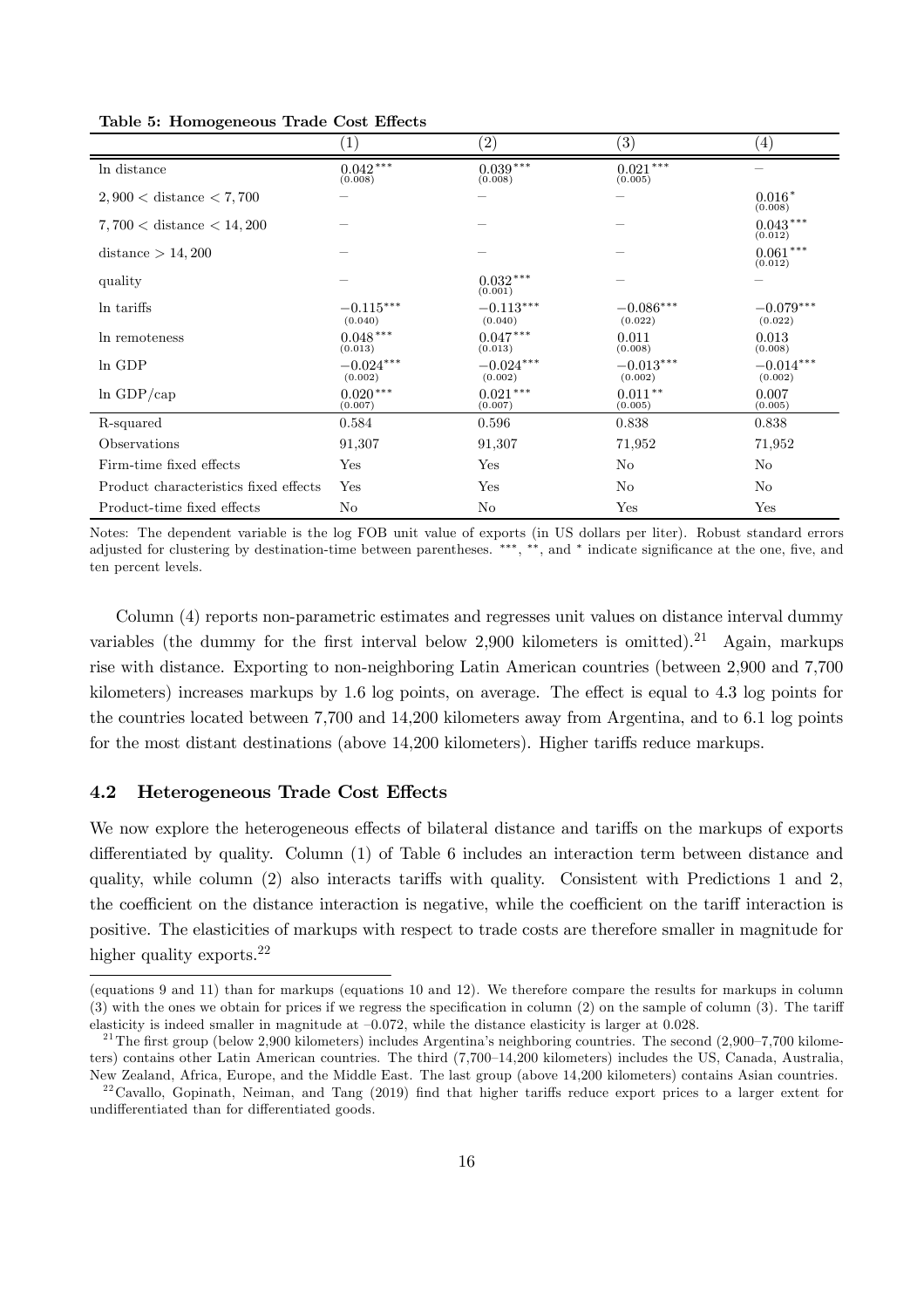|                                     | $\left( 1\right)$       | $\left( 2\right)$      | $\left( 3\right)$      | $\left( 4\right)$      |
|-------------------------------------|-------------------------|------------------------|------------------------|------------------------|
| In distance                         | $0.303\,***$<br>(0.056) | $0.446***$<br>(0.061)  |                        |                        |
| In distance $\times$ quality        | $-0.003***$<br>(0.001)  | $-0.005***$<br>(0.001) | $-0.003***$<br>(0.001) | $-0.004***$<br>(0.001) |
| In tariffs                          | $-0.087***$<br>(0.022)  | $-1.986***$<br>(0.362) |                        |                        |
| In tariffs $\times$ quality         |                         | $0.022***$<br>(0.004)  | $0.027***$<br>(0.004)  | $0.022***$<br>(0.005)  |
| In remoteness                       | 0.012<br>(0.008)        | 0.011<br>(0.008)       |                        |                        |
| ln GDP                              | $-0.013***$<br>(0.002)  | $-0.013***$<br>(0.002) |                        |                        |
| $ln$ GDP/cap                        | $0.010**$<br>(0.005)    | $0.010**$<br>(0.005)   |                        |                        |
| R-squared                           | 0.838                   | 0.838                  | 0.922                  | 0.909                  |
| Observations                        | 71,952                  | 71,952                 | 66,941                 | 69,219                 |
| Packaging                           | Yes                     | Yes                    | Yes                    | No                     |
| Product-time fixed effects          | Yes                     | Yes                    | Yes                    | Yes                    |
| Firm-destination-time fixed effects | No.                     | No.                    | Yes                    | Yes                    |

Table 6: Heterogeneous Trade Cost Effects

Notes: The dependent variable is the log FOB unit value of exports (in US dollars per liter). Robust standard errors adjusted for clustering by destination-time between parentheses.  $***$  and  $**$  indicate significance at the one and five percent levels. In (4), a product is defined according to a wine's name, grape, type, and vintage year only.

How large are the heterogeneous effects of trade costs? Based on the estimates of column  $(2)$ , Panels (a) and (b) of Figure 2 plot the distance and tariff elasticities at each quality level in our sample (between 55 and 97) and their confidence intervals. At the mean value of quality (equal to 85), the distance elasticity is equal to 0.022. It is equal to 0.052 at the  $5<sup>th</sup>$  percentile of the quality distribution (equal to 79), and falls to  $-0.007$  (which is insignificant) at the 95<sup>th</sup> percentile (equal to 91). Likewise, the tariff elasticity is equal to  $-0.094$  at the mean value of quality. Its magnitude falls from  $-0.227$  at the  $5<sup>th</sup>$  percentile of the quality distribution to 0.039 (which is not significant) at the 95<sup>th</sup> percentile. For quality levels above 91, the distance elasticity becomes negative and the tariff elasticity positive. The dampening effect of quality thus outweighs the effects of trade costs such that firms *lower* their markups in more distant markets, and *raise* them in high-tariff countries.



Figure 2: Bilateral distance and tariff elasticities by quality level (based on the estimates reported in column 2 of Table 6). 95 percent confidence intervals reported as dashed lines.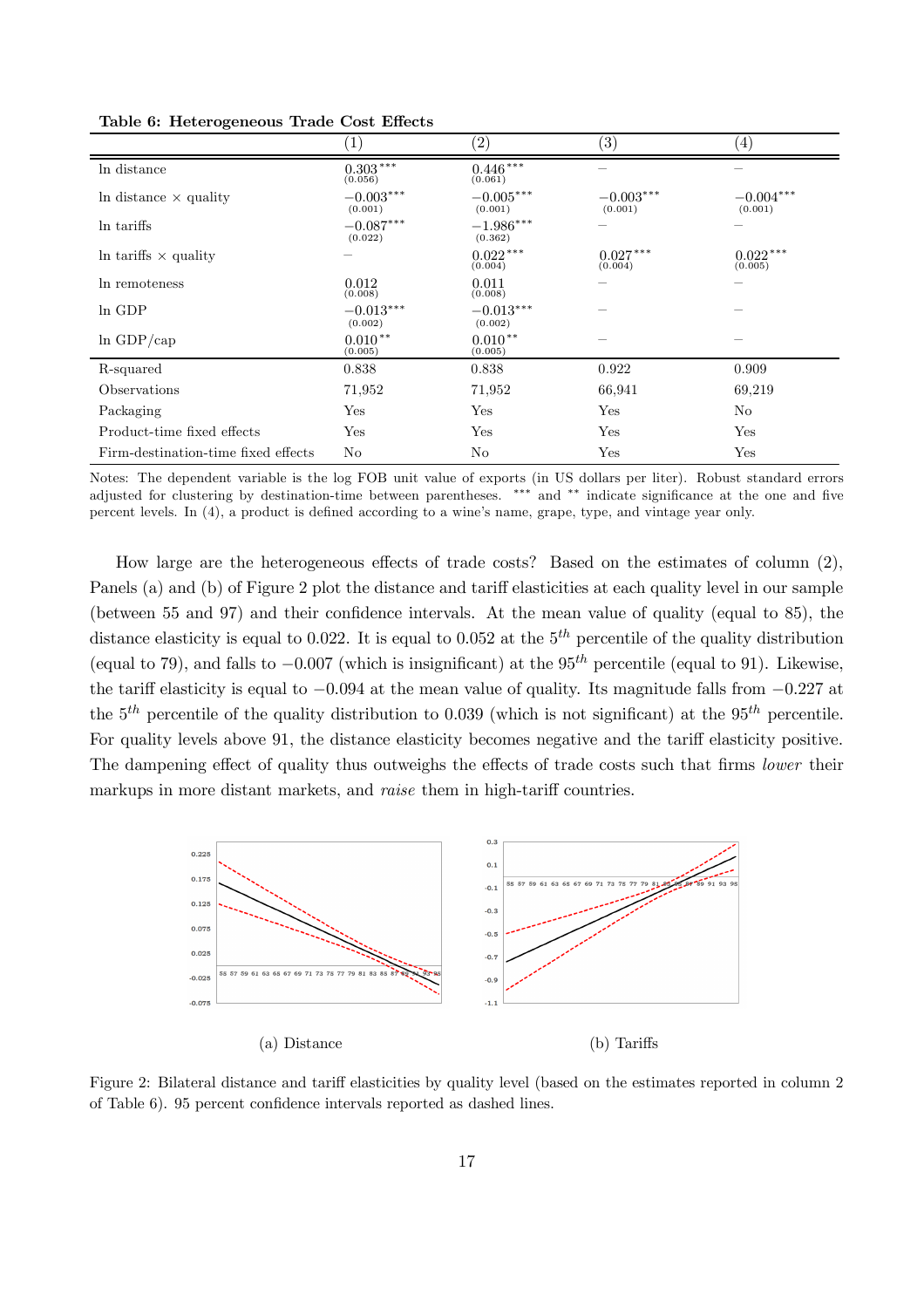Column  $(3)$  reports the results of estimating equation  $(15)$ . The coefficient on distance interacted with quality remains negative, while the one on the interaction between tariffs and quality is positive. Finally, column (4) shows that our results remain robust if we define a product according to a wine's name, grape, type, and vintage year only (and ignore its packaging type).

As we only observe unit values when a firm exports to a given country, our regressions do not control for the possibility that firms may decide to export to some markets but not to others. By implementing the three-step estimator of Harrigan et al. (2015), we show in Appendix D that our results remain robust to removing selection bias across firms. We explain export values using a two-step Heckman estimator and we include the residuals as a selection control in the unit values regression.

#### 4.3 Alternative Mechanisms

We consider alternative explanations to our mechanism which may explain the direct and heterogeneous effects of trade costs on markups.

#### 4.3.1 Intensity of Competition

In our model, the substitution elasticity  $\sigma$  determines the elasticity of demand to the CIF price, and it therefore captures the degree of competition in foreign markets. It also affects the price and markup (equations 7 and 8). The model assumes that  $\sigma$  is constant, but this may not be true in the data as  $\sigma$  could potentially vary across markets and quality levels. And for the goods with a lower  $\sigma$  facing a lower degree of competition, firms can be expected to adjust their markups less in response to changes in trade costs. Our estimates could hence be biased if a higher quality is associated with a lower  $\sigma$ .

To address this issue we estimate substitution elasticities across countries and quality levels. We follow Imbs and Méjean (2015) who adapt Feenstra's (1994) approach to estimate disaggregated substitution elasticities using trade data. Feenstra (1994) estimates a demand schedule for US industries using country-industry fixed effects as instruments. Identification depends on the cross-section of exporters and is achieved in deviation from a reference country. When this approach yields estimates that do not match the theoretically plausible values for  $\sigma$ , Imbs and Méjean (2015) apply the grid search algorithm of Broda and Weinstein (2006) that minimizes the sum of squared residuals over the intervals of plausible values for  $\sigma$ , in which case the standard errors are boostrapped with 1,000 replications.

As we only observe one country exporting to many markets, to achieve identification we define each exporting entity as a firm. Besides, due to the small number of observations for "Great" and "Not recommended" wines, we group our data into three quality categories: *Low quality* (which includes the "Not recommended" and "Mediocre" wines), *Medium quality* ("Good" and "Very good" wines), and *High quality* ("Great" and "Outstanding" wines). All wines within each category are therefore assumed to be equally substitutable. Lastly, as the estimation requires us to observe lagged export values and unit values, to maximize data coverage we aggregate our data at annual frequency. Due to limited data coverage in 2002 and 2003 we restrict our estimation to the 2004–2009 period only.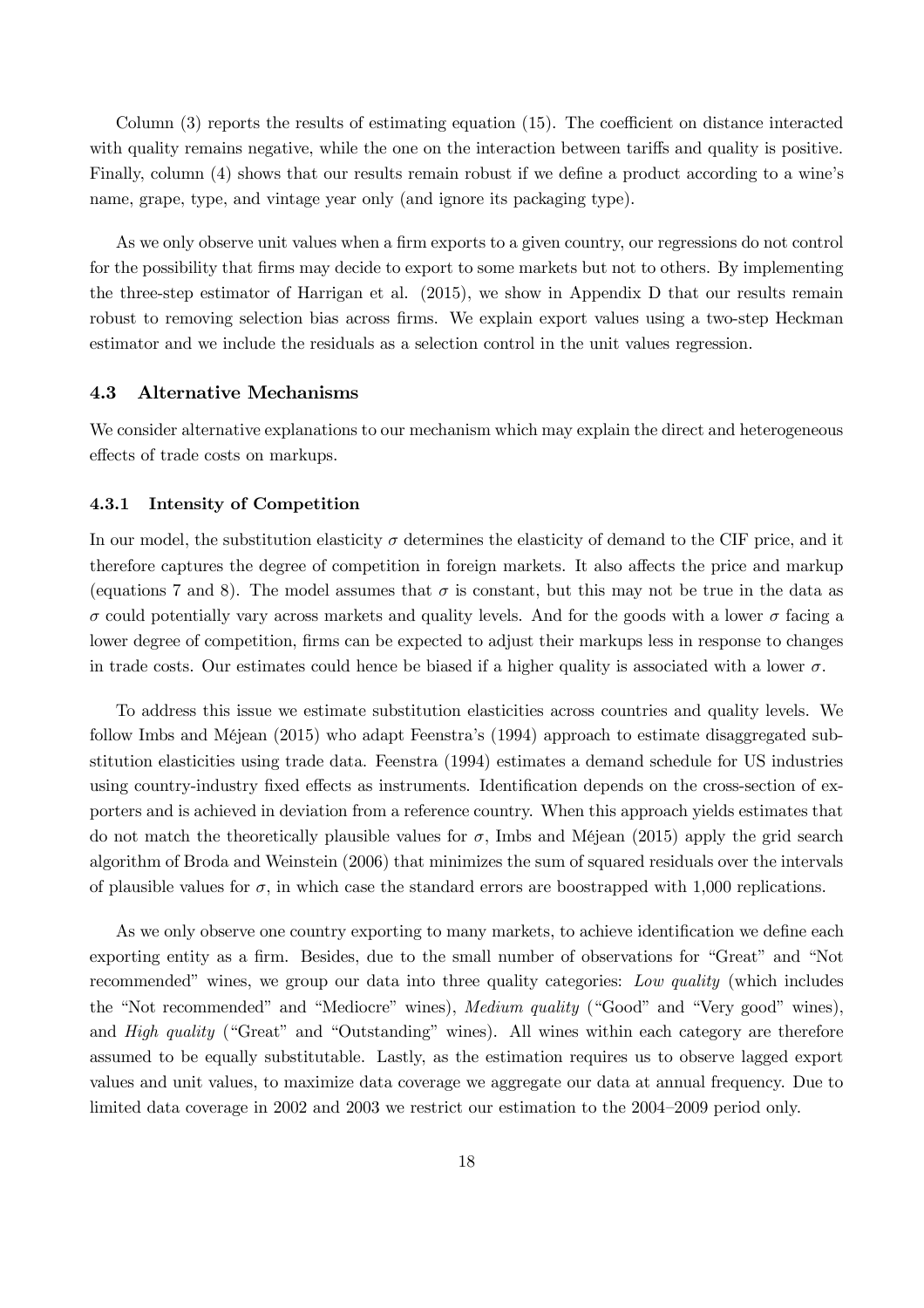We provide two sets of estimates. First, we estimate one substitution elasticity for each of the three quality categories, constraining them to be identical across importing countries. We find that  $\sigma$  is equal to 17.71 for *Low quality*, 11.82 for *Medium quality*, and to 8.37 for *High quality*. Higher quality wines have a lower elasticity of substitution, and therefore face less competition in export markets. Second, we let the three elasticities vary across destinations. This yields 75 different elasticities ranging from 1.41 to 41.73 with an average of 9.92 and a standard deviation of 9.27 (due to data limitations, we are unable to estimate  $\sigma$  for all countries and quality categories in our sample). A simple regression (with firm-time and product characteristics fixed effects) shows that  $\sigma$  falls with quality and tariffs while it increases with distance (all coefficients are significant at the one percent level).

|                                     | $\left(1\right)$       | (2)                         | $\left( 3\right)$      |
|-------------------------------------|------------------------|-----------------------------|------------------------|
| In distance                         | $0.415***$<br>(0.083)  |                             |                        |
| In distance $\times$ quality        | $-0.005***$<br>(0.001) | $-0.004^{***}\,$<br>(0.001) | $-0.002*$<br>(0.001)   |
| In distance $\times \ln \sigma$     | $0.027***$<br>(0.006)  | $-0.002$<br>(0.009)         | $0.076***$<br>(0.024)  |
| In tariffs                          | $-1.673***$<br>(0.523) |                             |                        |
| In tariffs $\times$ quality         | $0.023***$<br>(0.006)  | $0.025\,***$<br>(0.006)     | $0.010**$<br>(0.005)   |
| In tariffs $\times$ ln $\sigma$     | $-0.197***$<br>(0.039) | $-0.404***$<br>(0.060)      | $-0.660***$<br>(0.124) |
| In remoteness                       | $-0.001$<br>(0.014)    |                             |                        |
| In GDP                              | $-0.024***$<br>(0.003) |                             |                        |
| $ln$ GDP/cap                        | $0.020**$<br>(0.009)   |                             |                        |
| $\ln \sigma$                        | $-0.200***$<br>(0.049) | 0.102<br>(0.075)            |                        |
| R-squared                           | 0.845                  | 0.928                       | 0.922                  |
| Observations                        | 49,129                 | 44,806                      | 66,941                 |
| Substitution elasticity varies by   | Country-quality        | Country-quality             | Quality                |
| Product-time fixed effects          | Yes                    | Yes                         | Yes                    |
| Firm-destination-time fixed effects | No                     | Yes                         | Yes                    |

Table 7: Alternative Mechanisms: Intensity of Competition

Notes: The dependent variable is the log FOB unit value of exports (in US dollars per liter). Robust standard errors adjusted for clustering by destination-time between parentheses. \*\*\*, \*\*, and \* indicate significance at the one, five, and ten percent levels. The elasticity of substitution  $\sigma$  is estimated using the Imbs and Méjean (2015) methodology.

In column  $(1)$  of Table 7 we estimate equation  $(14)$  but we further interact distance and tariffs with the (log) elasticity of substitution that varies across destinations and quality categories. The coefficient on the interaction between distance and  $\sigma$  is positive, while the one on the interaction between tariffs and  $\sigma$  is negative. When trade costs increase, firms adjust their markups less for the wines with a lower  $\sigma$ , which also tend to have a higher quality. Most importantly, controlling for  $\sigma$  does not affect our main conclusions: firms raise their markups in more distant markets, lower them in high-tariff destinations, and these effects are stronger for the wines of lower quality.<sup>23</sup>

 $^{23}$  If we include distance, tariffs, quality, the substitution elasticity and the country controls as regressors (with firm-time and product characteristics fixed effects), a variance decomposition shows that 2.71 percent of the variation in unit values is explained by quality,  $0.53$  percent by the elasticity of substitution,  $0.15$  percent by distance, and  $0.03$  percent by tariffs.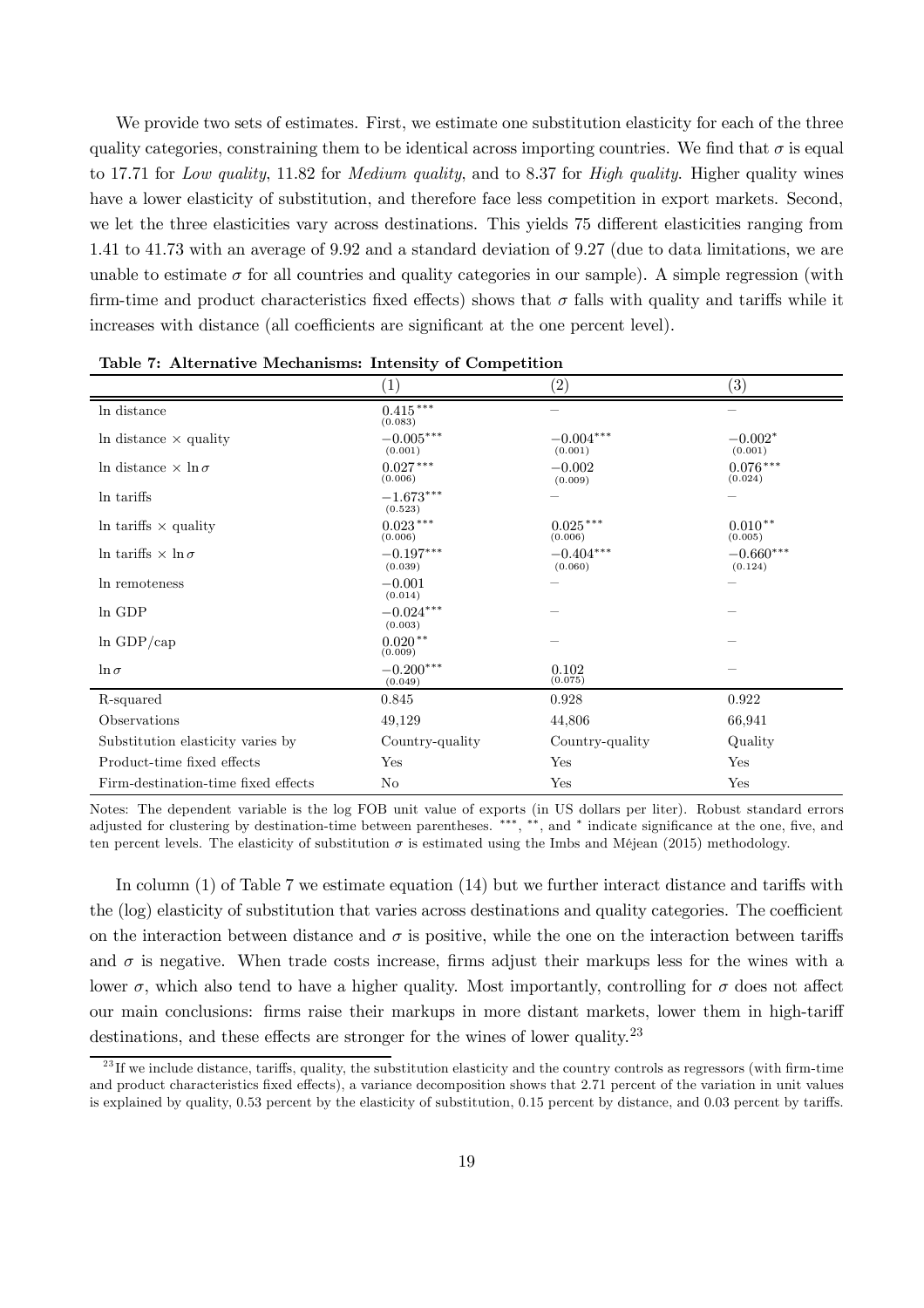In column  $(2)$  we further control for firm-destination-time fixed effects. In column  $(3)$  we estimate the same specification as in column  $(2)$  but we use the substitution elasticities estimated by quality category only. The coefficient on the interaction between distance and  $\sigma$  turns insignificant in column  $(2)$ . But in both cases, the effects of trade costs on markups continue to be heterogeneous across quality levels. We thus conclude that the intensity of competition in foreign markets is not driving our results.

#### 4.3.2 Country-level Characteristics

Our estimates could also be biased if distance and tariffs are correlated with other country-level characteristics affecting the pricing decisions of exporters in each quality segment. For instance, Chen and Juvenal (2016) show that the markups of higher quality exports are more sensitive to changes in real exchange rates. To ensure that our results are not driven by the heterogeneous pricing-to-market behavior of exporters, we control for the exchange rate between the US dollar and the destination's currency (an increase indicates an appreciation of the US dollar) interacted with quality. In column (1) of Table 8, the coefficient on this interaction term is positive, but its inclusion does not substantially modify the size and significance of the coefficients on the distance and tariff interaction terms.

|                                          |                        | (2)                    | $\left( 3\right)$      | (4)                     | (5)                    |
|------------------------------------------|------------------------|------------------------|------------------------|-------------------------|------------------------|
| In distance $\times$ quality             | $-0.004***$<br>(0.001) | $-0.005***$<br>(0.001) | $-0.004***$<br>(0.001) | $-0.004***$<br>(0.001)  | $-0.009***$<br>(0.001) |
| In tariffs $\times$ quality              | $0.026***$<br>(0.004)  | $0.029***$<br>(0.004)  | $0.030***$<br>(0.004)  | $0.030***$<br>(0.005)   | $0.015***$<br>(0.004)  |
| $\ln$ ER $\times$ quality                | $0.001**$<br>(0.000)   |                        |                        |                         |                        |
| $\ln$ GDP/cap $\times$ quality           |                        | $0.002***$<br>(0.001)  |                        |                         |                        |
| In wine production/cap $\times$ quality  |                        |                        | $0.001**$<br>(0.000)   |                         |                        |
| In wine consumption/cap $\times$ quality |                        |                        |                        | $0.002\,***$<br>(0.000) |                        |
| In wine import share $\times$ quality    |                        |                        |                        |                         | $-0.004***$<br>(0.001) |
| R-squared                                | 0.922                  | 0.922                  | 0.924                  | 0.925                   | 0.922                  |
| Observations                             | 66,941                 | 66,941                 | 56,605                 | 44,410                  | 66,939                 |
| Product-time fixed effects               | Yes                    | Yes                    | Yes                    | Yes                     | Yes                    |
| Firm-destination-time fixed effects      | $_{\rm Yes}$           | Yes                    | Yes                    | Yes                     | Yes                    |

Table 8: Alternative Mechanisms: Country-level Characteristics

Notes: The dependent variable is the log FOB unit value of exports (in US dollars per liter). Robust standard errors adjusted for clustering by destination-time between parentheses. \*\*\* and \*\* indicate significance at the one and five percent levels. An increase in the exchange rate "ER" indicates an appreciation of the US dollar.

In a related study, Chen and Juvenal (2018) show that the markups of higher quality exports are more sensitive to changes in foreign income. In column (2) we therefore include an interaction between foreign real GDP per capita and quality. The coefficient on the interaction term is positive, but distance and tariffs continue to have heterogeneous effects on the markups of exports differentiated by quality.

Finally, markups may depend on each country's wine production or consumption patterns. In columns (3) and (4) we therefore include interactions between quality and each country's wine production per capita (we use the logarithm of one plus wine production per capita to account for the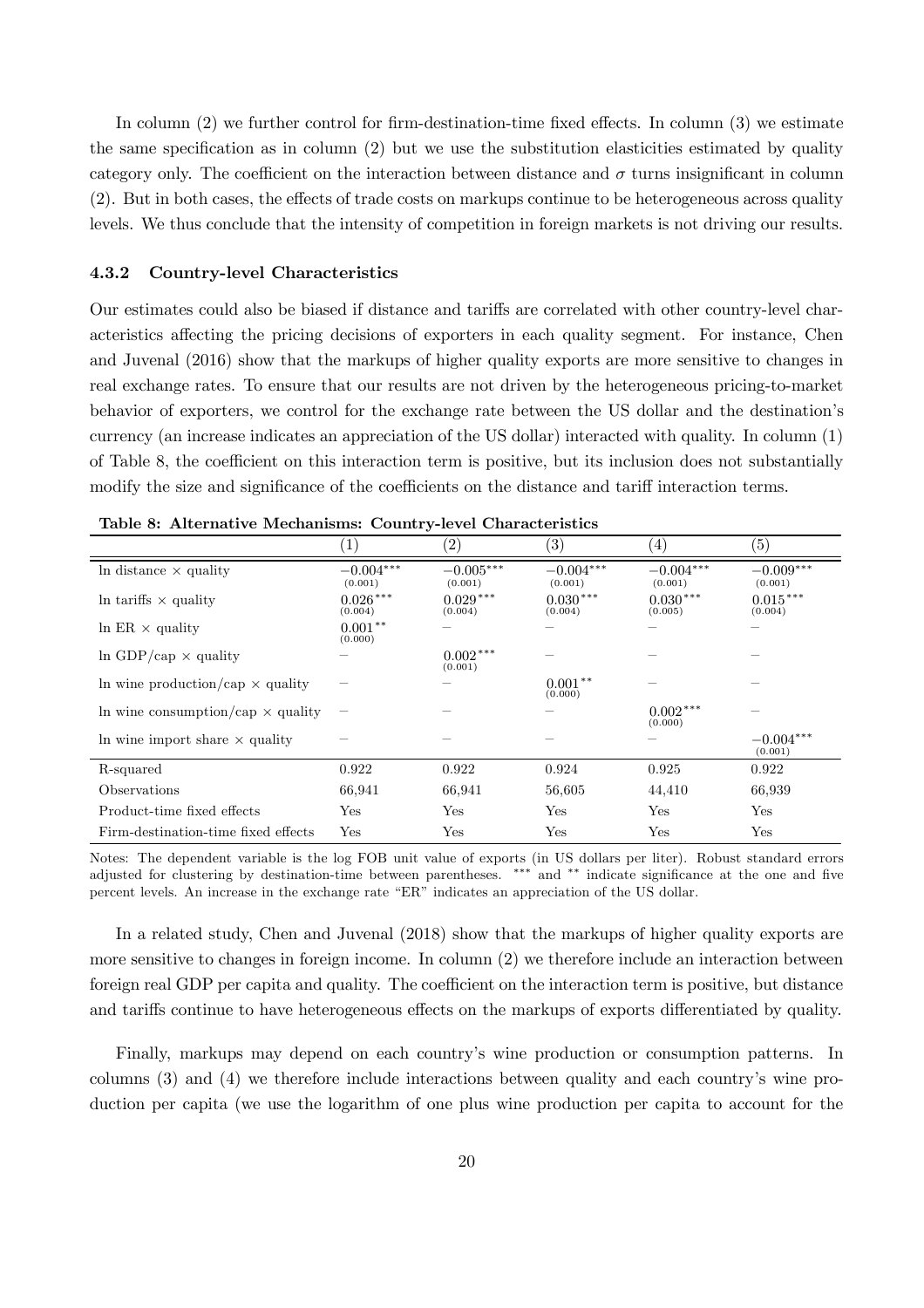countries not producing wine) or wine consumption per capita. As markups could also be affected by the intensity of wine import competition in each country, in column (5) we interact quality with each country's share of wine import quantities (HS 2204) from Argentina at annual frequency (from the BACI data set). In all cases, the effects of trade costs on markups remain heterogeneous across quality levels (our results also remain robust to interacting remoteness or each country's GDP with quality).

# 5 Extensions

This section discusses extensions. First, we investigate whether our results vary with the destination country's income level. Second, we explore whether our findings vary across different types of exporters. Third, we extend our analysis to manufacturing industries other than wine. Finally, we derive and test the predictions of our model for export volumes.

#### 5.1 Income Heterogeneity across Destinations

Consumers in richer countries are generally assumed to have a stronger preference for higher quality goods (Chen and Juvenal, 2016, 2018; Crinò and Epifani, 2012; Fajgelbaum, Grossman, and Helpman, 2011; Feenstra and Romalis, 2014; Hallak, 2006; Manova and Zhang, 2012; Simonovska, 2015). To check if per capita income matters for our results, we classify countries as rich or poor based on whether their income per capita is above or below the sample median. We estimate equation (15) and we multiply the distance and tariff interactions with a dummy variable for the richer destinations.<sup>24</sup>

|                                            | $\left(1\right)$      | (2)                    |
|--------------------------------------------|-----------------------|------------------------|
| In distance $\times$ quality               | $-0.003**$<br>(0.001) | $-0.003***$<br>(0.001) |
| In distance $\times$ quality $\times$ rich | $-0.001*$<br>(0.000)  | $-0.001**$<br>(0.000)  |
| In tariffs $\times$ quality                | 0.004<br>(0.005)      | $-0.007$<br>(0.009)    |
| In tariffs $\times$ quality $\times$ rich  | $0.036***$<br>(0.007) | $0.038***$<br>(0.009)  |
| Rich versus poor                           | Median $GDP/cap$      | World Bank GNI         |
| R-squared                                  | 0.922                 | 0.922                  |
| <i>Observations</i>                        | 66,941                | 66,941                 |
| Product-time fixed effects                 | Yes                   | Yes                    |
| Firm-destination-time fixed effects        | Yes                   | Yes                    |

Table 9: Income Heterogeneity across Destinations

Notes: The dependent variable is the log FOB unit value of exports (in US dollars per liter). Robust standard errors adjusted for clustering by destination-time between parentheses. \*\*\*, \*\*, and \* indicate significance at the one, five, and ten percent levels.

The results are presented in column  $(1)$  of Table 9. The coefficient on the interaction of distance with quality is significant for the two groups of countries, but it is larger in magnitude for the richer destinations. Instead, the effect of tariffs is heterogeneous for the richer markets only. Column (2) shows

 $^{24}$ Argentina's higher income export destinations such as the US and the EU also tend to be farther away. In our sample, the correlation between income per capita and bilateral distance is equal to 60 percent.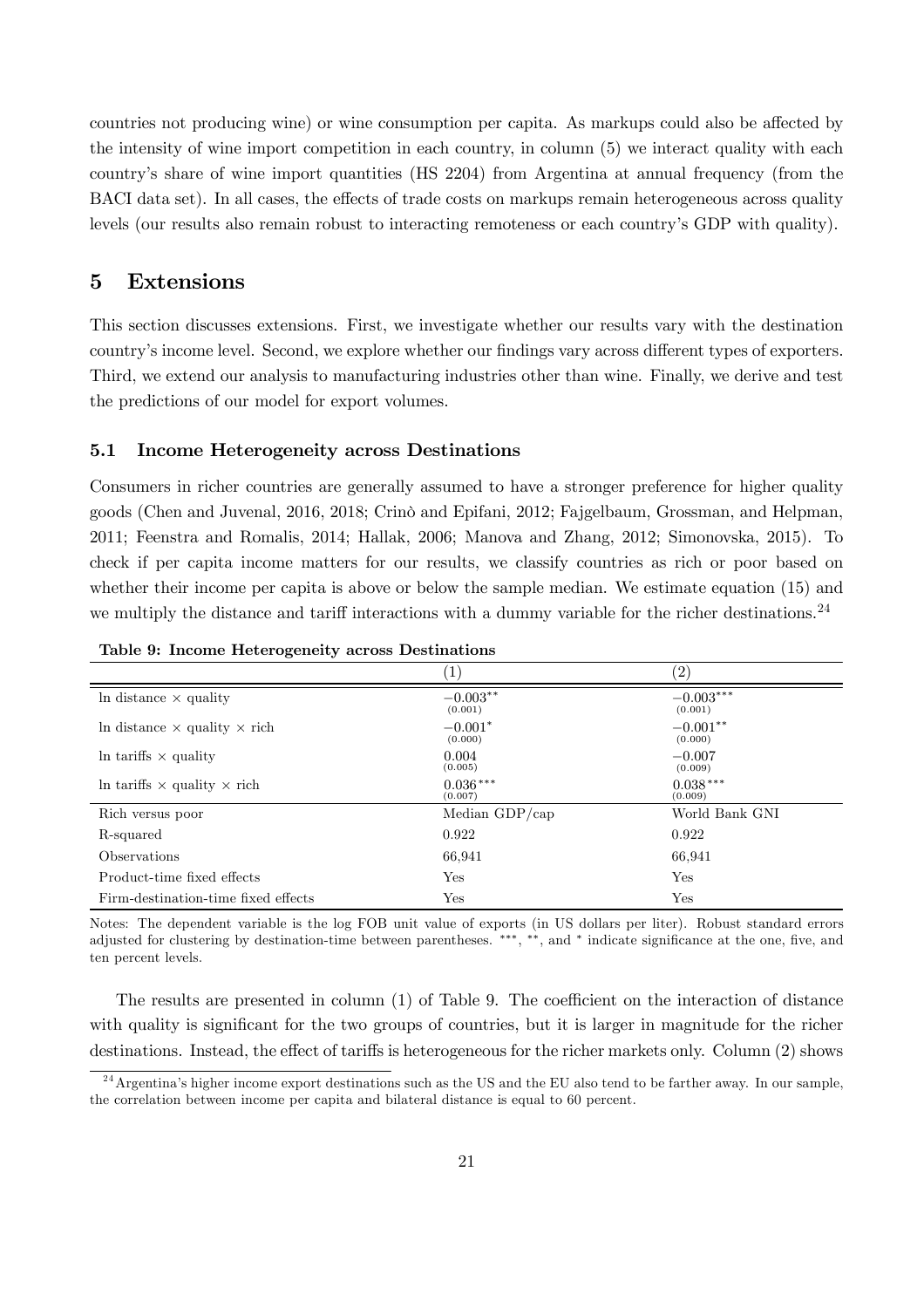that our results remain similar if we instead split our sample using the World Bank's classification of high and low income countries (the threshold is a GNI per capita of 4,035 US dollars in 2011). The heterogeneous effects of trade costs on markups are thus stronger for exports to richer destinations.

#### 5.2 Firm-level Characteristics

We explore whether our results vary across exporters depending on their average quality, their size, and their export market shares. To identify differential effects, we estimate equation (15) and we multiply the distance and tariff interactions with a dummy variable for the higher quality firms, the larger firms, and the exporters with larger export market shares.

First, to compare higher and lower quality exporters we divide our sample at the median of average firm-level quality. We define a higher quality exporter as one which average quality is above the median. As shown in column  $(1)$  of Table 10, the interactions of distance and tariffs with quality are only significant for the higher quality firms. Heterogeneity in the impact of trade costs on markups is therefore driven by the higher quality exporters.

|                                                    | 1                      | (2)                    | $\left( 3\right)$      |
|----------------------------------------------------|------------------------|------------------------|------------------------|
|                                                    | Firm quality           | Firm size              | Market shares          |
| In distance $\times$ quality                       | $-0.001$<br>(0.001)    | 0.001<br>(0.001)       | $-0.003***$<br>(0.001) |
| In distance $\times$ quality $\times$ above median | $-0.005***$<br>(0.001) | $-0.005***$<br>(0.001) | 0.001<br>(0.000)       |
| In tariffs $\times$ quality                        | 0.007<br>(0.005)       | $0.014***$<br>(0.007)  | 0.008<br>(0.007)       |
| In tariffs $\times$ quality $\times$ above median  | $0.033***$<br>(0.008)  | $0.017**$<br>(0.009)   | $0.026***$<br>(0.009)  |
| R-squared                                          | 0.922                  | 0.922                  | 0.922                  |
| <i><b>Observations</b></i>                         | 66,941                 | 66,941                 | 66,941                 |
| Product-time fixed effects                         | Yes                    | Yes                    | Yes                    |
| Firm-destination-time fixed effects                | $_{\rm Yes}$           | $_{\rm Yes}$           | Yes                    |

Table 10: Firm-level Characteristics

Notes: The dependent variable is the log FOB unit value of exports (in US dollars per liter). Robust standard errors adjusted for clustering by destination-time between parentheses. \*\*\* and \*\* indicate significance at the one and five percent levels. The "above median" dummy variable indicates that average firm-level quality, firm size, or firm export market shares are above the sample median.

Second, we ask whether our results vary with firm-level productivity. As more productive firms tend to charge higher markups (Bellone, Musso, Nesta, and Warzynski, 2014; Berman et al., 2012; Melitz and Ottaviano, 2008), we expect those firms to be better able to adjust their markups across countries and quality levels in response to changes in trade costs. Missing any data on firm-level value-added or employment which are required to calculate productivity, we instead rely on a measure of firm size as the latter correlates strongly with productivity. We calculate the total volume (in liters) of exports for each firm in each year, and we divide our sample between large and small firms based on whether their total yearly exports are above or below the sample median. Column  $(2)$  shows that the effect of distance is heterogeneous for the large firms only. The effect of tariffs is heterogeneous for the two groups of firms, but to a larger extent for the bigger firms.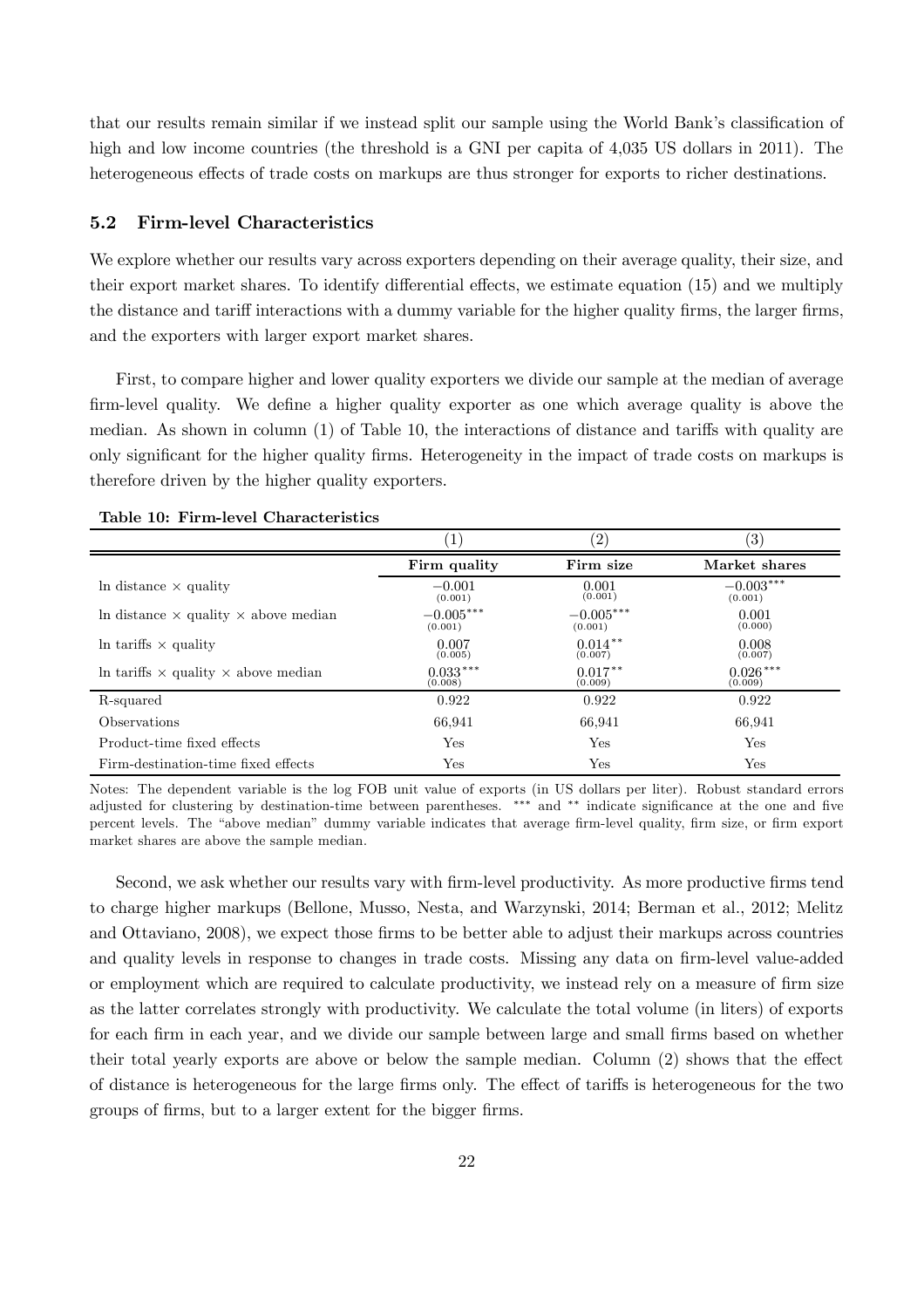Lastly, we compare firms based on their export market shares. Amiti, Itskhoki, and Konings (2014) and Atkeson and Burstein (2008) argue that exporters have higher markups in the countries where they own a large share of the market, making it easier to adjust their markups. We thus expect the effects of trade costs on markups to be more strongly heterogeneous for the high market share firms. We construct market shares as each firm's total exports as a share of the total value exported by all firms by destination and year. Relative to the median market share, we split the sample between high and low market share firms. Column  $(3)$  shows that the effect of distance is equally heterogeneous for the two groups of firms. Instead, tariffs have heterogeneous effects for the high market share firms only.

To sum up, the heterogeneous effects of distance and tariffs on markups are mainly driven by high performance firms: the larger firms, with higher market shares and exporting a higher quality. Larger firms have higher market shares (the correlation is  $0.69$ ). The correlations between firm-level quality, on the one hand, and market shares and firm size, on the other hand, are only equal to 0.09 and 0.10.

#### 5.3 Manufacturing Industries

To demonstrate that our results for export prices generalize to industries other than wine, we rely on the universe of Argentinean firm-level exports (from Nosis). We observe the name of the exporter (identified as the first probable exporter reported by Nosis), the destination country, the transaction date, the 12digit HS code, the FOB value (in US dollars) and the mass (in kilograms) of exports between 2002 and 2009. We aggregate the data at quarterly frequency and unit values are in US dollars per kilogram. We focus on manufacturing industries (HS  $30-38$  and  $42-97$ , Lugovskyy and Skiba,  $2016$ ), and we define a product at the 8-digit HS level. This level of disaggregation thus prevents us from identifying the variation in markups. Finally, we drop the observations for which the unit value exceeds 100 times the median unit value per firm-product-time, or falls below the median divided by 100.

As quality is unobserved, we follow Bernini and Tomasi (2015) who adapt the Khandelwal (2010) procedure to estimate the quality of exports at the firm-product-destination-time level (Chen and Juvenal, 2018). See Appendix E for details. The effectively applied weighted average tariff rates (in percentage terms), obtained from the United Nations Conference on Trade and Development TRAINS database, are reported at the 6-digit HS level and at annual frequency. Our sample includes 9,724 exporters, 3,155 products, and 92 destination countries (462,127 observations). As each product can be exported by more than one firm we now control for firm-product-time fixed effects.

The results in Table 11 provide strong evidence that our findings for export prices hold more generally for manufacturing industries other than wine. Unit values rise with distance, income per capita, and remoteness, and fall with a country's size and tariffs (column 1). Higher quality goods are exported at a higher price (column 2). The magnitude of the effects of distance and tariffs on unit values is smaller for higher quality exports (column 3), and this finding remains robust to controlling for firm-destination-time fixed effects (column 4).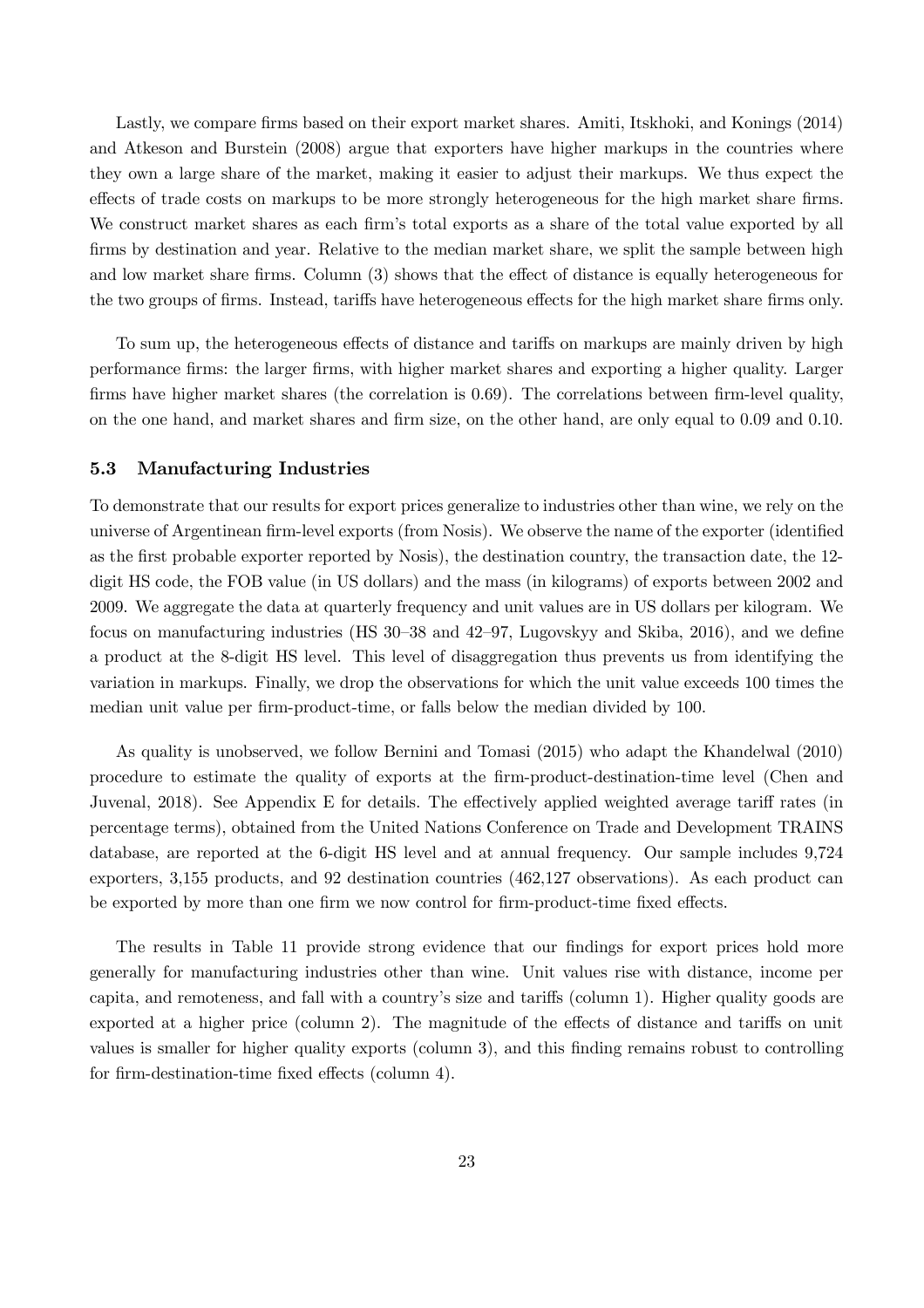|                                     | (1)                     | (2)                    | $\left( 3\right)$       | $\left( 4\right)$      |
|-------------------------------------|-------------------------|------------------------|-------------------------|------------------------|
| In distance                         | $0.035***$<br>(0.003)   | $0.035***$<br>(0.003)  | $0.035\,***$<br>(0.003) |                        |
| quality                             |                         | $0.037***$<br>(0.002)  | $0.056\,***$<br>(0.008) | $0.062***$<br>(0.010)  |
| In distance $\times$ quality        |                         |                        | $-0.003**$<br>(0.001)   | $-0.005***$<br>(0.001) |
| In tariffs                          | $-0.101**$<br>(0.046)   | $-0.084*$<br>(0.045)   | $-0.079*$<br>(0.045)    | $-0.007$<br>(0.093)    |
| In tariffs $\times$ quality         |                         |                        | $0.102***$<br>(0.035)   | $0.127***$<br>(0.039)  |
| In remoteness                       | $0.031\,***$<br>(0.010) | $0.040***$<br>(0.011)  | $0.039***$<br>(0.011)   |                        |
| In GDP                              | $-0.028***$<br>(0.002)  | $-0.028***$<br>(0.002) | $-0.028***$<br>(0.002)  |                        |
| $ln$ GDP/cap                        | $0.035***$<br>(0.006)   | $0.028***$<br>(0.006)  | $0.029***$<br>(0.006)   |                        |
| R-squared                           | 0.930                   | 0.930                  | 0.930                   | 0.965                  |
| Observations                        | 215,476                 | 215,476                | 215,476                 | 154,760                |
| Firm-product-time fixed effects     | Yes                     | Yes                    | Yes                     | Yes                    |
| Firm-destination-time fixed effects | N <sub>o</sub>          | N <sub>o</sub>         | N <sub>o</sub>          | Yes                    |

Table 11: Manufacturing Industries

Notes: The dependent variable is the log FOB unit value of exports (in US dollars per kilogram). Robust standard errors adjusted for clustering by destination-time between parentheses. \*\*\*, \*\*, and \* indicate significance at the one, five, and ten percent levels.

## 5.4 Export Volumes

Our model holds predictions for the effects of distance and tariffs on exports across quality levels. Using equations (5) and (6), the elasticities of export quantities  $q_{ij}$  with respect to  $T_{ij}$  and  $\tau_{ij}$  are:

$$
\epsilon_T^q = \frac{-\sigma}{\left(1 + \frac{c_i(\theta)}{T_{ij}/\tau_{ij}}\right)} < 0,\tag{16}
$$

$$
\epsilon_{\tau}^{q} = \frac{-\sigma}{\left(1 + \frac{T_{ij}/\tau_{ij}}{c_{i}(\theta)}\right)} < 0.
$$
\n(17)

Quantities fall with  $T_{ij}$  (and therefore with distance), especially for lower quality exports. Instead, quantities fall with  $\tau_{ij}$  (and thus with tariffs), but to a larger extent for higher quality exports.<sup>25</sup> To investigate those predictions, we estimate the following reduced-form regression:

$$
\ln q_{ijk,t} = \xi_1 \ln dist_j + \xi_2 \ln dist_j \times quality_k + \xi_3 \ln tar_{j,t} + \xi_4 \ln tar_{j,t} \times quality_k
$$
  
 
$$
+ \xi_5 z_{j,t} + D_{k,t} + \nu_{ijk,t}, \tag{18}
$$

where  $q_{ijk,t}$  is the export volume (in liters), and we expect  $\xi_1 + (\xi_2 \times quality_k) < 0$  with  $\xi_2 > 0$ , and  $\xi_3+(\xi_4 \times quality_k) < 0$  with  $\xi_4 < 0$ . As estimations that include positive trade flows only suffer from a selection bias, we regress  $q_{ijk,t}$  by Poisson Pseudo-Maximum Likelihood (Head and Mayer, 2014; Santos

 $25$  Exports fall with the CIF price (equation 5), and hence with distance and tariffs (equation 6). Distance increases the CIF price directly but also indirectly through the FOB price. As the FOB price rises less for higher quality goods, their exports fall less compared to lower quality exports. Tariffs increase the CIF price directly but also reduce it by lowering the FOB price. As the FOB price falls less for higher quality goods, their exports fall more than lower quality exports.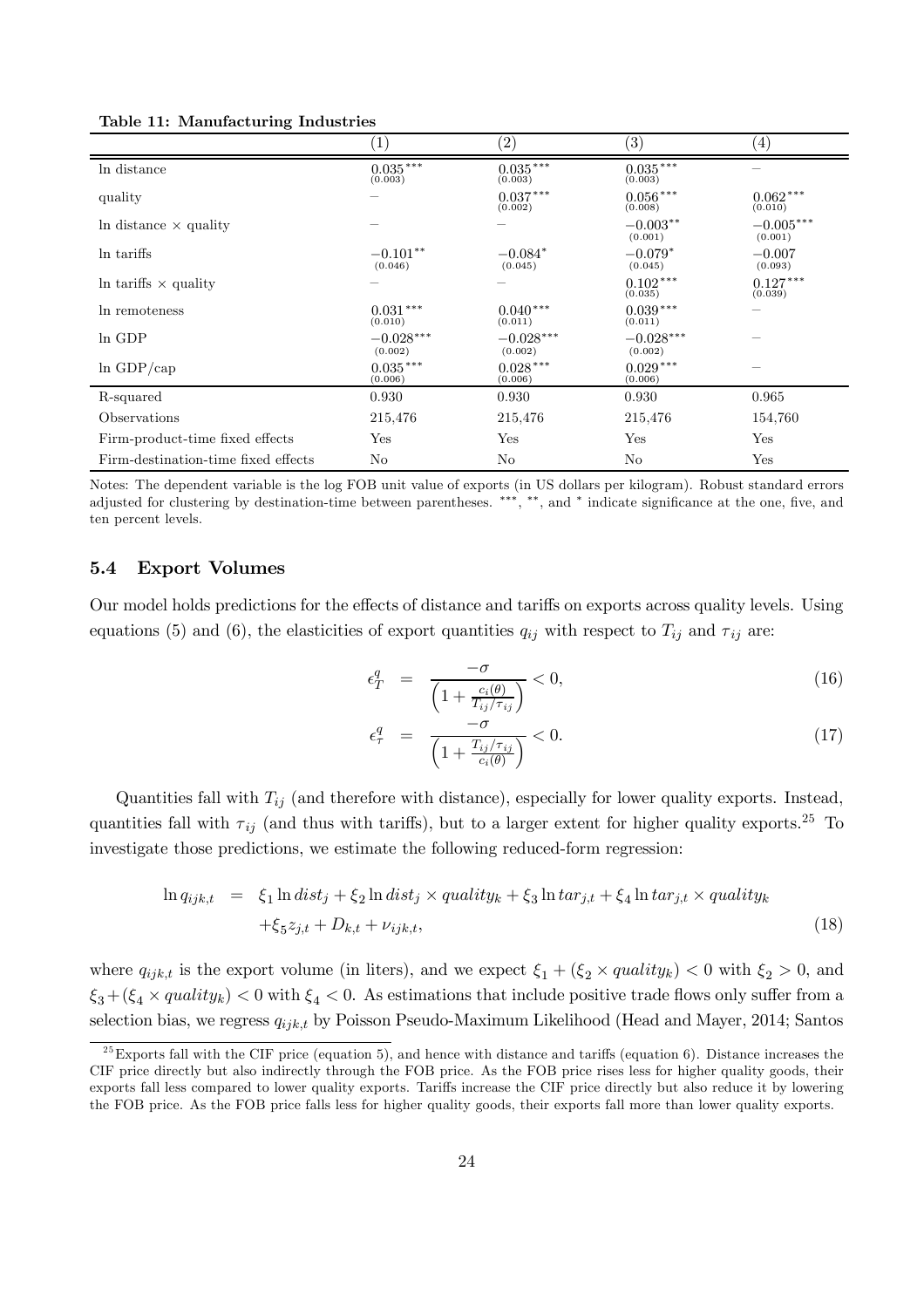Silva and Tenreyro, 2006). We construct a balanced sample of all possible firm-wine-destination-time combinations that includes positive and zero trade flows, and for each wine we drop the years prior to its vintage year.

|                                     | $\left( 1\right)$                  | $\left( 2\right)$      | $\left( 3\right)$          | $\left(4\right)$       | $\left( 5\right)$      | $\left( 6\right)$      |
|-------------------------------------|------------------------------------|------------------------|----------------------------|------------------------|------------------------|------------------------|
| In distance                         | $-1.036^{***}\,$<br>(0.069)        | $-2.399***$<br>(0.372) |                            | $-0.352***$<br>(0.033) | $-0.858***$<br>(0.267) |                        |
| In distance $\times$ quality        |                                    | $0.016***$<br>(0.004)  | $0.018^{\,***}$<br>(0.006) |                        | $0.006*$<br>(0.003)    | $-0.004$<br>(0.003)    |
| In tariffs                          | $-2.346^{\ast\ast\ast}$<br>(0.245) | $8.098***$<br>(2.329)  |                            | $-0.394**$<br>(0.158)  | $8.632***$<br>(1.631)  |                        |
| In tariffs $\times$ quality         |                                    | $-0.124***$<br>(0.028) | $-0.219***$<br>(0.028)     |                        | $-0.106***$<br>(0.019) | $-0.079***$<br>(0.017) |
| In remoteness                       | $-0.713***$<br>(0.109)             | $-0.713***$<br>(0.109) |                            | $-0.084$<br>(0.056)    | $-0.081$<br>(0.056)    |                        |
| ln GDP                              | $0.737***$<br>(0.019)              | $0.737***$<br>(0.019)  |                            | $0.281***$<br>(0.009)  | $0.282***$<br>(0.009)  |                        |
| $ln$ GDP/cap                        | $0.942***$<br>(0.062)              | $0.942***$<br>(0.061)  |                            | $0.413***$<br>(0.034)  | $0.413***$<br>(0.034)  |                        |
| R-squared                           |                                    |                        |                            | 0.555                  | 0.555                  | 0.778                  |
| Observations                        | 2,472,069                          | 2,472,069              | 421,691                    | 71,952                 | 71,952                 | 66,941                 |
| Estimation                          | PPML                               | PPML                   | PPML                       | <b>OLS</b>             | <b>OLS</b>             | <b>OLS</b>             |
| Zero observations included          | Yes                                | Yes                    | Yes                        | No                     | No                     | No                     |
| Product-time fixed effects          | Yes                                | Yes                    | Yes                        | Yes                    | Yes                    | Yes                    |
| Firm-destination-time fixed effects | No                                 | No                     | Yes                        | No                     | No                     | Yes                    |

#### Table 12: Export Volumes

Notes: The dependent variable is the FOB export volume (in liters) in (1) to (3), and the log FOB export volume in (4) to (6). Robust standard errors adjusted for clustering by destination-time between parentheses. \*\*\*, \*\*, and \* indicate significance at the one, five, and ten percent levels.

Columns (1) to (3) of Table 12 report PPML estimates. Export volumes fall with distance and tariffs (column 1). The magnitude of the distance elasticity falls with quality, while the magnitude of the tariff elasticity increases with quality (column 2). This heterogeneity across quality levels remains robust to including firm-destination-time fixed effects (column 3). Besides, firms export more to richer and larger markets, and less to remote destinations. For comparison, columns (4) to (6) report OLS estimates. The coefficients tend to be smaller in magnitude but their signs and significance remain similar (except for remoteness and for the interaction between distance and quality in column 6).

According to the estimates of column (2), at the mean,  $5<sup>th</sup>$ , and  $95<sup>th</sup>$  percentiles of the quality distribution, the distance elasticity is equal to  $-1.040$ ,  $-1.142$ , and  $-0.932$ , while the tariff elasticity is equal to  $-2.314$ ,  $-1.540$ , and  $-3.147$ , respectively (all significant at the one percent level).

# 6 Robustness

We report in Appendix F a number of robustness exercises on the estimation of equation (15). Overall, the patterns we find are supportive of our main conclusions.

Table F1 reports results using different samples and specifications. Column (1) shows that our results continue to hold once we include wholesalers and retailers in the sample (the share of wine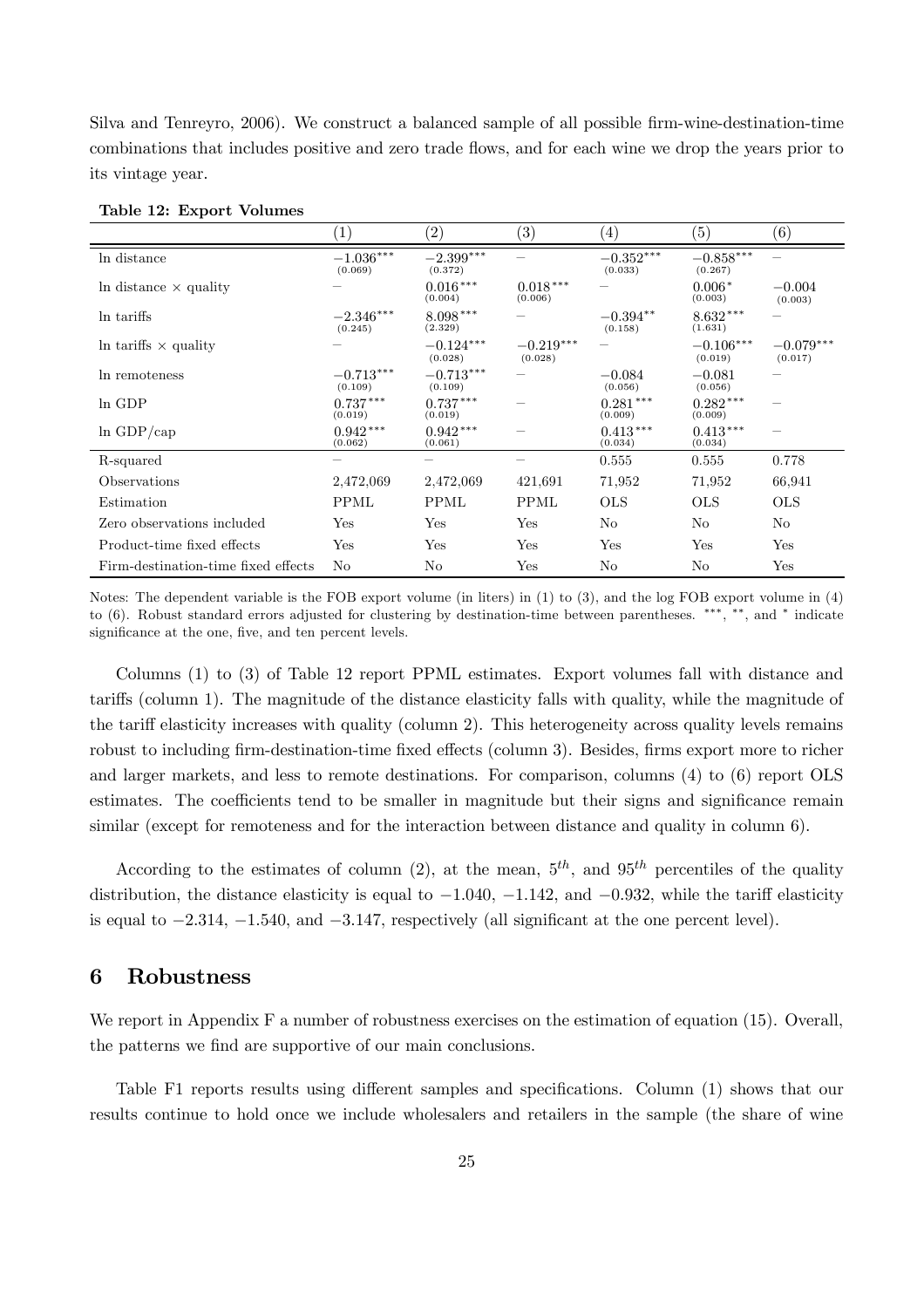exports handled by intermediaries is only equal to 4.80 percent in 2002 and to 5.33 percent in 2009). As each wine can be exported by more than one firm we now control for firm-product-time fixed effects.

In wine producing countries, wine producers may lobby for protectionism if import competition is strong. Therefore, tariffs may be endogenous. In column  $(2)$  we instrument the interaction of tariffs with quality with the (logarithm of one plus) each country's total wine production interacted with quality. The Kleibergen-Paap F statistic (equal to 83, Stock and Yogo, 2005) rejects the null of weak correlation between the instrument and the endogenous regressor.

In December 2001, as Argentina was in the midst of a crisis, the government froze all bank accounts and prohibited withdrawals from US dollar-denominated accounts. These measures lasted for a year and the lack of cash availability caused numerous problems for businesses. The fixed exchange rate was abandoned, leading to a large depreciation of the peso, and default was declared on most of the country's debt. To account for these events in column (3) we exclude the year 2002 from our sample.

The distance shipped by a given wine to a given country may vary depending on the port of exit from Argentina. As our data set reports the port of exit for each wine, we construct a new sample and we define a wine product according to its name, grape, type, vintage year, packaging type, and port of exit. As shown in column (4), controlling for the port of exit does not alter our conclusions. In column (5) we control for export volumes and their interaction with quality. This addresses the possibility that the pricing strategies of exporters depend on shipment size. In column (6) we compute unit values at annual frequency as combining quarterly data for export prices with annual data on tariffs may downward bias the standard errors (Manova and Zhang, 2012). In column (7) we include the small shipments with less than 4.5 liters in the sample.

Table F2 addresses the measurement of quality. In column (1) quality is measured using the Parker ratings. In column (2) quality is rescaled to vary between one and six. Each value corresponds to one the Wine Spectator bins (Table 1), and a larger value indicates a higher quality. Column (3) excludes "Great" wines from the sample. Column (4) excludes the US from the sample because the Wine Spectator (and Parker) is a US-based rating and may not capture taste preferences for quality in other countries. As endogeneity could arise due to measurement error in the quality ratings (Chen and Juvenal, 2016, 2018), in column (5) we use the Parker scores to instrument the Wine Spectator ratings (both interacted with distance and tariffs) under the assumption that their measurement errors are uncorrelated. The Kleibergen-Paap F statistic (equal to 404, Stock and Yogo, 2005) rejects the null of weak correlation between the instruments and the endogenous regressors.

Based on the Khandelwal (2010) methodology (see Appendix E), we also estimate quality for each 12-digit HS-level wine product exported by each firm to each country in each time period. Our sample size more than doubles as many unrated wines can be included in the sample. As shown in column  $(6)$ , our results continue to hold. In column  $(7)$  we interact distance and tariffs with both estimated quality and the Wine Spectator ratings. The coefficients on both sets of interactions remain significant and with expected signs, although the ones on the interactions with estimated quality become less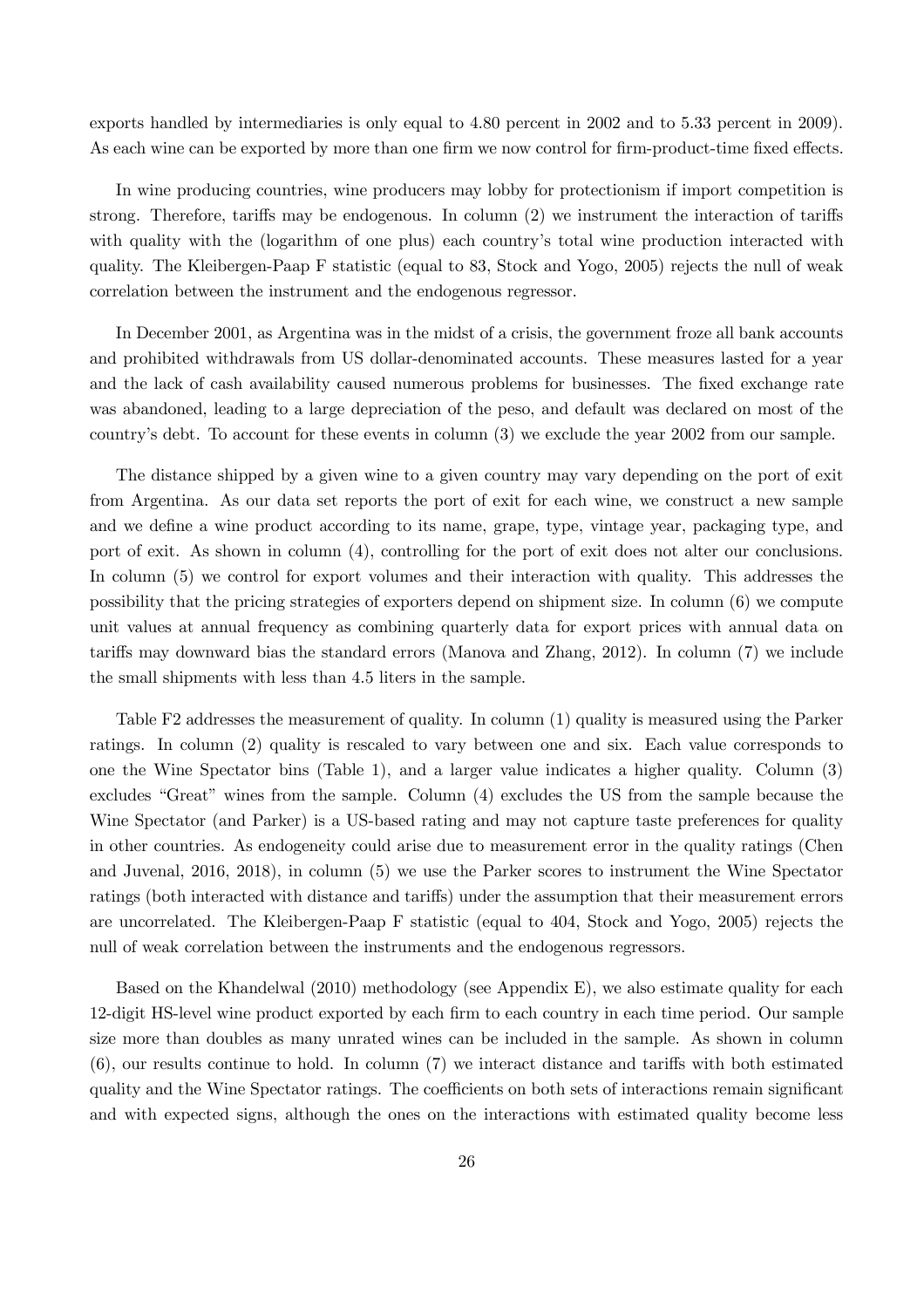significant. This finding most likely reflects the fact that the Khandelwal (2010) measure embodies not only quality but also consumer tastes.

To check if our results hold for both lower and higher quality wines, in column (8) we classify the "Very good," "Outstanding," and "Great" wines as high quality, the "Not recommended," "Mediocre," and "Good" ones as low quality, and we estimate different coefficients for the two quality categories.

Finally, in Table F3 we estimate the cross-sectional variation of our coefficients. We estimate equation  $(14)$  and we interact the distance and tariff variables with year dummies. For the years  $2004$ 2009, markups rise with distance, fall with tariffs, and these effects are stronger in magnitude for lower quality exports. The insignificant results for 2002 and 2003 could be due to the economic crisis of 2002 (see above), or to the poorer data coverage compared to the other years (see Table 2).

# 7 Concluding Remarks

Guided by the predictions of a model that features endogenous markups and per unit trade costs, our paper is the first to provide robust empirical evidence that exporters adjust their markups across destinations depending on trade costs such as distance and tariffs. Firms raise their markups in more distant markets, but lower them in high-tariff countries. Moreover, the effects of trade costs on markups are heterogeneous and are smaller in magnitude for higher quality exports. This heterogeneity is stronger for exports to richer countries, and it is predominantly driven by the higher quality firms, the larger firms, and the exporters with larger export market shares. As these high performance firms tend to charge higher markups, they are better able to adjust them across countries and quality levels in response to changes in trade costs.

Our results are important because they show that the variation in firm-level export prices across markets is not only driven by quality differences but also by markup variation conditional on quality. Due to market power, firms thus price discriminate across destinations, but the way and the extent to which they do so depends on the size and on the nature of trade costs (i.e., per unit versus ad valorem), and on the quality they export. Trade costs therefore play a key role in generating deviations from the Law of One Price, and they thus matter in explaining the degree of international market segmentation. And as our results are mainly driven by the high performance firms that contribute to the bulk of aggregate exports, they can be expected to matter in explaining aggregate export prices and markups.

Our findings imply that trade models assuming that markups are invariant to country-level characteristics lack a key channel to explain the pricing strategies of exporters across international markets. Our results therefore militate in favor of trade models featuring variable markups that depend on trade costs. They also emphasize the importance of modelling trade costs more flexibly, and in particular that accounting for per unit trade costs enables us to explain strong patterns observed in the data. We believe that understanding the welfare implications of our results would be an important next step.<sup>26</sup>

<sup>&</sup>lt;sup>26</sup> Irarrazabal et al. (2015) and Lashkaripour (2017) show that the welfare gains from trade are larger in models with per unit trade costs. Fan, Li, Xu, and Yeaple (2017) instead argue that they are lower.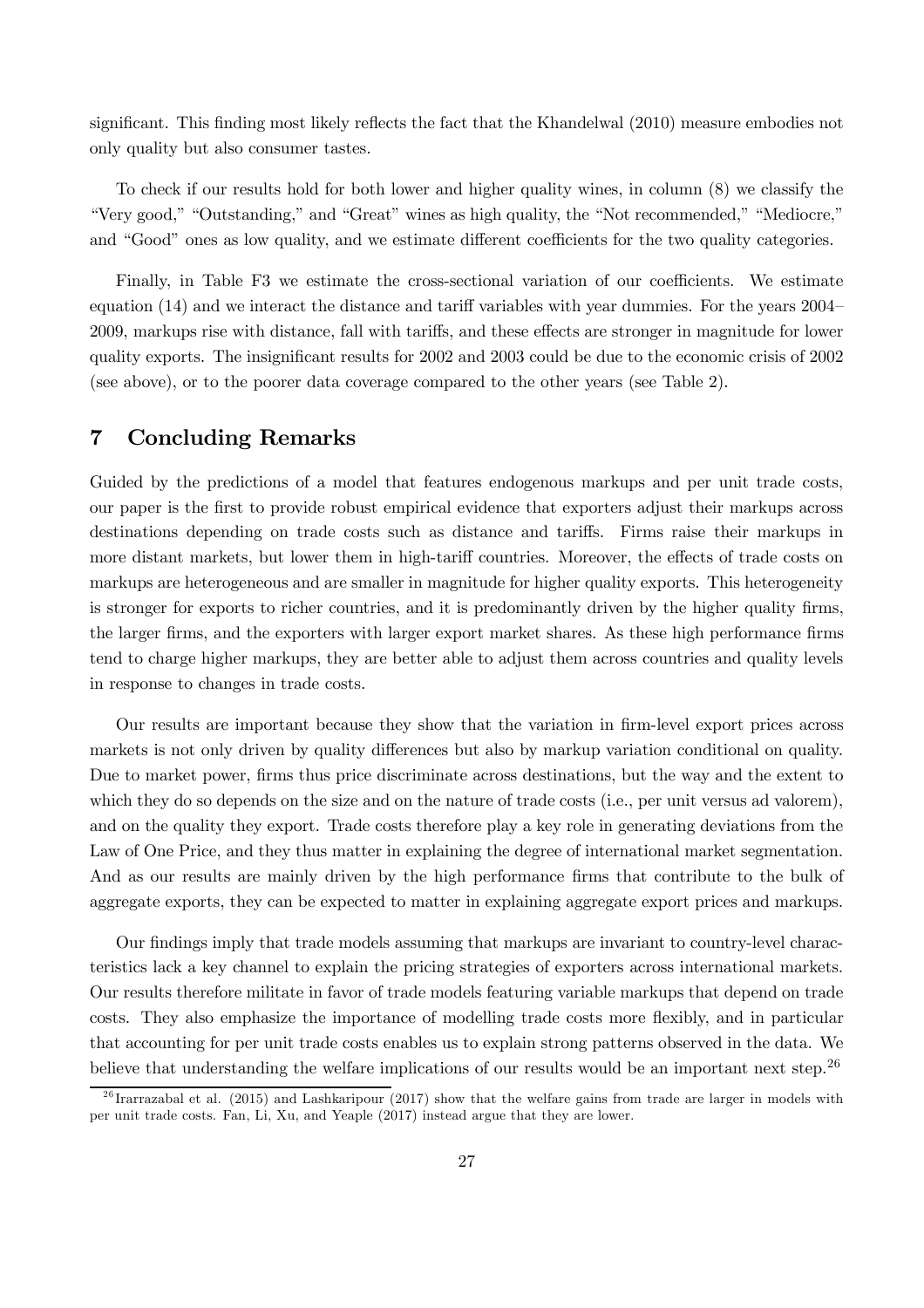# References

Alchian, A.A., Allen, W.R., 1964. University Economics. Wadsworth Publishing, Belmont, California.

Amiti, M., Itskhoki, O., Konings, J., 2014. Importers, exporters, and exchange rate disconnect. American Economic Review 104 (7), 1942–1978.

Amiti, M., Itskhoki, O., Konings, J., 2019. International shocks, variable markups and domestic prices. Review of Economic Studies, forthcoming.

Anderson, K., Nelgen, S., 2011. Global Wine Markets, 1961–2009: A Statistical Compendium. University of Adelaide Press, Adelaide.

Arkolakis, C., Costinot, A., Donaldson, D., Rodríguez-Clare, A., 2019. The elusive pro-competitive effects of trade. Review of Economic Studies 86 (1), 46–80.

Atkeson, A., Burstein, A., 2008. Trade costs, pricing-to-market, and international relative prices. American Economic Review 98 (5), 1998–2031.

Atkin, D., Donaldson, D., 2015. Who's getting globalized? The size and implications of intra-national trade costs, mimeo.

Atkin, D., Khandelwal, A.K., Osman, A., 2017. Exporting and firm performance: evidence from a randomized experiment. Quarterly Journal of Economics 132 (2), 551–615.

Baldwin, R.E., Harrigan, J., 2011. Zeros, quality, and space: trade theory and trade evidence. American Economic Journal: Microeconomics 3 (2), 60–88.

Bastos, P., Silva, J., 2010. The quality of a firm's exports: where you export to matters. Journal of International Economics 82 (2), 99–111.

Behrens, K., Murata, Y., 2007. General equilibrium models of monopolistic competition: a new approach. Journal of Economic Theory 136 (1), 776–787.

Bellone, F., Musso, P., Nesta, L., Warzynski, F., 2014. International trade and firm-level markups when location and quality matter. Journal of Economic Geography 16 (1), 67–91.

Berman, N., Martin, P., Mayer, T., 2012. How do different exporters react to exchange rate changes? Quarterly Journal of Economics 127 (1), 437–492.

Bernini, M., Tomasi, C., 2015. Exchange rate pass-through and product heterogeneity: does quality matter on the import side? European Economic Review 77, 117–138.

Bosker, M., Buringh, E., 2019. Iceberg transport costs. Evidence from the  $19^{th}$  century ice trade. Economic Journal, forthcoming.

Broda, C., Weinstein, D.E., 2006. Globalization and the gains from variety. Quarterly Journal of Economics 121 (2), 541–585.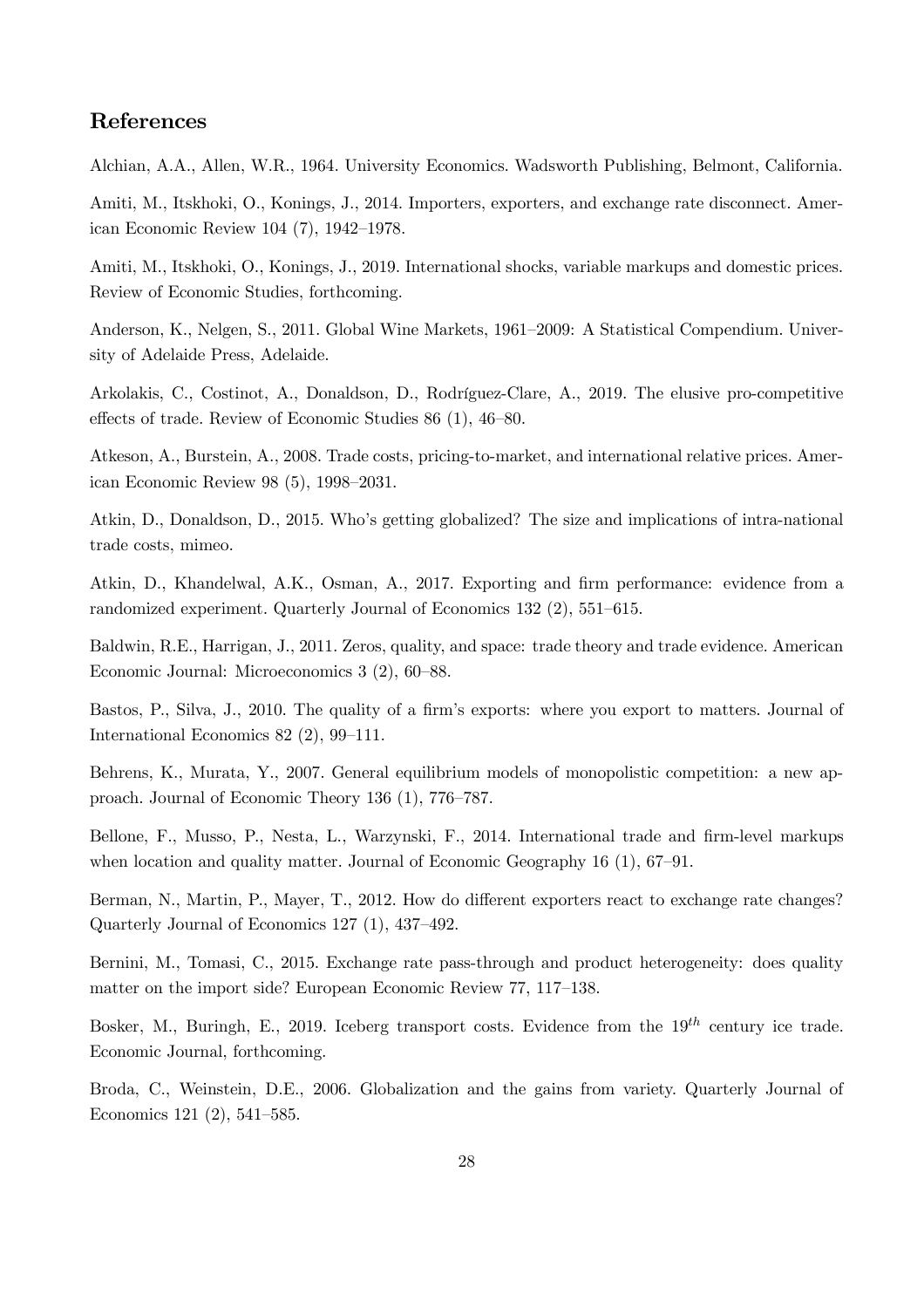Cavallo, A., Gopinath, G., Neiman, B., Tang, J., 2019. Tariff passthrough at the border and at the store: evidence from US trade policy, mimeo.

Chen, N., Imbs, J., Scott, A., 2009. The dynamics of trade and competition. Journal of International Economics 77 (1), 50–62.

Chen, N., Juvenal, L., 2016. Quality, trade, and exchange rate pass-through. Journal of International Economics 100, 61–80.

Chen, N., Juvenal, L., 2018. Quality and the Great Trade Collapse. Journal of Development Economics 135, 59–76.

Crinò, R., Epifani, P., 2012. Productivity, quality, and export behaviour. Economic Journal 122 (565), 1206–1243.

Crozet, M., Head, K., Mayer, T., 2012. Quality sorting and trade: firm-level evidence for French wine. Review of Economic Studies 79 (2), 609–644.

Daudin, G., Héricourt, J., Patureau, L., 2018. International transport costs: new findings from modelling additive costs. CEPII Working Paper 2018–10.

De Loecker, J., Goldberg, P.K., Khandelwal, A.K., Pavcnik, N., 2016. Prices, markups, and trade reform. Econometrica 84 (2), 445–510.

De Loecker, J., Warzynski, F., 2012. Markups and firm-level export status. American Economic Review 102 (6), 2437–2471.

Eaton, J., Kortum, S., 2002. Technology, geography and trade. Econometrica 70 (5), 1741–1779.

Emlinger, C., Lamani, V., 2017. International trade, quality sorting and trade costs: the case of Cognac. CEPII Working Paper 2017–18.

Fajgelbaum, P., Grossman, G.M., Helpman, E., 2011. Income distribution, product quality, and international trade. Journal of Political Economy 119 (4), 721–765.

Fan, H., Li, Y.A., Xu, S., Yeaple, S.R., 2017. Quality, variable markups, and welfare: a quantitative general equilibrium analysis of export prices, mimeo.

Feenstra, R.C., 1994. New product varieties and the measurement of international prices. American Economic Review 84 (1), 157–177.

Feenstra, R.C., 2003. A homothetic utility function for monopolistic competition models, without constant price elasticity. Economics Letters 78 (1), 79–86.

Feenstra, R.C., Romalis, J., 2014. International prices and endogenous quality. Quarterly Journal of Economics 129 (2), 477–527.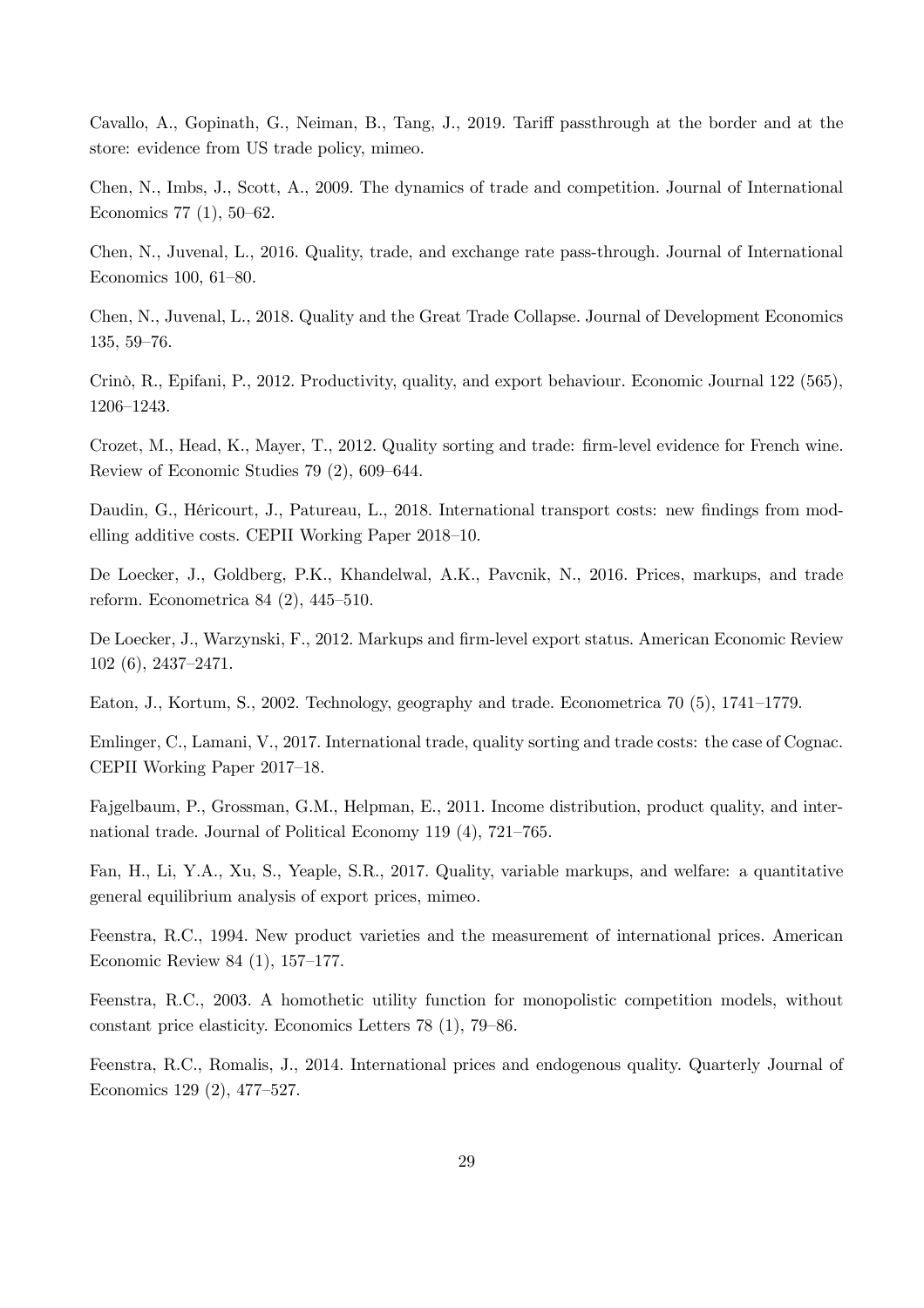Fitzgerald, D., Haller, S., 2014. Pricing-to-market: evidence from plant-level prices. Review of Economic Studies 81 (2), 761–786.

Gaulier, G., Zignago, S., 2010. BACI: International trade database at the product-level. The 1994–2007 version. CEPII Working Paper 2010–23.

Görg, J., Halpern, L., Muraközy, B., 2017. Why do within-firm-product export prices differ across markets? Evidence from Hungary. The World Economy 40 (6), 1233–1246.

Greenhut, M.L., Ohta, H., Sailors, J., 1985. Reverse dumping: a form of spatial price discrimination. Journal of Industrial Economics 34 (2), 167–181.

Hallak, J.C., 2006. Product quality and the direction of trade. Journal of International Economics 68  $(1), 238 - 265.$ 

Harrigan, J., Ma, X., Shlychkov, V., 2015. Export prices of US firms. Journal of International Economics 97 (1), 100–111.

Head, K., Mayer, T., 2014. Gravity equations: workhorse, toolkit, and cookbook, in: Gopinath, G., Helpman, E., Rogoff, K. (Eds), Handbook of International Economics, Vol. 4, Elsevier, Amsterdam, pp. 131–195.

Hoover, E.M., 1937. Spatial price discrimination. Review of Economic Studies 4 (3), 182–191.

Hummels, D., Klenow, P.J., 2005. The variety and quality of a nation's exports. American Economic Review 95 (3), 704–723.

Hummels, D., Skiba, A., 2004. Shipping the good apples out? An empirical confirmation of the Alchian-Allen conjecture. Journal of Political Economy 112 (6), 1384–1402.

Imbs, J., Méjean, I., 2015. Elasticity optimism. American Economic Journal: Macroeconomics 7 (3), 43–83.

Irarrazabal, A., Moxnes, A., Opromolla, L.D., 2015. The tip of the iceberg: a quantitative framework for estimating trade costs. Review of Economics and Statistics 97 (4), 777–792.

Johnson, R.C., 2012. Trade and prices with heterogeneous firms. Journal of International Economics 86 (1), 43–56.

Khandelwal, A., 2010. The long and short (of) quality ladders. Review of Economic Studies 77 (4), 1450–1476.

Krugman, P., 1980. Scale economies, product differentiation, and the pattern of trade. American Economic Review 70 (5), 950–959.

Kugler, M., Verhoogen, E., 2012. Prices, plant size, and product quality. Review of Economic Studies 79 (1), 307–339.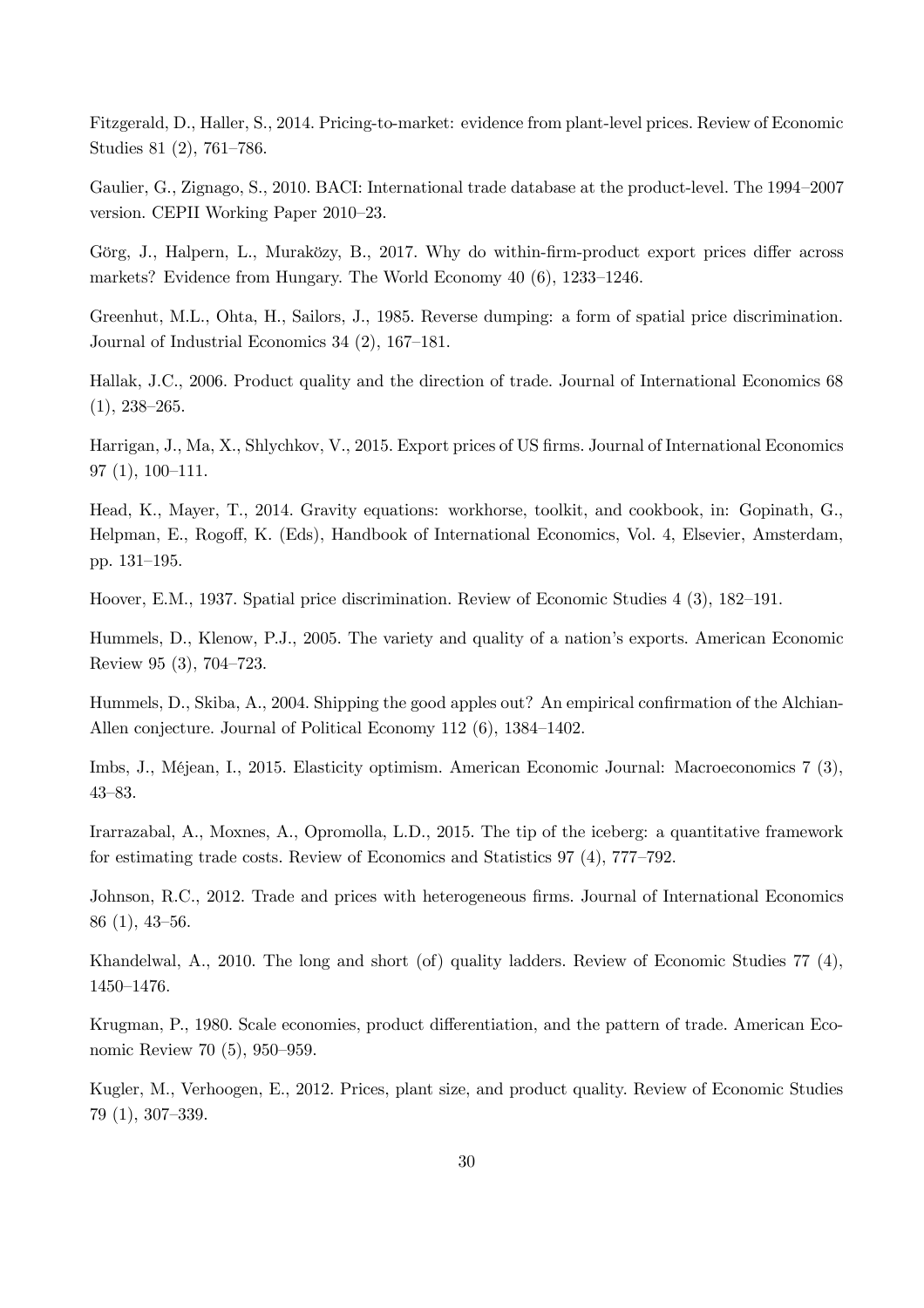Lashkaripour, A., 2017. The international gains from declining transport costs, mimeo.

Lugovskyy, V., Skiba, A., 2015. How geography affects quality. Journal of Development Economics 115, 156–180.

Lugovskyy, V., Skiba, A., 2016. Positive and negative effects of distance on export prices. Journal of Economic Behavior and Organization 127, 155–181.

Manova, K., Zhang, Z., 2012. Export prices across firms and destinations. Quarterly Journal of Economics 127 (1), 379–436.

Martin, J., 2010. Markups, quality, and transport costs. CREST Working Paper 2010–17.

Martin, J., 2012. Markups, quality, and transport costs. European Economic Review 56 (4), 777–791.

Medina, P., 2018. Import competition, quality upgrading and exporting: evidence from the Peruvian apparel industry, mimeo.

Melitz, M.J., 2003. The impact of trade on intra-industry reallocations and aggregate industry productivity. Econometrica 71 (6), 1695–1725.

Melitz, M.J., Ottaviano, G.I.P., 2008. Market size, trade, and productivity. Review of Economic Studies 75 (1), 295–316.

Ottaviano, G., Tabuchi, T., Thisse, J.-F., 2002. Agglomeration and trade revisited. International Economic Review 43 (2), 409–435.

Piveteau, P., Smagghue, G., 2019. Estimating firm product quality using trade data. Journal of International Economics 118, 217–232.

Santos Silva, J.M.C., Tenreyro, S., 2006. The log of gravity. Review of Economics and Statistics 88 (4), 641–658.

Schott, P.K., 2004. Across-product versus within-product specialization in international trade. Quarterly Journal of Economics 119 (2), 647–678.

Simonovska, I., 2015. Income differences and prices of tradables: insights from an online retailer. Review of Economic Studies 82 (4), 1612–1656.

Stock, J.H., Yogo, M., 2005. Testing for weak instruments in linear IV regression, in: Andrews, D.W.K., Stock, J.H. (Eds), Identification and Inference for Econometric Models: Essays in Honor of Thomas Rothenberg. Cambridge University Press, Cambridge, pp. 80–108.

Takechi, K., 2015. The quality of distance: quality sorting, Alchian-Allen effect, and geography. RIETI Discussion Paper 15–E–018.

Verhoogen, E., 2008. Trade, quality upgrading and wage inequality in the Mexican manufacturing sector. Quarterly Journal of Economics 123 (2), 489–530.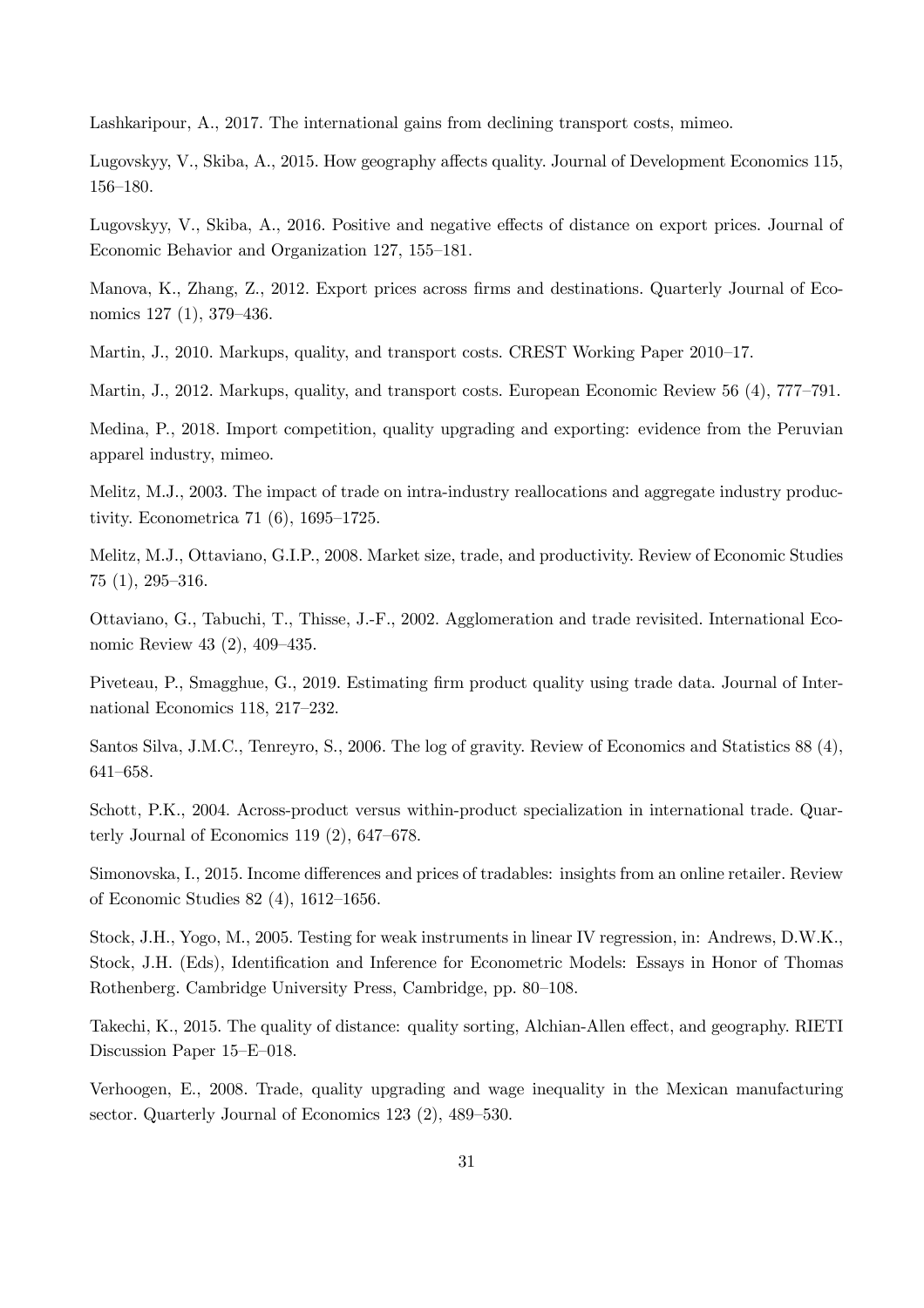# A Per Unit versus Ad Valorem Trade Costs

We provide evidence that both per unit and ad valorem trade costs are pervasive in our data. Also, consistent with the premise that per unit trade costs increase with distance, we show that trade costs become more per unit than ad valorem as distance increases.

First, to identify the nature of trade costs in our data, we estimate the following reduced-form regression (Hummels and Skiba, 2004; Lashkaripour, 2017; Lugovskyy and Skiba, 2015):

$$
\ln f_{ijk,t} = \psi_1 \ln u v_{ijk,t} + \psi_2 \ln dist_j + \psi_3 \ln q_{ijk,t} + D_{i,t} + D_p + \mu_{ijk,t},
$$
\n(A1)

where for each wine product k exported by firm i to country j in quarter t,  $f_{ijk,t}$  are freight charges divided by the volume exported (in US dollars per liter),  $uv_{ijk,t}$  is the export unit value (in US dollars per liter),  $dist_j$  is the bilateral distance between Argentina and country j, and  $q_{ijk,t}$  is shipment size (in liters). We expect freight costs to increase with distance. Freight costs should also increase with export prices as more expensive goods may require heavier packaging, more careful and costly handling, and face higher insurance fees (Hummels and Skiba, 2004). Instead, freight costs should fall with shipment size if there are scale economies in transportation (i.e., it should be less costly to export a large shipment at once than many small shipments at different times).

The coefficient of interest is  $\psi_1$  as it captures the extent to which freight costs are ad valorem or per unit. If freight costs are ad valorem only, they vary proportionally with export prices such that  $\psi_1 = 1$ . If they are per unit only, they do not depend on export prices such that  $\psi_1 = 0$ . An elasticity  $\psi_1$  between zero and unity in turn indicates that freight costs are both per unit and ad valorem, and the smaller the elasticity, the larger the per unit component of freight costs. As we want to identify the effect of unit values (and not of markups) on freight costs, we include firm-time  $D_{i,t}$  and product characteristics  $D_p$  (grape, type, vintage year, HS-level, packaging, and province of origin) fixed effects (the results remain similar if we instead include product-time fixed effects). Robust standard errors are adjusted for clustering by destination-time.

One issue is that unit values and shipment size are endogenous to freight costs. Freight costs rise with prices because of higher insurance or handling requirements, but prices increase with freight costs if they have a per unit component (see equation 7), resulting in a positive endogeneity bias. We therefore instrument, in each time period, the unit value of each wine product exported to a given country with its mean unit value on exports to other destinations. The mean unit value is exogenous by construction as it excludes the unit value to be instrumented. Besides, as the dependent variable divides freight charges by the volume exported, it is negatively correlated with shipment size. We use the destination's GDP and GDP per capita to instrument export volumes (Hummels and Skiba, 2004).

Our data set reports freight charges (in US dollars) at the firm-product-destination-time level. As the coverage is very incomplete, the sample we use to estimate equation  $(A1)$  only includes 107 firms, 1,440 wines (1,534 products), and 82 export markets between 2005Q4 and 2009Q4 (6,802 observations).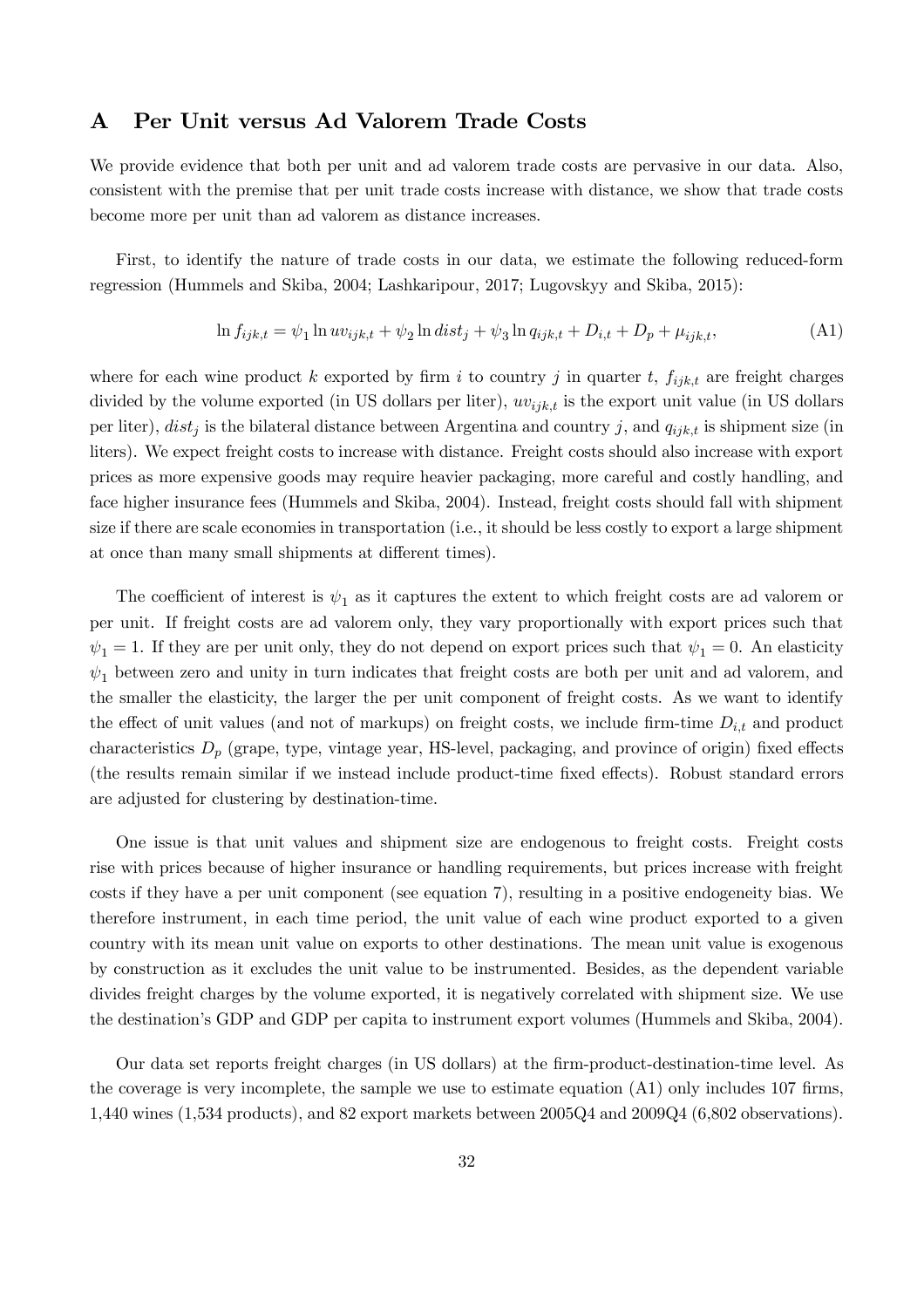Column (1) of Table A1 reports OLS estimates. Freight costs rise with distance and fall with export volumes. They also increase with unit values and the elasticity is equal to 0.758 (significantly lower than unity at the one percent level). Column (2) instruments unit values and the elasticity falls to 0713 (the OLS estimate in column 1 is therefore upward biased). Column (3) also instruments shipment size and the unit value elasticity falls to  $0.667<sup>.27</sup>$  Freight costs are thus both per unit and ad valorem.

|                                    | $\left( 1\right)$      | $\left( 2\right)$      | $\left( 3\right)$      | $\left( 4\right)$      | (5)                    | $\left( 6\right)$      |
|------------------------------------|------------------------|------------------------|------------------------|------------------------|------------------------|------------------------|
| In unit value                      | $0.758***$<br>(0.032)  | $0.713***$<br>(0.043)  | $0.667***$<br>(0.048)  | $1.285***$<br>(0.299)  | $1.659***$<br>(0.304)  | $1.512***$<br>(0.304)  |
| In distance                        | $0.062**$<br>(0.031)   | $0.069**$<br>(0.030)   | $0.068**$<br>(0.030)   | $0.152***$<br>(0.058)  | $0.228***$<br>(0.062)  | $0.210***$<br>(0.062)  |
| In unit value $\times$ In distance |                        |                        |                        | $-0.059*$<br>(0.034)   | $-0.107***$<br>(0.035) | $-0.096***$<br>(0.035) |
| In export volume                   | $-0.121***$<br>(0.012) | $-0.133***$<br>(0.014) | $-0.187***$<br>(0.022) | $-0.120***$<br>(0.012) | $-0.132***$<br>(0.014) | $-0.186***$<br>(0.022) |
| Unit value elasticities            |                        |                        |                        |                        |                        |                        |
| Mean                               |                        |                        |                        | $0.756***$<br>(0.033)  | $0.702***$<br>(0.043)  | $0.656***$<br>(0.048)  |
| $5^{th}$ percentile                |                        |                        |                        | $0.810***$<br>(0.039)  | $0.800***$<br>(0.045)  | $0.744***$<br>(0.049)  |
| $95^{th}$ percentile               |                        |                        |                        | $0.702***$<br>(0.051)  | $0.604***$<br>(0.061)  | $0.569***$<br>(0.065)  |
| R-squared                          | 0.660                  | 0.299                  | 0.287                  | 0.660                  | 0.301                  | 0.289                  |
| Observations                       | 6,706                  | 5.116                  | 5.116                  | 6,706                  | 5,116                  | 5,116                  |
| Estimation                         | <b>OLS</b>             | IV                     | IV                     | <b>OLS</b>             | IV                     | IV                     |
| Kleibergen-Paap F                  |                        | 346.35                 | 196.90                 |                        | 143.25                 | 147.73                 |

Table A1: Per Unit versus Ad Valorem Trade Costs

Notes: The dependent variable is the log freight cost per liter exported (in US dollars per liter). Firm-time and product characteristics (grape, type, vintage year, HS-level, packaging, and province of origin) fixed effects are included. Robust standard errors adjusted for clustering by destination-time between parentheses. \*\*\*, \*\*, and \* indicate significance at the one, five, and ten percent levels. In  $(2)$ ,  $(3)$ ,  $(5)$ , and  $(6)$ , unit values are instrumented with mean unit values. In  $(5)$ and (6), the interaction term is instrumented with mean unit values interacted with distance. In (3) and (6), shipment size is instrumented with the destination's GDP and GDP per capita.

Second, we follow Lugovskyy and Skiba (2015) and we add to equation (A1) an interaction term between unit values and distance. If freight costs become more per unit than ad valorem at longer distances, the coefficient on the interaction term should be negative.

Column  $(4)$  reports OLS results, and the coefficient on the interaction term is negative. It remains negative once we instrument unit values and the interaction term with mean unit values and their interaction with distance (column 5), and when we also instrument shipment size (column 6). Therefore, freight costs become more per unit than ad valorem at longer distances. At the mean value of distance, the unit value elasticity in column (6) is equal to 0.656. It is equal to 0.744 at the  $5<sup>th</sup>$  percentile of the distance distribution, and falls to 0.569 at the  $95<sup>th</sup>$  percentile (all elasticities are significantly lower than unity at the one percent level). Based on the Kleibergen-Paap F statistic, we reject in columns (5) and (6) the null of weak correlation between the instruments and the endogenous regressors.

 $^{27}$ Unit values increase with mean unit values while shipment size increases with GDP and GDP per capita. The Kleibergen-Paap F statistic rejects the null of weak correlation between the instruments and the endogenous regressors.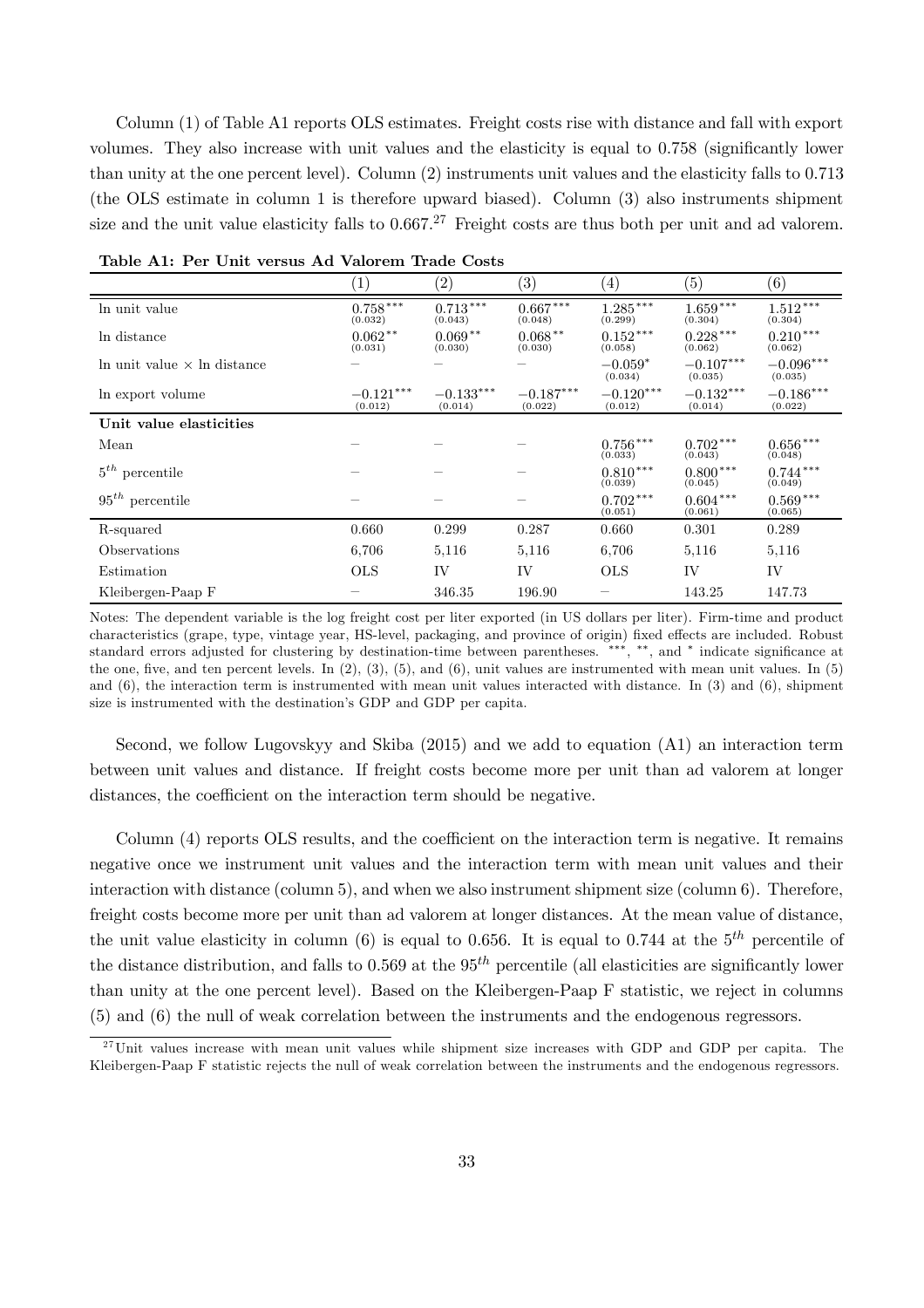# B Alternative Demand Systems

Irarrazabal et al. (2015) predict that higher per unit trade costs reduce the magnitude of the elasticity of demand to the FOB price  $\epsilon^{fob}$ , especially among low-price firms. They investigate whether this mechanism holds for different demand systems. We review their findings and we extend their analysis to examine how  $\epsilon^{job}$  varies with ad valorem trade costs and the FOB price.

As in Irarrazabal et al. (2015), consider a general demand system for differentiated goods (Arkolakis, Costinot, Donaldson, and Rodríguez-Clare, 2019). All consumers have the same preferences. For a consumer with income  $y$  facing a vector of prices  $p$ , her Marshallian demand for any good is:

$$
\ln q \left( p^{cif}, p^*, y \right) = -\beta \ln p^{cif} + \gamma \ln y + f \left( \ln p^{cif} - \ln p^* \right),\tag{B1}
$$

where q and  $p^{cif}$  are quantity and CIF price,  $p^{cif} = \tau p^{fob} + T$  where  $p^{fob}$  is the FOB price and  $\tau$  and T are the ad valorem and per unit components of trade costs, respectively, and  $p^*$  (p) is a price index which is symmetric in all prices  $\bf{p}$ . All other prices therefore affect demand only through their effect on the price aggregator  $p^*$ . Denoting  $s = \ln p^{cf} - \ln p^* < 0$ , this framework encompasses four different utility functions that have been widely used in the literature: (a) CES utility, in which case  $\gamma = \beta = 1$ and  $f(s) = (1 - \sigma)s$ ; (b) quadratic, non-separable utility (Ottaviano et al., 2002), in which case  $\gamma = 0$ ,  $\beta = -1$ , and  $f(s) = -\ln \kappa_2 + \ln(e^{-s} - 1)$ ; (c) translog preferences (Feenstra, 2003), in which case  $\gamma = \beta = 1$  and  $f(s) = \ln \xi + \ln(-s)$ ; and (d) additively quasi-separable utility (Behrens and Murata, 2007), in which case  $\gamma = \beta = 0$  and  $f(s) = \ln \zeta + \ln(-s)$ .

#### B.1 Per Unit Trade Costs

For all four demand systems, Irarrazabal et al. (2015) calculate the elasticity of demand with respect to the FOB price  $\epsilon^{fob}$  for  $T = 0$  or  $T > 0$ . As shown in rows (1) and (2) of Table B1, whether  $T = 0$ or  $T > 0$  all demand systems yield  $\epsilon^{fob} < 0$ .

In a next step, they derive the elasticity of  $\epsilon^{fob}$  with respect to per unit trade costs. As shown in row (3), this elasticity is negative with CES, translog, and additively quasi-separable utility (for some values of s), while it is positive with quadratic preferences. Row (4) shows that the elasticity of  $\epsilon^{fob}$ with respect to per unit trade costs is in all cases increasing with the FOB price. See Irarrazabal et al.  $(2015)$  for the full derivations. We discuss the implications of these findings further below.

#### B.2 Ad Valorem Trade Costs

We extend the analysis to the case of ad valorem trade costs. In rows (5) and (6) of Table B1, we calculate  $\epsilon^{fob}$  for  $\tau = 1$  or  $\tau > 1$ , respectively, assuming that  $T > 0$ . Whether  $\tau = 1$  or  $\tau > 1$ , all demand systems yield  $\epsilon^{fob} < 0.28$ 

<sup>&</sup>lt;sup>28</sup>The elasticities in rows (2) and (6) both correspond to the case where  $T > 0$  and  $\tau > 1$  and they are hence identical.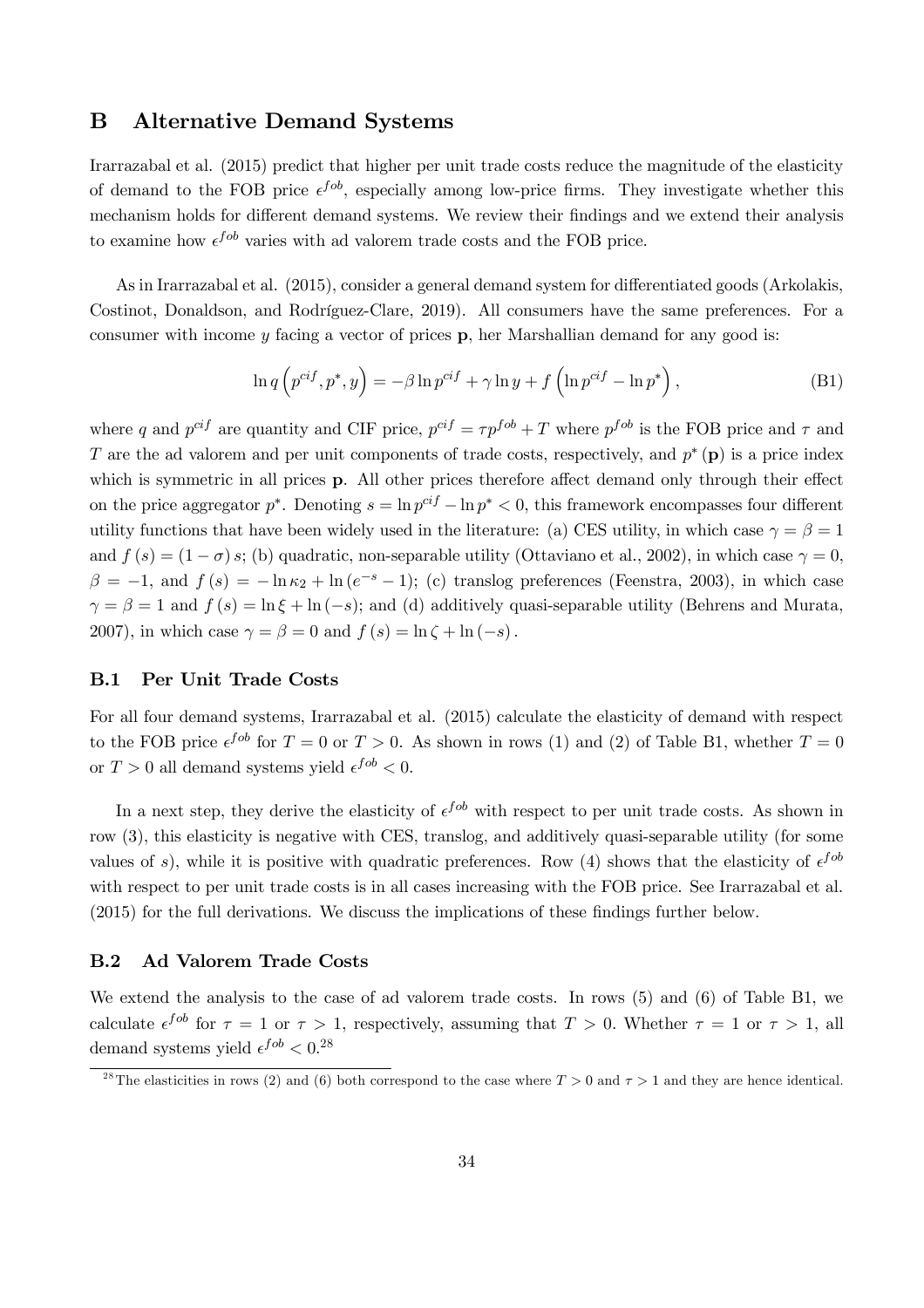The prediction that export prices fall with ad valorem trade costs, especially for low-price/lowquality exports, requires the elasticity of  $\epsilon^{fob}$  with respect to ad valorem trade costs to be positive and decreasing with the FOB price. For each demand system, we calculate the elasticity of  $\epsilon^{fob}$  with respect to ad valorem trade costs and we determine its sign. We then show how this elasticity changes with the FOB price. Rows (7) and (8) of Table B1 provide a summary of our results.

**CES** preferences The elasticity of  $e^{f \circ b}$  with respect to ad valorem trade costs is:

$$
\frac{\partial \epsilon^{fob}}{\partial \tau} \frac{\tau}{\epsilon^{fob}} = \frac{T}{\tau p^{fob} + T} > 0,
$$
\n(B2)

and it decreases with the FOB price:

$$
\frac{\partial}{\partial p^{fob}} \left( \frac{\partial \epsilon^{fob}}{\partial \tau} \frac{\tau}{\epsilon^{fob}} \right) = \frac{-T\tau}{\left( \tau p^{fob} + T \right)^2} < 0. \tag{B3}
$$

**Quadratic, non-separable utility** The elasticity of  $\epsilon^{fob}$  with respect to ad valorem trade costs is:

$$
\frac{\partial \epsilon^{fob}}{\partial \tau} \frac{\tau}{\epsilon^{fob}} = \frac{T - p^*}{p^{ci f} - p^*} > 0,
$$
\n(B4)

because  $p^{cif} - p^* < 0$  as  $s = \ln p^{cif} - \ln p^* < 0$ , and  $T - p^* < -\tau p^{fob} < 0$  as  $\ln p^{cif} - \ln p^* =$  $\ln ( \tau p^{fob} + T ) - \ln p^* < 0.$ 

The elasticity of  $\epsilon^{job}$  with respect to ad valorem trade costs increases with the FOB price:

$$
\frac{\partial}{\partial p^{fob}} \left( \frac{\partial \epsilon^{fob}}{\partial \tau} \frac{\tau}{\epsilon^{fob}} \right) = \frac{-\left(T - p^*\right)\tau}{\left(\tau p^{fob} - p^* + T\right)^2} > 0,
$$
\n(B5)

because  $-(T - p^*) \tau > 0$  as  $T - p^* < 0$ .

**Translog preferences** The elasticity of  $\epsilon^{fob}$  with respect to ad valorem trade costs is:

$$
\frac{\partial \epsilon^{fob}}{\partial \tau} \frac{\tau}{\epsilon^{fob}} = \frac{s^2 T - sT + \tau p^{fob}}{-s p^{cif} (1 - s)} > 0.
$$
 (B6)

We know that  $-sp^{cif}(1-s) > 0$  because  $s < 0$ . In the numerator, the roots of  $s^2T - sT + \tau p^{fob}$  are  $\left(T \pm \sqrt{T^2 - 4T\tau p^{fob}}\right)/2T$ . As the function is strictly convex, it is always positive for  $s < 0$  whether the discriminant is positive (two positive roots), negative (no real roots), or zero (one positive root). The numerator of (B6) is therefore positive.

The elasticity of  $\epsilon^{fob}$  with respect to ad valorem trade costs decreases with the FOB price. By the chain rule we know that:

$$
\frac{\partial}{\partial p^{fob}} \left( \frac{\partial \epsilon^{fob}}{\partial \tau} \frac{\tau}{\epsilon^{fob}} \right) = \frac{\partial}{\partial s} \left( \frac{\partial \epsilon^{fob}}{\partial \tau} \frac{\tau}{\epsilon^{fob}} \right) \frac{\partial s}{\partial p^{ci f}} \frac{\partial p^{ci f}}{\partial p^{fob}}.
$$
(B7)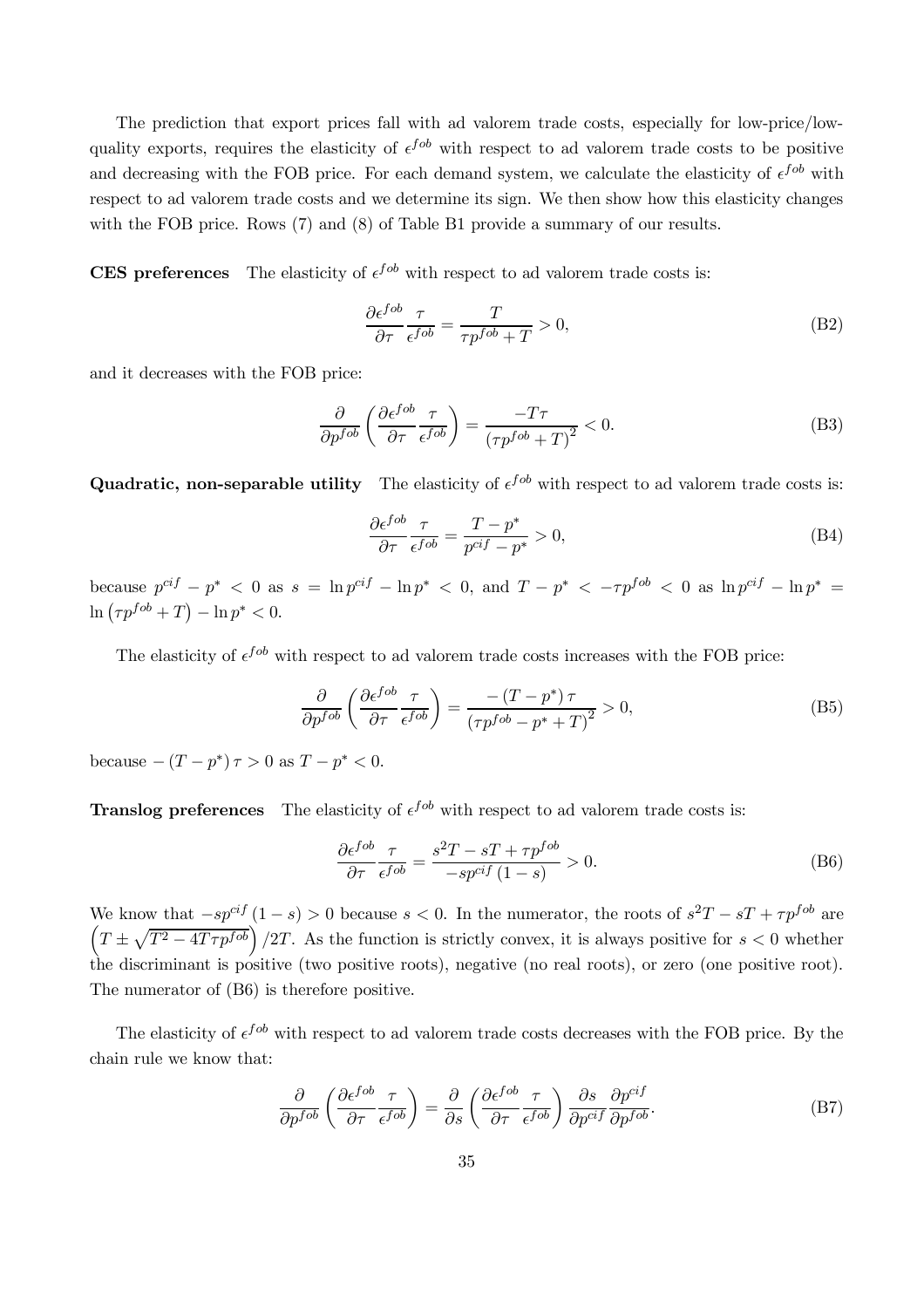As  $\partial s/\partial p^{cif} = 1/p^{cif} > 0$  and  $\partial p^{cif}/\partial p^{fob} = \tau > 0$ , the sign of this derivative depends on the sign of  $(\partial/\partial s) \left( (\partial \epsilon^{fob}/\partial \tau) (\tau/\epsilon^{fob}) \right)$ . From (B6) we know that the denominator of  $(\partial \epsilon^{fob}/\partial \tau) (\tau/\epsilon^{fob})$  is always positive, and as the function in the numerator is strictly convex and reaches its minimum in the positive domain for  $s = 0.5$ , it follows that  $\left(\frac{\partial}{\partial s}\right) \left(\left(\frac{\partial \epsilon^{f \circ b}}{\partial \tau}\right) \left(\frac{\tau}{\epsilon^{f \circ b}}\right)\right) < 0$  for  $s < 0$ . The sign of the derivative in (B7) is therefore negative.

**Additively quasi-separable utility** The elasticity of  $\epsilon^{fob}$  with respect to ad valorem trade costs is:

$$
\frac{\partial \epsilon^{fob}}{\partial \tau} \frac{\tau}{\epsilon^{fob}} = \frac{\tau p^{fob} - sT}{-sp^{ci f}} > 0,
$$
\n(B8)

because  $-sp^{cf} > 0$  and  $\tau p^{fob} - sT > 0$  as  $s < 0$ .

The elasticity of  $\epsilon^{job}$  with respect to ad valorem trade costs changes with the FOB price according to:

$$
\frac{\partial}{\partial p^{fob}} \left( \frac{\partial \epsilon^{fob}}{\partial \tau} \frac{\tau}{\epsilon^{fob}} \right) = \frac{-\tau (Ts^2 + Ts - \tau p^{fob})}{\left( -\ln p^{cif} + \ln p^* \right)^2 (\tau p^{fob} + T)^2}.
$$
\n(B9)

In the numerator, the roots of  $Ts^2+Ts-\tau p^{fob}$  are  $\left(-T\pm\sqrt{T^2+4T\tau p^{fob}}\right)/2T$ . As  $s<0$ , the relevant root is  $\left(-T-\sqrt{T^2+4T\tau p^{fob}}\right)/2T$ . As the function is strictly convex, the numerator of (B9) is positive for  $\left(-T-\sqrt{T^2+4T\tau p^{fob}}\right)/2T < s < 0$ , and negative for  $s < \left(-T-\sqrt{T^2+4T\tau p^{fob}}\right)/2T$ .

To sum up,

- 1. The prediction that prices and markups increase with distance requires  $\left(\frac{\partial \epsilon^{fob}}{\partial T}\right) (T/\epsilon^{fob}) < 0$ . This condition is satisfied with CES. It also holds with translog and additively quasi-separable utility (for some values of  $s$ ). It is not satisfied with quadratic preferences.
- 2. The prediction that the effect of distance on prices and markups is smaller in magnitude for higher price (and higher quality) exports requires  $(\partial/\partial p^{fob})((\partial \epsilon^{fob}/\partial T)(T/\epsilon^{fob})) > 0$ . This condition holds in all cases.
- 3. The prediction that prices and markups fall with tariffs requires  $\left(\frac{\partial \epsilon^{fob}}{\partial \tau}\right) \left(\frac{\tau}{\epsilon^{fob}}\right) > 0$ . This condition holds for all demand systems.
- 4. The prediction that the effect of tariffs on prices and markups is smaller in magnitude for higher price (and higher quality) exports requires  $(\partial/\partial p^{fob}) ((\partial \epsilon^{fob}/\partial \tau) (\tau/\epsilon^{fob})) < 0$ . This condition is satisfied with CES, translog, and additively quasi-separable utility (for some values of  $s$ ). It is not satisfied with quadratic preferences.

In other words, our predictions that (1) export prices and markups increase with distance, (2) fall with tariffs, (3) and to a larger extent for lower quality exports hold with CES, and with translog and additively quasi-separable utility (for some parameter values only). Models with quadratic, nonseparable utility can yield some, but not all, of our predictions.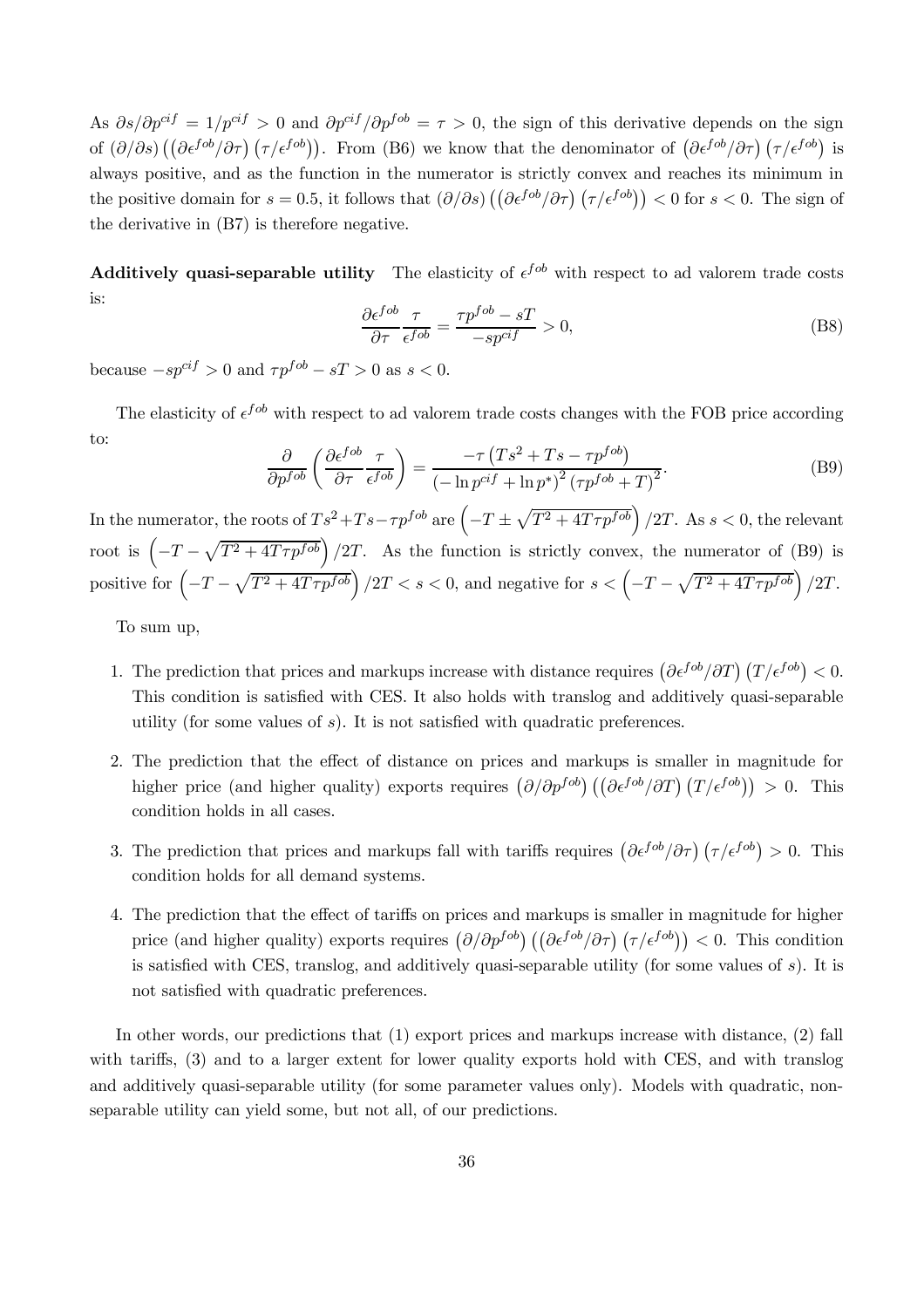|                                                                                                                                    | CES | Quadratic                                                                                                                                                                                                                                                                                                                                                                                | Translog                                                                                                                                                                                                                                                                                                                                                                                                                     | Quasi-separable                                                                                                                    |
|------------------------------------------------------------------------------------------------------------------------------------|-----|------------------------------------------------------------------------------------------------------------------------------------------------------------------------------------------------------------------------------------------------------------------------------------------------------------------------------------------------------------------------------------------|------------------------------------------------------------------------------------------------------------------------------------------------------------------------------------------------------------------------------------------------------------------------------------------------------------------------------------------------------------------------------------------------------------------------------|------------------------------------------------------------------------------------------------------------------------------------|
| Per unit trade cost $T$                                                                                                            |     |                                                                                                                                                                                                                                                                                                                                                                                          |                                                                                                                                                                                                                                                                                                                                                                                                                              |                                                                                                                                    |
| (1) $\epsilon^{fob} = \frac{\partial \ln q}{\partial \ln p^{fob}} _{T=0}$                                                          |     |                                                                                                                                                                                                                                                                                                                                                                                          |                                                                                                                                                                                                                                                                                                                                                                                                                              |                                                                                                                                    |
| (2) $\epsilon^{fob} = \frac{\partial \ln q}{\partial \ln n^{fob}} _{T>0}$                                                          |     |                                                                                                                                                                                                                                                                                                                                                                                          |                                                                                                                                                                                                                                                                                                                                                                                                                              |                                                                                                                                    |
| (3) $\frac{\partial \epsilon^{fob}}{\partial T} \frac{T}{\epsilon^{fob}}$                                                          |     |                                                                                                                                                                                                                                                                                                                                                                                          | $\begin{array}{llll} -\sigma < 0 & & \frac{-1}{e^{-s}-1} < 0 & \frac{1-s}{s} < 0 & \frac{1}{s} < 0 \\ -\sigma \left( 1 - \frac{T}{p^{cif}} \right) < 0 & & \frac{-1}{e^{-s}-1} \left( 1 - \frac{T}{p^{cif}} \right) < 0 & & \frac{1-s}{s} \left( 1 - \frac{T}{p^{cif}} \right) < 0 & & \frac{1}{s} \left( 1 - \frac{T}{p^{cif}} \right) < 0 \\ < 0 & & > 0 & & < 0 \; if \; s < \frac{1-\sqrt{5}}{2} < s < 0 & < 0 \; if \;$ | $> 0$ if $-1 < s < 0$                                                                                                              |
| (4) $\frac{\partial}{\partial p^{fob}} \left( \frac{\partial \epsilon^{fob}}{\partial T} \frac{T}{\epsilon^{fob}} \right)$         | > 0 | > 0                                                                                                                                                                                                                                                                                                                                                                                      | > 0                                                                                                                                                                                                                                                                                                                                                                                                                          | > 0                                                                                                                                |
| Ad valorem trade cost $\tau$                                                                                                       |     |                                                                                                                                                                                                                                                                                                                                                                                          |                                                                                                                                                                                                                                                                                                                                                                                                                              |                                                                                                                                    |
| $(5) \epsilon^{fob} = \frac{\partial \ln q}{\partial \ln p^{fob}} _{\tau=1}$                                                       |     | $\begin{array}{lll} -\sigma\left(\frac{p^{fob}}{p^{fob}+T}\right)<0 & \quad -\frac{1}{e^{-s}-1}\left(\frac{p^{fob}}{p^{fob}+T}\right)<0 & \quad \frac{1-s}{s}\left(\frac{p^{fob}}{p^{fob}+T}\right)<0 \\ -\sigma\left(1-\frac{T}{p^{ci f}}\right)<0 & \quad -\frac{1}{e^{-s}-1}\left(1-\frac{T}{p^{ci f}}\right)<0 & \quad \frac{1-s}{s}\left(1-\frac{T}{p^{ci f}}\right)<0 \end{array}$ |                                                                                                                                                                                                                                                                                                                                                                                                                              | $\frac{1}{s}\left(\frac{p^{fob}}{p^{fob}+T}\right) < 0$<br>$\frac{1}{s}\left(1-\frac{T}{p^{cif}}\right) < 0$                       |
| (6) $\epsilon^{fob} = \frac{\partial \ln q}{\partial \ln p^{fob}} _{\tau > 1}$                                                     |     |                                                                                                                                                                                                                                                                                                                                                                                          |                                                                                                                                                                                                                                                                                                                                                                                                                              |                                                                                                                                    |
| $(7) \frac{\partial \epsilon^{fob}}{\partial \tau} \frac{\tau}{\epsilon^{fob}}$                                                    | > 0 | > 0                                                                                                                                                                                                                                                                                                                                                                                      | > 0                                                                                                                                                                                                                                                                                                                                                                                                                          | > 0                                                                                                                                |
| $(8)$ $\frac{\partial}{\partial p^{fob}} \left( \frac{\partial \epsilon^{fob}}{\partial \tau} \frac{\tau}{\epsilon^{fob}} \right)$ | < 0 | > 0                                                                                                                                                                                                                                                                                                                                                                                      | < 0                                                                                                                                                                                                                                                                                                                                                                                                                          | $< 0 \text{ if } s < \frac{-T-\sqrt{T^2+4T\tau p^{fob}}}{2T}$<br>$> 0 \text{ if } \frac{-T-\sqrt{T^2+4T\tau p^{fob}}}{2T} < s < 0$ |

Table B1: Alternative Demand Systems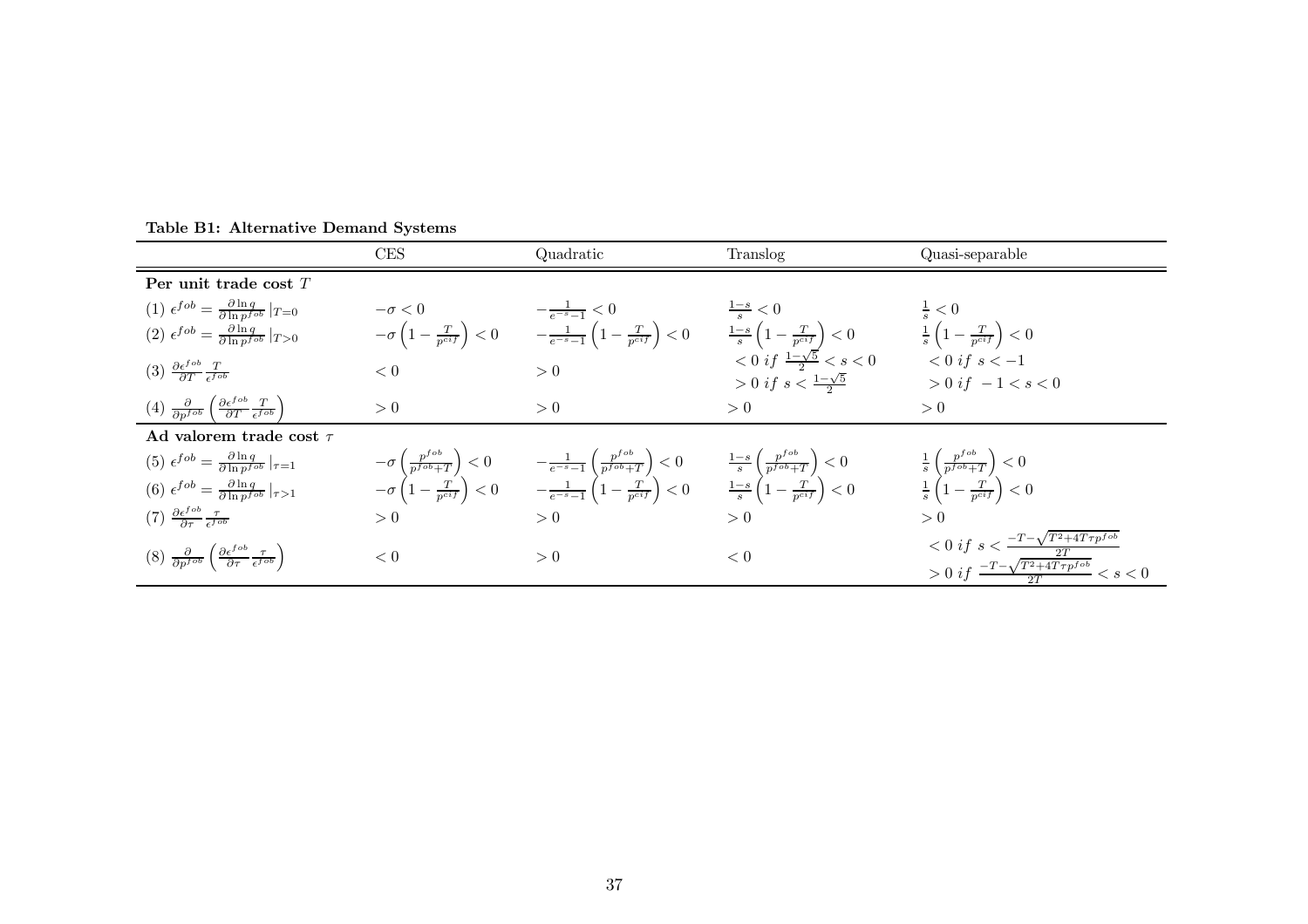# C Elasticity of Demand to the FOB Price

Equation (13) predicts that the elasticity of  $\epsilon^{fob}$  with respect to per unit trade costs is negative and increases with quality. It also predicts that the elasticity of  $\epsilon^{fob}$  with respect to ad valorem trade costs is positive and decreases with quality. To determine whether the two mechanisms hold in our data we estimate (Irarrazabal et al., 2015):

$$
\ln q_{ijk,t} = \Psi \left[ \ln uv_{ijk,t} \times \ln dist_j \times quality_k \right] + \Upsilon \left[ \ln uv_{ijk,t} \times \ln tar_{j,t} \times quality_k \right] + D_{ij,t} + \varpi_{ijk,t}, \tag{C1}
$$

where  $q_{ijk,t}$  is the export volume (in liters) of wine product k exported by firm i to country j in quarter . We include a full set of interactions between unit values, bilateral distance as a proxy for per unit trade costs, and quality. We also include a full set of interactions between unit values, tariffs as a proxy for ad valorem trade costs, and quality. The vectors of estimated coefficients are denoted by  $\Psi$  and  $\Upsilon$ , respectively.<sup>29,30</sup> We control for firm-destination-time fixed effects  $D_{ij,t}$ , and robust standard errors are adjusted for clustering at the destination-time level. The demand elasticity  $\epsilon^{fob}$  is given by:

$$
\epsilon^{fob} = \frac{\partial \ln q_{ijk,t}}{\partial \ln uv_{ijk,t}} = \Psi_1 + \Psi_2 \ln dist_j + \Psi_3 quality_k + \Psi_4 \ln dist_j \times quality_k + \Upsilon_2 \ln tar_{j,t} + \Upsilon_4 \ln tar_{j,t} \times quality_k.
$$
 (C2)

We expect  $\Psi_2 > 0$ , reflecting that distance increases the negative  $\epsilon^{fob}$  (i.e.,  $\epsilon^{fob}$  approaches zero), and  $\Psi_4 < 0$ , showing that the effect of distance on  $\epsilon^{fob}$  is smaller for higher quality exports. Likewise we expect  $\Upsilon_2 < 0$ , capturing that tariffs decrease the negative  $\epsilon^{fob}$  (i.e.,  $\epsilon^{fob}$  becomes more negative), and  $\Upsilon_4 > 0$  such that the effect of tariffs on  $\epsilon^{fob}$  is smaller for higher quality exports.

To address the endogeneity of unit values in equation (C1) we instrument, in each time period, the unit value of each wine product exported to a given country with its mean unit value on exports to other destinations (see Irarrazabal et al., 2015, and Appendix A). The mean unit value is exogenous by construction as it excludes the unit value to be instrumented. We also instrument the interaction terms involving unit values with the same interaction terms but with mean unit values.

The results are reported in Table C1. Column (1) reports OLS estimates, while in column (2) we instrument unit values and their interactions. Consistent with expectations, the coefficient  $\Psi_2$ on the interaction between unit values and distance is positive, while the coefficient  $\Psi_4$  on the triple interaction between unit values, distance, and quality is negative. Also, the coefficient  $\Upsilon_2$  on the interaction between unit values and tariffs is negative, while the coefficient  $\Upsilon_4$  on the triple interaction between unit values, tariffs, and quality is positive.

 $^{29}$  Instead of quality, Irarrazabal et al. (2015) include a dummy variable for the high-price firms. Also, they only include a full set of interactions between unit values, distance, and the high-price firms dummy variable.

 $30$  If we include a full set of interactions between unit values, distance, tariffs, and quality, the coefficients on the interaction terms that involve both distance and tariffs are insignificant and our conclusions remain similar.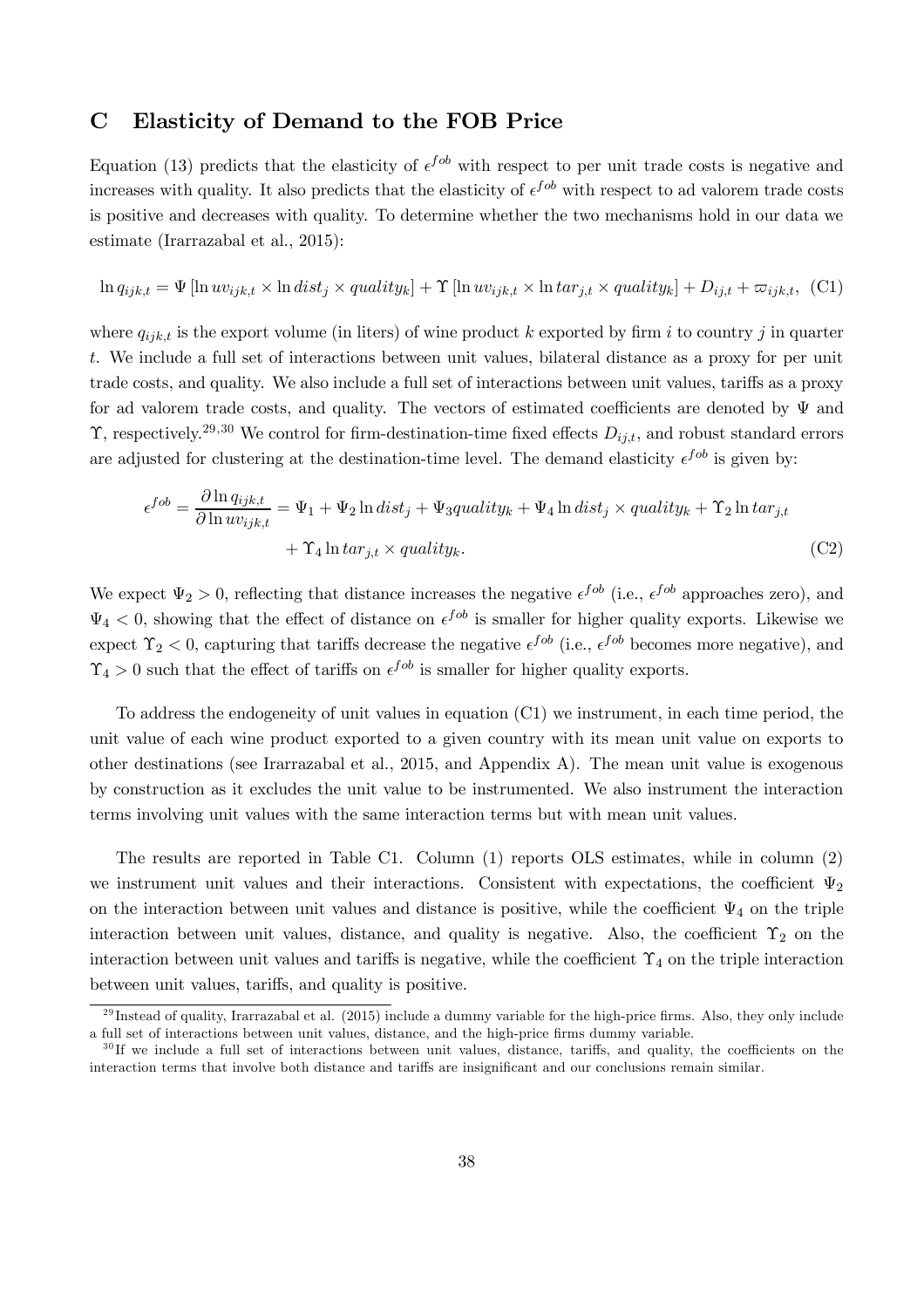|                                                                   | (1)                     | (2)                                 |
|-------------------------------------------------------------------|-------------------------|-------------------------------------|
| In unit value                                                     | $-15.209***$<br>(4.328) | $-11.024^{\ast\ast\ast}$<br>(4.105) |
| quality                                                           | $-0.124**$<br>(0.061)   | $-0.065$<br>(0.073)                 |
| In unit value $\times$ quality                                    | $0.153***$<br>(0.046)   | $0.106**$<br>(0.046)                |
| In unit value $\times$ In distance $(\Psi_2)$                     | $2.115***$<br>(0.498)   | $1.457***$<br>(0.494)               |
| In unit value $\times$ In tariffs $(\Upsilon_2)$                  | $-9.186**$<br>(3.637)   | $-6.173*$<br>(3.683)                |
| In distance $\times$ quality                                      | $0.019***$<br>(0.007)   | $0.015*$<br>(0.009)                 |
| In tariffs $\times$ quality                                       | $-0.233***$<br>(0.060)  | $-0.177***$<br>(0.059)              |
| In unit value $\times$ ln distance $\times$ quality $(\Psi_4)$    | $-0.023***$<br>(0.005)  | $-0.016***$<br>(0.006)              |
| In unit value $\times$ ln tariffs $\times$ quality $(\Upsilon_4)$ | $0.106***$<br>(0.040)   | $0.068*$<br>(0.040)                 |
| R-squared                                                         | 0.566                   | 0.076                               |
| Observations                                                      | 87,078                  | 58,646                              |
| Estimation                                                        | <b>OLS</b>              | IV                                  |
| Kleibergen-Paap F                                                 |                         | 178.76                              |

Table C1: Elasticity of Demand to the FOB Price

Notes: The dependent variable is the log FOB export volume (in liters). Firm-destination-time fixed effects are included. Robust standard errors adjusted for clustering by destination-time between parentheses. \*\*\*, \*\*, and \* indicate significance at the one, five, and ten percent levels. In  $(2)$ , unit values (and their interactions) are instrumented with mean unit values (and their interactions).

The elasticities of  $\epsilon^{fob}$  with respect to distance and tariffs are given by:

$$
\frac{\partial \epsilon^{fob}}{\partial dist_j} \frac{dist_j}{\epsilon^{fob}} = \frac{1}{\epsilon^{fob}} (\Psi_2 + \Psi_4 \times quality_k), \tag{C3}
$$

$$
\frac{\partial \epsilon^{fob}}{\partial \tau_{j,t}} \frac{\tau_{j,t}}{\epsilon^{fob}} = \frac{1}{\epsilon^{fob}} (\Upsilon_2 + \Upsilon_4 \times \text{quality}_k). \tag{C4}
$$

To determine the sign and the magnitude of the two expressions, both for lower and for higher quality exports, we use the estimates reported in Table C1 and we rely on equation (C2) to calculate  $\epsilon^{fob}$  at the 5<sup>th</sup> and 95<sup>th</sup> percentiles of the quality distribution (using the mean values of log distance and tariffs in our sample).

Based on the OLS estimates of column (1), the elasticity of  $\epsilon^{fob}$  with respect to distance is equal to  $-0.454$ ,  $-1.416$ , and  $-0.098$  at the mean,  $5<sup>th</sup>$ , and  $95<sup>th</sup>$  percentiles of the quality distribution. The elasticity of  $\epsilon^{fob}$  with respect to tariffs is equal to 0.346 at the mean value of quality, and falls from 3.349 at the  $5^{th}$  percentile to  $-0.761$  (and therefore turns negative) at the  $95^{th}$  percentile.

Using the IV estimates of column (2), the elasticity of  $\epsilon^{fob}$  with respect to distance is equal to  $-0.137, -0.280,$  and  $-0.033$  at the mean,  $5<sup>th</sup>$ , and  $95<sup>th</sup>$  percentiles of the quality distribution, while the elasticity of  $\epsilon^{job}$  with respect to tariffs is equal to 0.445, 1.037, and 0.012, respectively. The elasticity of  $\epsilon^{fob}$  with respect to distance is therefore negative and increases with quality. Instead, the elasticity of  $\epsilon^{fob}$  with respect to tariffs is positive and decreases with quality.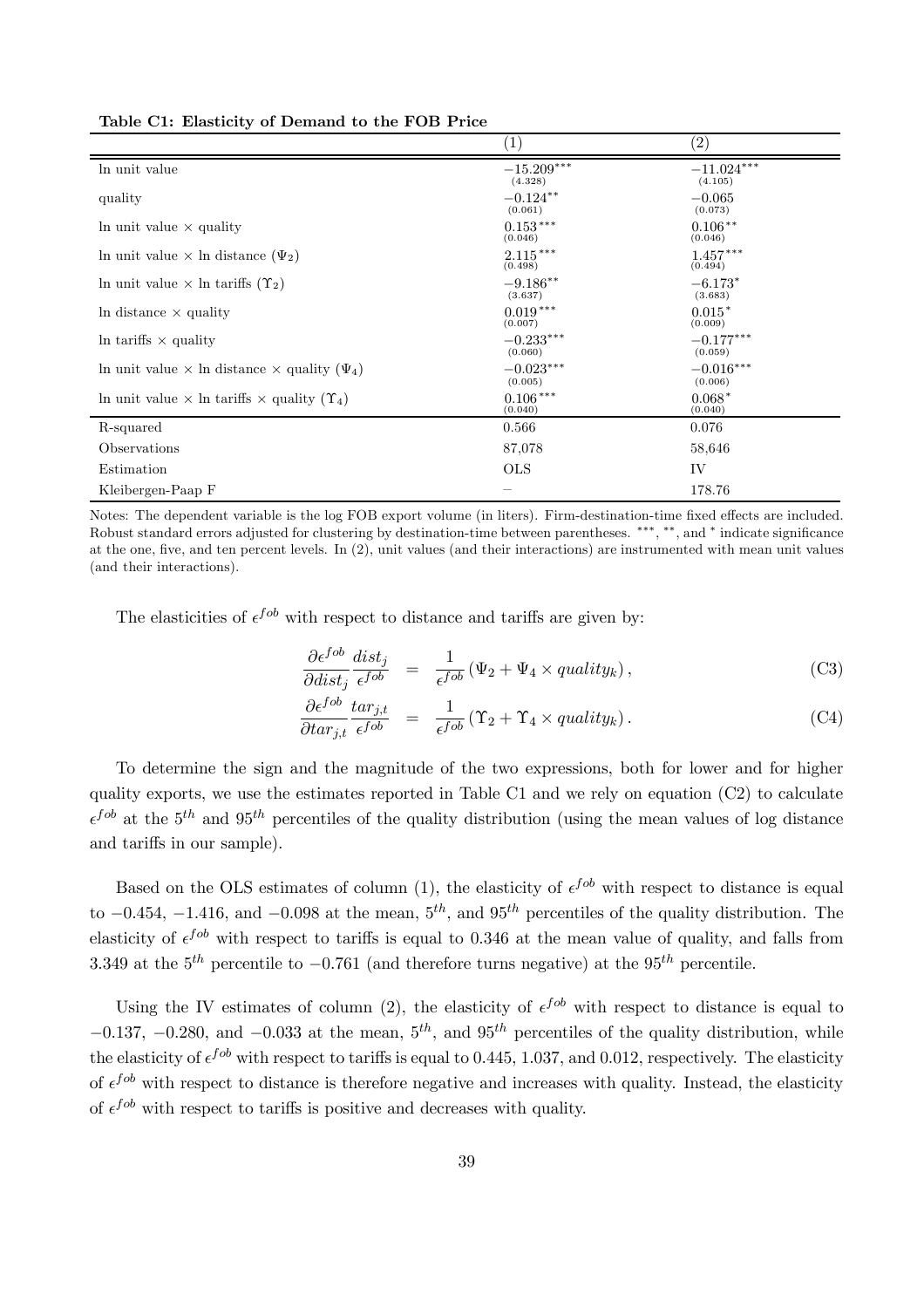# D Selection Bias across Firms

To remove selection bias across firms, we implement the three-step estimator of Harrigan et al. (2015). We construct a balanced sample of all possible firm-wine-destination-time combinations that includes positive and zero trade ‡ows, and for each wine we drop the years prior to its vintage year.

In a first step we estimate the probability of entry using a reduced-form probit:

$$
pr(x_{ijk,t} > 0) = \Phi(\delta_1 \ln Y_{j,t} + D_{k,t}),
$$
\n(D1)

where  $x_{ijk,t}$  is the export value,  $Y_{j,t}$  includes distance, tariffs, GDP, GDP per capita, and remoteness (distance and tariffs can also be interacted with quality), and  $D_{k,t}$  are product-time fixed effects. From equation (D1) we obtain the estimated inverse Mills ratio  $\lambda_{ijk,t}$ . In a second step we estimate by OLS a regression for positive export values with  $\lambda_{ijk,t}$  included as an additional regressor:

$$
\ln x_{ijk,t} = \gamma_1 \ln Y_{j,t} + \gamma_2 \lambda_{ijk,t} + D_{k,t} + \epsilon_{ijk,t},\tag{D2}
$$

and we calculate the quasi-residuals  $\hat{\kappa}_{ijk,t} = \hat{\gamma}_2 \lambda_{ijk,t} + \hat{\epsilon}_{ijk,t} = \ln x_{ijk,t} - \hat{\gamma}_1 \ln Y_{j,t} - D_{k,t}$ . In the final step we add  $\hat{\kappa}_{ijk,t}$  as a selection control in the regression for unit values:

$$
\ln uv_{ijk,t} = \zeta_1 \ln Y_{j,t} + \zeta_2 \hat{\kappa}_{ijk,t} + D_{k,t} + \varrho_{ijk,t}.
$$
\n(D3)

Equations (D1) and (D2) are estimated separately for each wine (and, therefore, only include time fixed effects), while equation  $(D3)$  is regressed on the pooled sample including all wines.<sup>31</sup>

The results of the three-step selection correction procedure, with third-stage standard errors clustered by destination-time, are reported in Table  $D1<sup>32</sup>$  The samples are slightly smaller compared to the ones we use for our main regressions because some first-stage probit regressions fail to converge.

In all columns, the positive coefficient on the selection control implies that the correlation between the errors of the export price and of the export value regressions is around four percent. As explained by Harrigan et al.  $(2015)$ , a positive correlation suggests that destination-specific demand shocks are likely to be more important than supply shocks in explaining which markets firms decide to enter. But most importantly, controlling for selection yields results which are both economically and statistically similar to our benchmark findings. Whether we measure distance as a continuous variable or using interval dummy variables, markups increase with bilateral distance, remoteness, and the destination's income per capita, and decrease with tariffs and country size (columns 1 and 2). In column  $(1)$ , a doubling of distance induces an exporter to increase its markup by 2.3 percent on average.

 $31$ The estimates of the probit regressions (D1) may be biased due to the inclusion of time fixed effects. To address this issue we also estimated equations (D1) and (D2) separately for each wine in each quarter. Our results remain similar.

 $32$ Due to the firm-destination-time fixed effects, controlling for selection in equation (15) is computationally infeasible as this would require us to estimate the first-step probit using our full sample with more than 700,000 fixed effects included.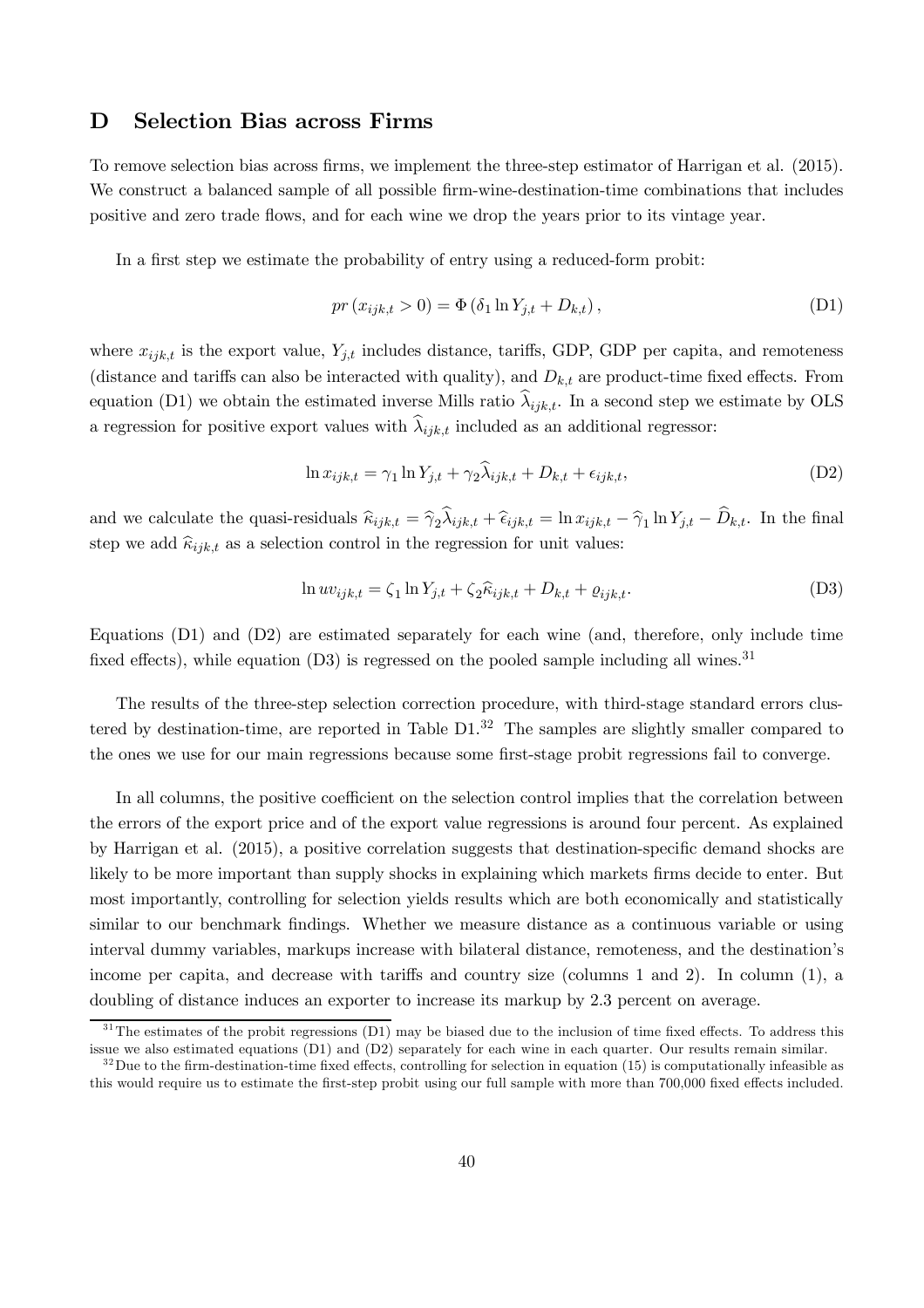| Table D1: Selection Bias |  |
|--------------------------|--|
|--------------------------|--|

|                               | (1)                        | $\left( 2\right)$       | $\left( 3\right)$      |
|-------------------------------|----------------------------|-------------------------|------------------------|
| In distance                   | $0.033^{\,***}$<br>(0.006) |                         | $0.535***$<br>(0.070)  |
| $2,900 <$ distance $< 7,700$  |                            | $0.045***$<br>(0.009)   |                        |
| $7,700 <$ distance $< 14,200$ |                            | $0.071***$<br>(0.014)   |                        |
| distance $> 14,200$           |                            | $0.080***$<br>(0.017)   |                        |
| In distance $\times$ quality  |                            |                         | $-0.006***$<br>(0.001) |
| In tariffs                    | $-0.135***$<br>(0.035)     | $-0.130***$<br>(0.031)  | $-1.494***$<br>(0.449) |
| In tariffs $\times$ quality   |                            |                         | $0.016***$<br>(0.005)  |
| In remoteness                 | $0.046***$<br>(0.011)      | $0.041***$<br>(0.011)   | $0.046***$<br>(0.011)  |
| In GDP                        | $-0.017***$<br>(0.002)     | $-0.016***$<br>(0.002)  | $-0.017***$<br>(0.002) |
| $ln$ GDP/cap                  | $0.019***$<br>(0.006)      | $0.014***$<br>(0.006)   | $0.019***$<br>(0.006)  |
| selection control             | $0.044***$<br>(0.007)      | $0.043\,***$<br>(0.008) | $0.044***$<br>(0.007)  |
| R-squared                     | 0.785                      | 0.784                   | 0.785                  |
| Observations                  | 66,785                     | 66,578                  | 66,785                 |

Notes: The dependent variable is the log FOB unit value of exports (in US dollars per liter). Product-time fixed effects are included. Robust standard errors adjusted for clustering by destination-time between parentheses. \*\*\* and \*\* indicate significance at the one and five percent levels. Estimates are obtained using the three-step procedure of Harrigan et al. (2015).

Column  $(3)$  shows that the effects of distance and tariffs on markups are smaller in magnitude for higher quality exports. At the mean,  $5^{th}$ , and  $95^{th}$  percentiles of the quality distribution, the distance elasticity is equal to 0.035, 0.071, and 0.001 (which is insignificant), while the tariff elasticity is equal to  $-0.140$ ,  $-0.238$ , and  $-0.047$  (which is not significant). Our results are therefore robust to controlling for selection bias across firms. Harrigan et al.  $(2015)$  find that removing selection bias leads to slightly smaller coefficients on distance, but they also conclude that the difference is negligible.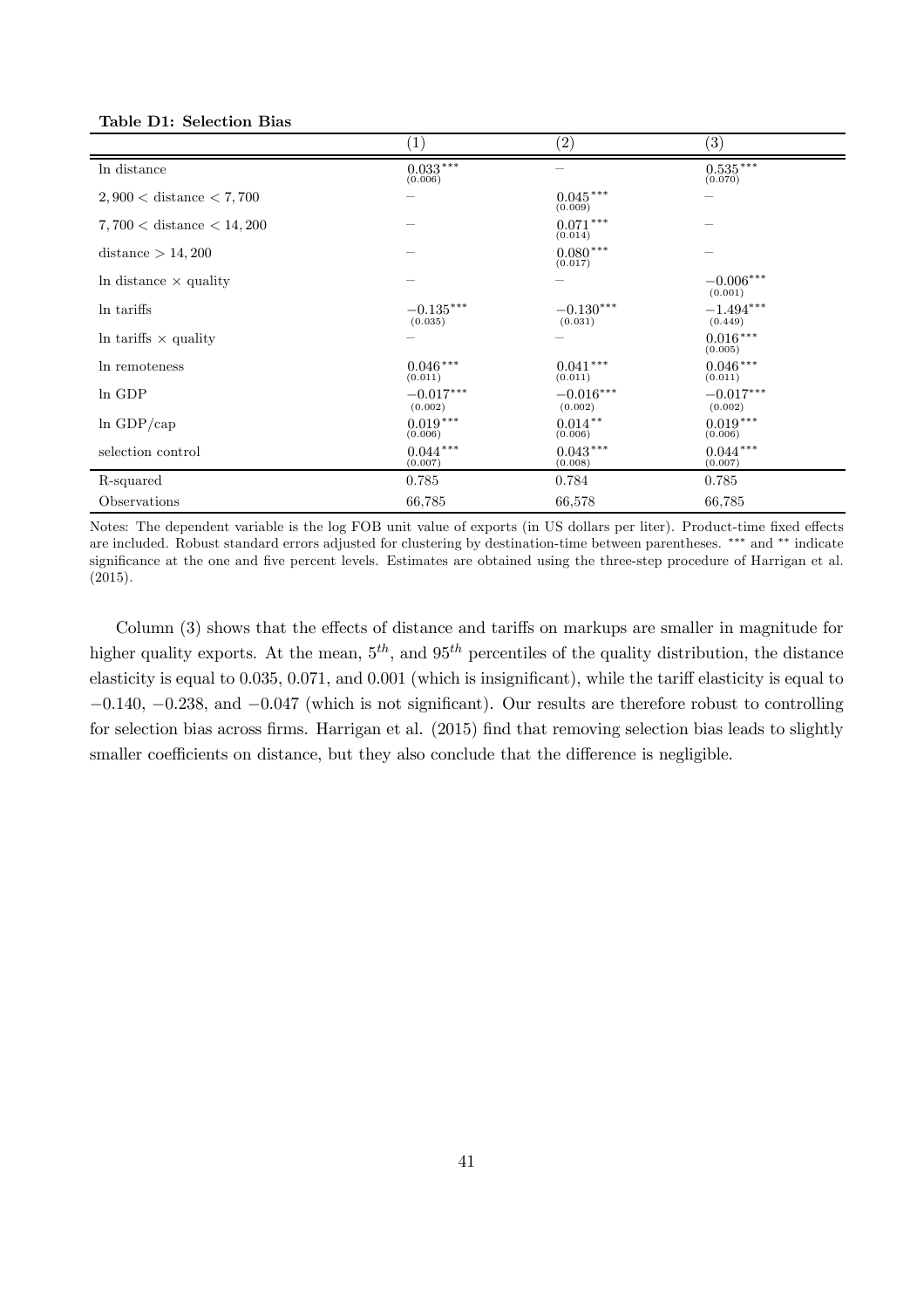# E Estimation of Quality

We follow Bernini and Tomasi (2015) who adapt the Khandelwal (2010) procedure to estimate the quality of exports at the firm-product-destination-time level. The quality of an exported product is the part of its market share in a destination country that is not explained by its price. We estimate:

$$
\ln S_{ijk,t} - \ln S_{jK,t} = \beta_1 u v_{ijk,t} + \beta_2 \ln n S_{ijk,t} + D_{j,t} + D_{ik} + \eta_{ijk,t},
$$
(E1)

where  $S_{ijk,t}$  is the market share of product k exported by firm i to country j in period t,  $S_{jK,t}$  is the market share of an "outside variety" K,  $nS_{ijk,t}$  is the "nest share,"  $uv_{ijk,t}$  is the export unit value, and  $D_{i,t}$  and  $D_{ik}$  are destination-time and firm-product fixed effects. Robust standard errors are adjusted for clustering by destination-time.

We construct each variable as follows. First, using the export value  $x_{ijk,t}$  (in US dollars) and quantity  $q_{iik,t}$  (in kilograms) of each 8-digit HS-level product k exported by firm i to destination j in quarter t between 2002Q1 and 2009Q4 (from Nosis), we calculate unit values  $uv_{ijk,t}$  (in US dollars per kilogram). Second, we use annual frequency data between 2002 and 2009 from the BACI data set to calculate the outside variety share  $S_{jK,t}$  as the share of non-Argentinean import quantities (in kilograms) in the total import quantities of country  $j$  in a 6-digit HS-level product category  $K$  (Bernini and Tomasi,  $2015$ ).<sup>33</sup> We match the outside variety share (at annual frequency) with the quarterly data from Nosis by year to calculate the market share  $S_{ijk,t}$  and the nest share  $nS_{ijk,t}$  as:

$$
S_{ijk,t} = \frac{q_{ijk,t}}{\sum_{i} q_{ijK,t}/(1 - S_{jK,t})},
$$
(E2)

$$
nS_{ijk,t} = \frac{q_{ijk,t}}{\sum_{i} q_{ijk,t}/(1 - S_{jK,t})},
$$
(E3)

where  $q_{ijk,t}$  and  $q_{ijk,t}$  are defined at the 8-digit and 6-digit HS levels (the denominators of E2 and E3 are proxies for each HS-level market size).

To address the endogeneity of unit values and of the nest shares, we use the Nosis data to construct the same instruments as Bernini and Tomasi (2015). We instrument unit values with the mean unit value of each 8-digit HS-level product by destination-time, and the nest shares with the number of 8 digit HS-level products by firm-destination-time. We estimate equation  $(E1)$  separately for each 2-digit HS-level category. The quality of product  $k$  exported by firm  $i$  to country  $j$  in period  $t$  is obtained as:

$$
quality_{ijk,t} = \widehat{D}_{j,t} + \widehat{D}_{ik} + \widehat{\eta}_{ijk,t} = [\ln S_{ijk,t} - \ln S_{jK,t}] - \left[\widehat{\beta}_1 uv_{ijk,t} + \widehat{\beta}_2 \ln n S_{ijk,t}\right].
$$
 (E4)

This procedure allows us to estimate the quality of each 8-digit HS-level product exported by each firm to each destination country between 2002Q1 and 2009Q4. We also follow the same approach in Section 6 to estimate the quality of wine exports.

<sup>&</sup>lt;sup>33</sup>The BACI data set reconciles the declarations of importers and exporters reported in UN Comtrade (Gaulier and Zignago, 2010). The data are disaggregated at the 6-digit HS level.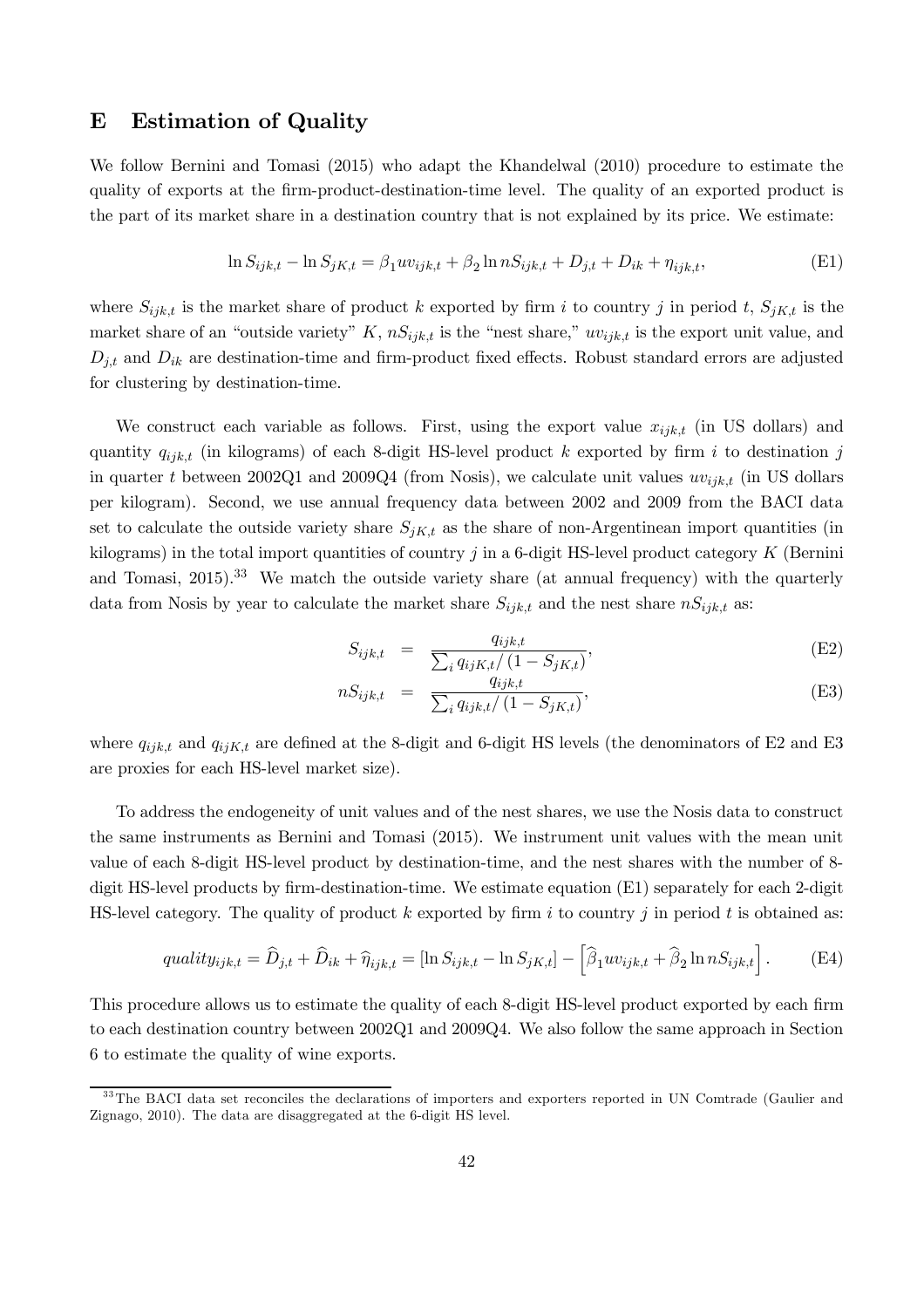# F Robustness

|                                   | $\left(1\right)$       | $\left( 2\right)$      | $\left(3\right)$       | 4)                     | (5)                    | (6)                    | $^{\prime}7)$          |
|-----------------------------------|------------------------|------------------------|------------------------|------------------------|------------------------|------------------------|------------------------|
| In distance $\times$ quality      | $-0.004***$<br>(0.001) | $-0.004***$<br>(0.001) | $-0.003***$<br>(0.001) | $-0.003***$<br>(0.001) | $-0.003***$<br>(0.001) | $-0.005***$<br>(0.001) | $-0.004***$<br>(0.001) |
| In tariffs $\times$ quality       | $0.028***$<br>(0.004)  | $0.033**$<br>(0.013)   | $0.027***$<br>(0.004)  | $0.025***$<br>(0.004)  | $0.024***$<br>(0.004)  | $0.023***$<br>(0.006)  | $0.026***$<br>(0.004)  |
| In export volume                  |                        |                        |                        |                        | $0.088**$<br>(0.040)   |                        |                        |
| In export volume $\times$ quality |                        |                        |                        |                        | $-0.001**$<br>(0.000)  |                        |                        |
| <i><b>Observations</b></i>        | 67,105                 | 56,605                 | 64,884                 | 63,743                 | 66,941                 | 53,197                 | 71,466                 |
| Sample                            | Retailers              | Full                   | >2002                  | Ports                  | Full                   | Annual                 | $Less\ 4.51$           |
| Estimation                        | <b>OLS</b>             | <b>IV</b>              | <b>OLS</b>             | <b>OLS</b>             | <b>OLS</b>             | <b>OLS</b>             | <b>OLS</b>             |

Table F1: Robustness on Samples and Specifications

Notes: The dependent variable is the log FOB unit value of exports (in US dollars per liter). Robust standard errors adjusted for clustering by destination-time between parentheses. \*\*\* and \*\* indicate significance at the one and five percent levels. Firm-product-time and firm-destination-time fixed effects are included in (1). Product-time and firm-destinationtime fixed effects are included in  $(2)$  to  $(7)$ . In  $(2)$ , the interaction between tariffs and quality is instrumented with  $(\log)$ total wine production interacted with quality. In  $(6)$ , the time dimension for the fixed effects and the clustering is annual. To save space, the R-squared are not reported but are available upon request.

|                                                  | (1)                    | $\left( 2\right)$      | $\left( 3\right)$      | $\left( 4\right)$      | (5)                    | (6)                    | (7)                    | (8)                   |
|--------------------------------------------------|------------------------|------------------------|------------------------|------------------------|------------------------|------------------------|------------------------|-----------------------|
| In distance $\times$ quality                     | $-0.007***$<br>(0.002) | $-0.019***$<br>(0.004) | $-0.004***$<br>(0.001) | $-0.003***$<br>(0.001) | $-0.009***$<br>(0.003) |                        | $-0.003***$<br>(0.001) |                       |
| In tariffs $\times$ quality                      | $0.046***$<br>(0.011)  | $0.113***$<br>(0.018)  | $0.027***$<br>(0.004)  | $0.020***$<br>(0.004)  | $0.061***$<br>(0.015)  |                        | $0.028***$<br>(0.004)  |                       |
| In distance $\times$ quality <sup>e</sup>        |                        |                        |                        |                        |                        | $-0.025***$<br>(0.010) | $-0.029**$<br>(0.014)  |                       |
| In tariffs $\times$ quality <sup>e</sup>         |                        |                        |                        |                        |                        | $0.119***$<br>(0.037)  | $0.127*$<br>(0.073)    |                       |
| quality <sup>e</sup>                             |                        |                        |                        |                        |                        | $0.200**$<br>(0.087)   | $0.213*$<br>(0.111)    |                       |
| In distance $\times$ quality <sup>L</sup>        |                        |                        |                        |                        |                        |                        |                        | $-0.003**$<br>(0.001) |
| In distance $\times$ quality <sup><i>H</i></sup> |                        |                        |                        |                        |                        |                        |                        | $-0.003**$<br>(0.001) |
| In tariffs $\times$ quality <sup>L</sup>         |                        |                        |                        |                        |                        |                        |                        | $0.042***$<br>(0.007) |
| In tariffs $\times$ quality <sup><i>H</i></sup>  |                        |                        |                        |                        |                        |                        |                        | $0.040***$<br>(0.006) |
| Observations                                     | 33,448                 | 66,941                 | 66,813                 | 57,113                 | 33,448                 | 125,112                | 64,713                 | 66,941                |
| Sample                                           | Full                   | Full                   | No "Great"             | No US                  | Full                   | Full                   | Full                   | Full                  |
| Estimation                                       | <b>OLS</b>             | <b>OLS</b>             | $_{\rm OLS}$           | <b>OLS</b>             | IV                     | <b>OLS</b>             | <b>OLS</b>             | <b>OLS</b>            |
| Quality                                          | Parker                 | WS [1,6]               | WS                     | WS                     | WS                     | Est.                   | Est./WS                | WS                    |

Table F2: Robustness on Quality

Notes: The dependent variable is the log FOB unit value of exports (in US dollars per liter). Robust standard errors adjusted for clustering by destination-time between parentheses. \*\*\*, \*\*, and \* indicate significance at the one, five, and ten percent levels. Product-time and firm-destination-time fixed effects are included. "WS" refers to the Wine Spectator quality ratings. In (5), the Wine Spectator ratings are instrumented with the Parker ratings (both interacted with distance and tariffs). In (6) and (7), quality<sup>e</sup> is estimated using the Khandelwal (2010) methodology (see Appendix E). "Est." indicates that quality is estimated. In (8), quality<sup>*H*</sup> and quality<sup>*L*</sup> indicate high and low quality, respectively. To save space, the R-squared are not reported but are available upon request.